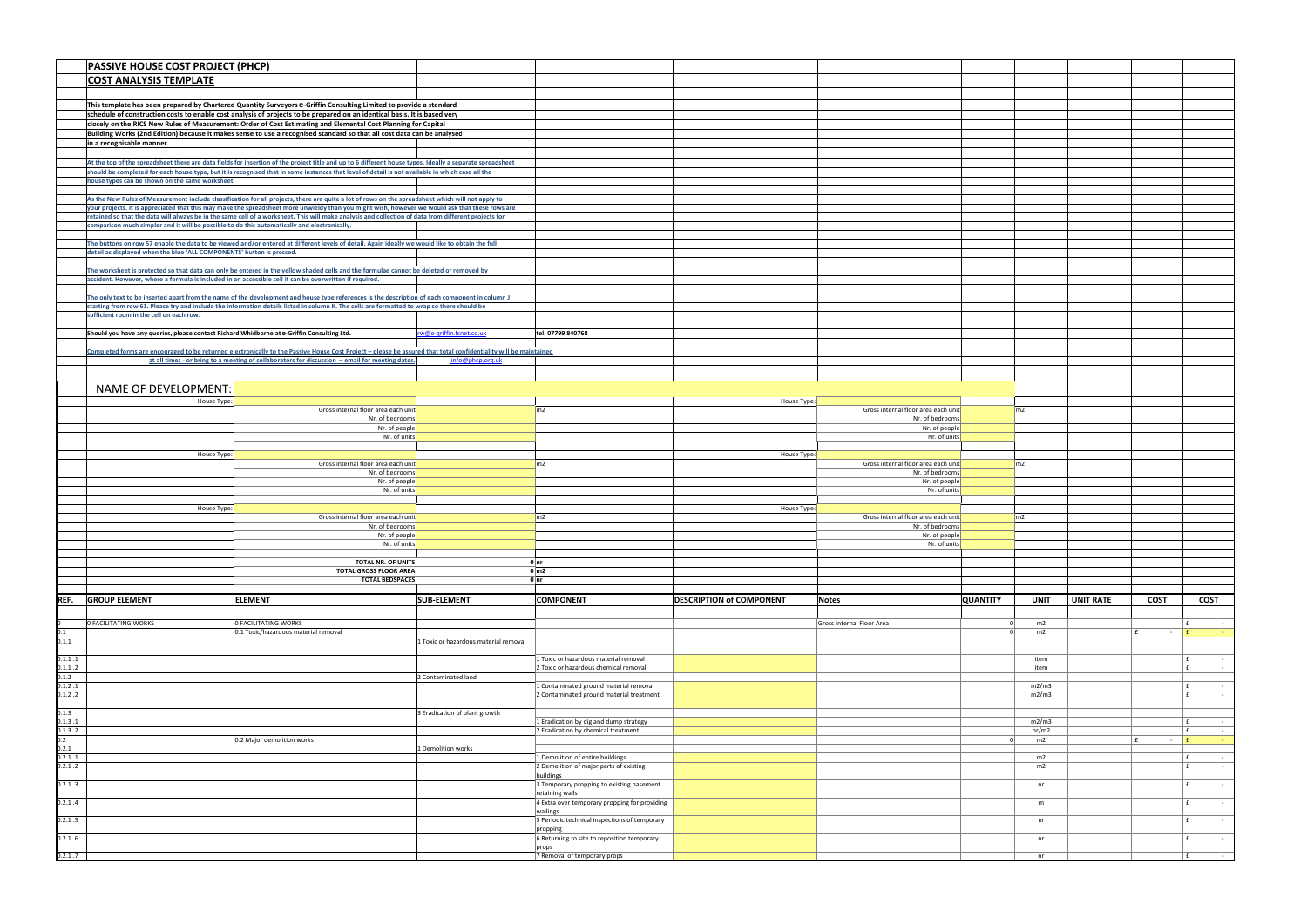| 0.2.1.8        |                                              |                                          | 8 Removal of wailings                                                           |                                                                           | m              |                            | Ι£<br>$\sim$            |
|----------------|----------------------------------------------|------------------------------------------|---------------------------------------------------------------------------------|---------------------------------------------------------------------------|----------------|----------------------------|-------------------------|
| 0.2.1.9        |                                              |                                          | 9 Grubbing up of anchor blocks/ foundations to                                  |                                                                           | nr             |                            | ∣ f<br>$\sim$           |
|                |                                              |                                          |                                                                                 |                                                                           |                |                            |                         |
|                |                                              |                                          | temporary props and infilling voids                                             |                                                                           |                |                            |                         |
|                |                                              |                                          |                                                                                 |                                                                           |                |                            |                         |
| 0.2.2          |                                              | 2 Soft strip works                       |                                                                                 |                                                                           |                |                            |                         |
| 0.2.2.1        |                                              |                                          | 1 Preparatory to demolition                                                     |                                                                           | m2             |                            | ∣ f<br>$\sim 10^{-1}$   |
| 0.2.2.2        |                                              |                                          | 2 Preparatory to refurbishment                                                  |                                                                           |                |                            |                         |
|                |                                              |                                          |                                                                                 |                                                                           |                |                            |                         |
|                |                                              |                                          |                                                                                 |                                                                           |                |                            |                         |
| 0.3            | 0.3 Temporary support to adjacent structures |                                          |                                                                                 |                                                                           | m2<br>$\Omega$ | f<br>$ E$                  |                         |
| 0.3.1          |                                              | 1 Temporary support to adjacent          |                                                                                 |                                                                           |                |                            |                         |
|                |                                              | structures                               |                                                                                 |                                                                           |                |                            |                         |
| 0.3.1.1        |                                              |                                          | 1 Support structures                                                            |                                                                           | nr             |                            | $\sim 10^{-1}$          |
| 0.3.1.2        |                                              |                                          | 2 Taking down and repositioning support                                         |                                                                           | nr             |                            | E.<br>$\sim$            |
|                |                                              |                                          |                                                                                 |                                                                           |                |                            |                         |
|                |                                              |                                          | structures                                                                      |                                                                           |                |                            |                         |
| 0.3.1.3        |                                              |                                          | 3 Periodic technical inspections of temporary                                   |                                                                           | nr             |                            | $\sim$ $-$              |
|                |                                              |                                          | support structures                                                              |                                                                           |                |                            |                         |
| 0.3.1.4        |                                              |                                          | 4 Removing support structures                                                   |                                                                           | nr             |                            |                         |
| 0.4            | 0.4 Specialist groundworks                   |                                          |                                                                                 |                                                                           | m2<br>$\Omega$ | $\mathbf{f}$<br>$\sim$ $-$ | ١£<br><b>CO</b>         |
| 0.4.1          |                                              |                                          |                                                                                 |                                                                           |                |                            |                         |
|                |                                              | 1 Site dewatering and pumping            |                                                                                 |                                                                           |                |                            |                         |
| 0.4.1.1        |                                              |                                          | 1 Site dewatering                                                               |                                                                           | item/m2        |                            | E<br>$\sim$             |
| 0.4.2          |                                              | 2 Soil stabilisation measures            |                                                                                 |                                                                           |                |                            |                         |
| 0.4.2.1        |                                              |                                          | 1 Soil stabilisation measures                                                   |                                                                           | m2             |                            | $\sim$ $ \sim$<br>Ι£    |
| 0.4.3          |                                              | 3 Ground gas venting measures            |                                                                                 |                                                                           |                |                            |                         |
| 0.4.3.1        |                                              |                                          | 1 Ground gas venting                                                            |                                                                           | m2             |                            | F<br>$\sim$ $-$         |
|                |                                              |                                          |                                                                                 |                                                                           |                |                            |                         |
| 0.5            | 0.5 Temporary diversion works                |                                          |                                                                                 |                                                                           | - 01<br>m      | f<br>$ E$                  | <b>Contract</b>         |
| 0.5.1          |                                              | 1 Temporary diversion works              |                                                                                 |                                                                           |                |                            |                         |
| 0.5.1.1        |                                              |                                          | 1 Temporary diversion of drains                                                 |                                                                           | item           |                            | l £<br>$\sim$ $ \sim$   |
| 0.5.1.2        |                                              |                                          | 2 Temporary diversion of services                                               |                                                                           | item           |                            | Ι£<br>$\sim 10^{-1}$    |
| 0.5.1.3        |                                              |                                          | 3 Temporary diversion of waterways                                              |                                                                           | item           |                            | Ι£<br>$\sim$ $ \sim$    |
| 0.6            | 0.6 Extraordinary site investigation works   |                                          |                                                                                 |                                                                           | m2<br>$\Omega$ | ∣£.<br>$ E$                | $\sim$ $ \sim$          |
|                |                                              |                                          |                                                                                 |                                                                           |                |                            |                         |
| 0.6.1          |                                              | 1 Archaeological investigation           |                                                                                 |                                                                           |                |                            |                         |
| 0.6.1.1        |                                              |                                          | 1 Excavation works                                                              |                                                                           | item           |                            | l £<br>$\sim 100$       |
| 0.6.1.2        |                                              |                                          | 2 Temporary screens and the like                                                |                                                                           | item           |                            | l £<br>$\sim$ $-$       |
| 0.6.1.3        |                                              |                                          | 3 Attendance on archaeologists                                                  |                                                                           | item           |                            | f<br>$\sim 10^{-1}$     |
| 0.6.2          |                                              | 2 Reptile/wildlife mitigation measures   |                                                                                 |                                                                           |                |                            |                         |
|                |                                              |                                          |                                                                                 |                                                                           |                |                            |                         |
|                |                                              |                                          |                                                                                 |                                                                           |                |                            |                         |
| 0.6.2.1        |                                              |                                          | 1 Physical reptile/wildlife mitigation measures                                 |                                                                           | item           |                            | $\sim$ $\sim$           |
|                |                                              |                                          |                                                                                 |                                                                           |                |                            |                         |
| 0.6.2.2        |                                              |                                          | 2 Temporary fences, barriers and the like                                       |                                                                           | item           |                            | l £<br>$\sim 10^{-1}$   |
| 0.6.2.3        |                                              |                                          | 3 Attendance                                                                    |                                                                           | item           |                            | Ι£<br>$\sim$ $ \sim$    |
| 0.6.3          |                                              |                                          |                                                                                 |                                                                           |                |                            |                         |
|                |                                              | 3 Other extraordinary site investigation |                                                                                 |                                                                           |                |                            |                         |
|                |                                              | works                                    |                                                                                 |                                                                           |                |                            |                         |
| 0.6.3.1        |                                              |                                          | 1 Physical site investigation works                                             |                                                                           | item           |                            | l £<br>$\sim$ $-$       |
| 0.6.3.2        |                                              |                                          | 2 Temporary screens, fences, barriers and the                                   |                                                                           | item           |                            | l f<br>$\sim$           |
|                |                                              |                                          |                                                                                 |                                                                           |                |                            |                         |
|                |                                              |                                          | like                                                                            |                                                                           |                |                            |                         |
|                |                                              |                                          |                                                                                 |                                                                           |                |                            |                         |
| 0.6.3.3        |                                              |                                          | 3 Attendance                                                                    |                                                                           | item           |                            | l £<br>$\sim 100$       |
| 1 SUBSTRUCTURE | 1 SUBSTRUCTURE                               |                                          |                                                                                 | Gross Internal Floor Area                                                 | m2<br>$\Omega$ | $ E$<br>Ι£                 | <b>Contract</b>         |
| 1.1            | 1.1 Substructure                             |                                          |                                                                                 |                                                                           | $\Omega$<br>m  | f<br>$ E$                  | $\sim$                  |
| 1.1.1          |                                              | 1 Standard foundations                   |                                                                                 |                                                                           |                |                            |                         |
| 1.1.1.1        |                                              |                                          | 1 Strip foundations                                                             |                                                                           | m              |                            | l £<br>$\sim$ $-$       |
|                |                                              |                                          |                                                                                 | details, including depth of foundation                                    | nr             |                            | $\sim$                  |
| 1.1.1.2        |                                              |                                          | 2 Isolated pad foundations                                                      | details, including size of and reinforcement rate                         |                |                            |                         |
|                |                                              |                                          |                                                                                 | $\sqrt{(kg/m^3)}$ to base,                                                |                |                            |                         |
| 1.1.1.3        |                                              |                                          | 3 Extra for disposal of                                                         | details                                                                   | m3             |                            | $\sim$                  |
|                |                                              |                                          | contaminated excavated                                                          |                                                                           |                |                            |                         |
|                |                                              |                                          | material                                                                        |                                                                           |                |                            |                         |
| 1.1.2          |                                              | 2 Specialist foundations                 |                                                                                 |                                                                           |                |                            |                         |
| 1.1.2.1        |                                              |                                          | 1 Piling mats/platforms                                                         |                                                                           | m2             |                            | l £<br>$\sim 100$       |
|                |                                              |                                          |                                                                                 |                                                                           |                |                            | f.                      |
| 1.1.2.2        |                                              |                                          | 2 Piling plant: details                                                         |                                                                           | item           |                            | $\sim 10^{-10}$         |
| 1.1.2.3        |                                              |                                          | 3 Moving piling rig to pile position.                                           |                                                                           | nr             |                            | f <br>$\sim 10^{-1}$    |
| 1.1.2.4        |                                              |                                          | 4 Piles                                                                         | details, including type, diameter (mm) and depth                          | nr             |                            | l £<br>$\sim$           |
|                |                                              |                                          |                                                                                 | $\vert$ (m) of piles                                                      |                |                            |                         |
| 1.1.2.5        |                                              |                                          | 5 Extra for pile casings or linings                                             | details, including material, length (m), diameter                         | nr             |                            | E<br>$\sim 10^{-1}$     |
|                |                                              |                                          |                                                                                 | (mm) and if permanent or temporary, to be                                 |                |                            |                         |
|                |                                              |                                          |                                                                                 | stated.                                                                   |                |                            |                         |
|                |                                              |                                          |                                                                                 |                                                                           |                |                            |                         |
| 1.1.2.6        |                                              |                                          | 6 Caissons                                                                      | details,                                                                  | nr             |                            | $\sim 100$              |
|                |                                              |                                          |                                                                                 | including type, diameter (mm) and depth (m) of                            |                |                            |                         |
|                |                                              |                                          |                                                                                 | caisson                                                                   |                |                            |                         |
| 1.1.2.7        |                                              |                                          | 7 Disposal of excavated material arising from                                   |                                                                           | m3             |                            | $\sim 10^{-11}$<br>f    |
|                |                                              |                                          | piling.                                                                         |                                                                           |                |                            |                         |
| 1.1.2.8        |                                              |                                          | 8 Extra for breaking through obstructions                                       |                                                                           | nr/m3          |                            | E.<br>$\sim 10^{-11}$   |
|                |                                              |                                          |                                                                                 |                                                                           |                |                            |                         |
| 1.1.2.9        |                                              |                                          | 9 Cutting off tops of concrete piles.                                           |                                                                           | nr             |                            | E<br>$\sim 10^{-11}$    |
| 1.1.2.10       |                                              |                                          | 10 Pile tests                                                                   |                                                                           | m              |                            | l £<br>$\sim 100$       |
| 1.1.2.11       |                                              |                                          | 11 Vibro-compacted columns                                                      | details, including size (mm) and length (m) of                            | nr             |                            | l £<br>$\sim 10^{-11}$  |
|                |                                              |                                          |                                                                                 | column                                                                    |                |                            |                         |
| 1.1.2.12       |                                              |                                          | 12 Pile caps                                                                    | details,                                                                  | nr             |                            | E<br>$\sim$ $-$         |
|                |                                              |                                          |                                                                                 |                                                                           |                |                            |                         |
|                |                                              |                                          |                                                                                 | including size of and reinforcement rate ( $kg/m3$ )                      |                |                            |                         |
|                |                                              |                                          |                                                                                 | to pile cap                                                               |                |                            |                         |
| 1.1.2.13       |                                              |                                          | 13 Ground beams                                                                 | details, including size of and reinforcement rate                         | m              |                            | $\sim$                  |
|                |                                              |                                          |                                                                                 | $(kg/m3)$ to ground beam                                                  |                |                            |                         |
| 1.1.2.14       |                                              |                                          | 14 Underpinning                                                                 |                                                                           | m              |                            | $\sim 100$ km s $^{-1}$ |
|                |                                              |                                          |                                                                                 |                                                                           |                |                            |                         |
| 1.1.3          |                                              | 3 Lowest floor construction              |                                                                                 |                                                                           |                |                            |                         |
| 1.1.3.1        |                                              |                                          | 1 Lowest floor construction                                                     | Reinforcement                                                             | m2             |                            | £<br>$\sim$ $\sim$      |
|                |                                              |                                          |                                                                                 | rate (kg/m <sup>3</sup> or kg/m <sup>2</sup> as appropriate) for concrete |                |                            |                         |
|                |                                              |                                          |                                                                                 | slabs and beds                                                            |                |                            |                         |
| 1.1.3.2        |                                              |                                          | 2 Extra over lowest floor construction for                                      |                                                                           | m2             |                            | E<br>$\sim$ $\sim$      |
|                |                                              |                                          |                                                                                 |                                                                           |                |                            |                         |
|                |                                              |                                          | forming ramps and the like                                                      |                                                                           |                |                            |                         |
| 1.1.3.3        |                                              |                                          | 3 Extra over lowest floor construction for<br>forming of lift pits and the like | details, including the number and size of lift pits                       | nr             |                            | f<br>$\sim 100$         |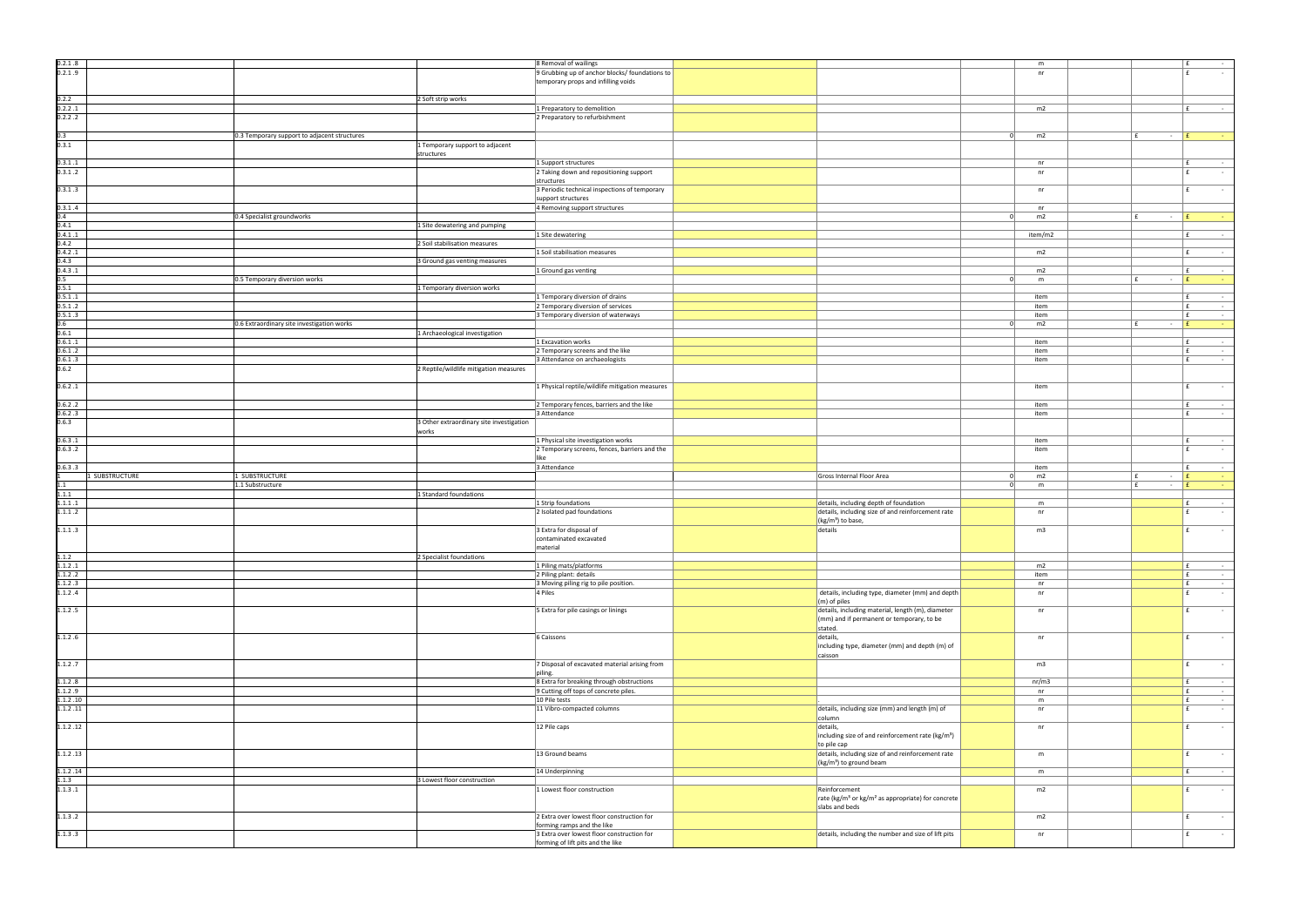| 1.1.3.4              |                  |                  |                                    | 4 Extra over lowest floor construction for                          | details, including the size                                                                        |          | nr         |           | f            |
|----------------------|------------------|------------------|------------------------------------|---------------------------------------------------------------------|----------------------------------------------------------------------------------------------------|----------|------------|-----------|--------------|
|                      |                  |                  |                                    | forming swimming pool tanks and the like                            |                                                                                                    |          |            |           |              |
| 1.1.3.5              |                  |                  |                                    | 5 Retaining walls at changes in level                               | details,                                                                                           |          | m          |           | l £          |
|                      |                  |                  |                                    |                                                                     | including thickness (mm),                                                                          |          |            |           |              |
| 1.1.3.6              |                  |                  |                                    | 6 Designed joints                                                   | height (m) and reinforcement rate (kg/m <sup>3</sup> )<br>details, including height (mm)           |          | m          |           | $\mathbf{f}$ |
| 1.1.3.7              |                  |                  |                                    | 7 Drainage below ground                                             | details, including                                                                                 |          | m          |           | f            |
|                      |                  |                  |                                    |                                                                     | average depth of trench                                                                            |          |            |           |              |
|                      |                  |                  |                                    |                                                                     | (m), type and nominal                                                                              |          |            |           |              |
|                      |                  |                  |                                    |                                                                     | size of pipe (mm), and materials for beds and<br>haunchings/surrounds                              |          |            |           |              |
| 1.1.3.8              |                  |                  |                                    | 8 Gullies, floor outlets and the like                               |                                                                                                    |          | nr         |           | f            |
| 1.1.3.9              |                  |                  |                                    | 9 Internal manholes, catch-pits, petrol                             |                                                                                                    |          | nr         |           | E            |
| 1.1.3.10             |                  |                  |                                    | interceptors or the like<br>10 Testing of drainage installations    |                                                                                                    |          | %          |           | l £          |
| 1.1.3.11             |                  |                  |                                    | 11 Commissioning of drainage installations                          |                                                                                                    |          | %          |           | f            |
|                      |                  |                  |                                    |                                                                     |                                                                                                    |          |            |           |              |
| 1.1.4                |                  |                  | 4 Basement excavation              |                                                                     |                                                                                                    |          |            |           |              |
| 1.1.4.1              |                  |                  |                                    | 1 Basement excavation                                               | details, including average depth of excavation                                                     |          | m3         |           | f            |
| 1.1.4.2              |                  |                  |                                    | 2 Disposal of excavated material                                    |                                                                                                    |          | m3         |           | l £          |
| 1.1.4.3              |                  |                  |                                    | 3 Extra for disposal of contaminated excavated                      |                                                                                                    |          | m3         |           | f            |
| 1.1.4.4              |                  |                  |                                    | material<br>4 Earthwork support                                     |                                                                                                    |          | m2         |           | E            |
| 1.1.4.5              |                  |                  |                                    | 5 Additional excavation                                             |                                                                                                    |          | m2         |           | Ι£           |
| 1.1.5                |                  |                  | 5 Basement retaining walls         |                                                                     |                                                                                                    |          |            |           |              |
| 1.1.5.1              |                  |                  |                                    | 1 Basement retaining wall                                           | Reinforcement<br>rate (kg/m <sup>3</sup> ) and formwork finish for in-situ                         |          | m2         |           | Ι£           |
|                      |                  |                  |                                    |                                                                     | concrete walls                                                                                     |          |            |           |              |
| 1.1.5.2              |                  |                  |                                    | <b>Embedded basement retaining walls</b>                            |                                                                                                    |          |            |           |              |
| 1.1.5.2              |                  |                  |                                    | 2 Piling mats/platforms                                             | details, including thickness of mat/platform (mm)                                                  |          | m2         |           | f            |
| 1.1.5.3              |                  |                  |                                    | 3 Piling plant                                                      |                                                                                                    |          | item       |           | E.           |
| 1.1.5.4              |                  |                  |                                    | 4 Moving piling rig to pile position                                |                                                                                                    |          | n r        |           | E            |
| 1.1.5.5              |                  |                  |                                    | 5 Guide walls                                                       |                                                                                                    |          | m          |           | $\mathbf{f}$ |
| 1.1.5.6              |                  |                  |                                    | 6 Piles                                                             | details, including<br>type, diameter (mm),                                                         |          | nr         |           | l £          |
|                      |                  |                  |                                    |                                                                     | total length (m), exposed                                                                          |          |            |           |              |
|                      |                  |                  |                                    |                                                                     | length (m) and embedded length (m) of piles                                                        |          |            |           |              |
| 1.1.5.7              |                  |                  |                                    | 7 Contiguous bored pile walls                                       | details, including                                                                                 |          | m          |           | l £<br>×,    |
|                      |                  |                  |                                    |                                                                     | type, diameter (mm),                                                                               |          |            |           |              |
|                      |                  |                  |                                    |                                                                     | total length (m), exposed                                                                          |          |            |           |              |
|                      |                  |                  |                                    |                                                                     | length (m) and embedded length (m) of piles                                                        |          |            |           |              |
| 1.1.5.8              |                  |                  |                                    | 8 Disposal of excavated material arising from                       |                                                                                                    |          | m3         |           | l £          |
|                      |                  |                  |                                    | piling                                                              |                                                                                                    |          |            |           |              |
| 1.1.5.9              |                  |                  |                                    | 9 Cutting off tops of concrete piles.                               |                                                                                                    |          | nr/m       |           | l £          |
| 1.1.5.10             |                  |                  |                                    | 10 Steel sheet piling                                               | details, including total area (m <sup>2</sup> ) and total driven<br>$\vert$ area (m <sup>2</sup> ) |          | m2         |           | f            |
| 1.1.5.11             |                  |                  |                                    | 11 Cutting off surplus lengths steel sheet piling                   |                                                                                                    |          | nr         |           | l £          |
|                      |                  |                  |                                    |                                                                     |                                                                                                    |          |            |           |              |
| 1.1.5.12<br>1.1.5.13 |                  |                  |                                    | 12 Pile tests<br>13 Diaphragm walls                                 | details, including depth of                                                                        |          | item<br>m2 |           | l £<br>l £   |
|                      |                  |                  |                                    |                                                                     | excavation, thickness                                                                              |          |            |           |              |
|                      |                  |                  |                                    |                                                                     | $(mm)$ of wall reinforcement rate (kg/m <sup>3</sup> )                                             |          |            |           |              |
| 1.1.5.14<br>1.1.5.15 |                  |                  |                                    | 14 Ground anchors<br>15 Trimming and cleaning faces of piled and    | details, including type                                                                            |          | nr<br>m2   |           | Ι£<br>E.     |
|                      |                  |                  |                                    | diaphragm walls                                                     |                                                                                                    |          |            |           |              |
| 1.1.5.16             |                  |                  |                                    | 16Temporary works                                                   |                                                                                                    |          | item       |           | E            |
| 1.1.5.17             |                  |                  |                                    | 17 Removal of temporary works                                       |                                                                                                    |          | item       |           | Ι£           |
| 1.1.5.18             |                  |                  |                                    | 18 Capping beams                                                    | details, including beam                                                                            |          | m2         |           | E            |
| 1.1.5.19             |                  |                  |                                    | 19 Basement retaining wall components                               | Reinforcement                                                                                      |          | m2         |           | l £          |
|                      |                  |                  |                                    |                                                                     | rate (kg/m <sup>3</sup> ) and formwork finish for in-situ                                          |          |            |           |              |
| 1.1.5.20             |                  |                  |                                    | 20 Concrete applied by spray or gun                                 | concrete walls<br>details, including thickness (mm)                                                |          | m2         |           | E            |
|                      | 2 SUPERSTRUCTURE | 2 SUPERSTRUCTURE |                                    |                                                                     | Gross Internal Floor Area                                                                          | $\Omega$ | m2         |           | Ι£           |
| 2.1                  |                  | 2.1 Frame        |                                    |                                                                     | Gross Internal Floor Area                                                                          | $\Omega$ | m2         | $ E$<br>E |              |
| 2.1.1<br>2.1.1.1     |                  |                  | 1 Steel frames                     | 1 Structural steel frame, including fittings and                    | details, including size of column grid (m)                                                         |          | t          |           | l £          |
|                      |                  |                  |                                    | fixings                                                             |                                                                                                    |          |            |           |              |
| 2.1.1.2              |                  |                  |                                    | 2 Fire protection to steel frame                                    |                                                                                                    |          | t          |           | l £          |
| 2.1.1.3<br>2.1.2     |                  |                  | 2 Space frames/decks               | 3 Factory applied paint systems                                     |                                                                                                    |          | t          |           | l £          |
| 2.1.2.1              |                  |                  |                                    | 1 Space frame/deck,                                                 |                                                                                                    |          | m2         |           | E            |
|                      |                  |                  |                                    | including structural support framework, fittings                    |                                                                                                    |          |            |           |              |
|                      |                  |                  |                                    | and fixings                                                         |                                                                                                    |          |            |           |              |
| 2.1.2.2<br>2.1.2.3   |                  |                  |                                    | 2 Fire protection to steel frame<br>3 Factory applied paint systems |                                                                                                    |          | m2<br>m2   |           | l £<br>E.    |
| 2.1.3                |                  |                  | 3 Concrete casings to steel frames |                                                                     |                                                                                                    |          |            |           |              |
| 2.1.3.1              |                  |                  |                                    | 1 Column casings                                                    | details,                                                                                           |          | m          |           | l £          |
|                      |                  |                  |                                    |                                                                     | including number of                                                                                |          |            |           |              |
|                      |                  |                  |                                    |                                                                     | columns (nr), column size and type of formwork<br>finish                                           |          |            |           |              |
|                      |                  |                  |                                    |                                                                     |                                                                                                    |          |            |           |              |

| details, including the size                                                                                                                     |           | nr             |                     | £                                 |
|-------------------------------------------------------------------------------------------------------------------------------------------------|-----------|----------------|---------------------|-----------------------------------|
| details,<br>including thickness (mm),                                                                                                           |           | m              |                     | £                                 |
| height (m) and reinforcement rate (kg/m <sup>3</sup> )                                                                                          |           |                |                     |                                   |
| details, including height (mm)                                                                                                                  |           | ${\sf m}$      |                     | £<br>£                            |
| details, including<br>average depth of trench<br>(m), type and nominal<br>size of pipe (mm), and materials for beds and<br>haunchings/surrounds |           | m              |                     |                                   |
|                                                                                                                                                 |           | nr             |                     | £                                 |
|                                                                                                                                                 |           | nr             |                     | £                                 |
|                                                                                                                                                 |           |                |                     |                                   |
|                                                                                                                                                 |           | $\%$<br>$\%$   |                     | £<br>£                            |
| details, including average depth of excavation                                                                                                  |           | m3             |                     | £                                 |
|                                                                                                                                                 |           | m <sub>3</sub> |                     | £                                 |
|                                                                                                                                                 |           | m3             |                     | £                                 |
|                                                                                                                                                 |           |                |                     |                                   |
|                                                                                                                                                 |           | m2             |                     | £                                 |
|                                                                                                                                                 |           | m2             |                     | £                                 |
| Reinforcement<br>rate (kg/m <sup>3</sup> ) and formwork finish for in-situ<br>concrete walls                                                    |           | m2             |                     | £                                 |
|                                                                                                                                                 |           |                |                     |                                   |
| details, including thickness of mat/platform (mm)                                                                                               |           | m2             |                     | £                                 |
|                                                                                                                                                 |           | item           |                     | £                                 |
|                                                                                                                                                 |           | nr             |                     | £                                 |
|                                                                                                                                                 |           | ${\sf m}$      |                     | £<br>$\qquad \qquad \blacksquare$ |
| details, including<br>type, diameter (mm),<br>total length (m), exposed<br>length (m) and embedded length (m) of piles                          |           | nr             |                     | £                                 |
| details, including<br>type, diameter (mm),<br>total length (m), exposed<br>length (m) and embedded length (m) of piles                          |           | m              |                     | £                                 |
|                                                                                                                                                 |           | m <sub>3</sub> |                     | £                                 |
|                                                                                                                                                 |           | nr/m           |                     | £                                 |
| details, including total area (m <sup>2</sup> ) and total driven<br>area $(m2)$                                                                 |           | m2<br>nr       |                     | £<br>£<br>$\blacksquare$          |
|                                                                                                                                                 |           |                |                     |                                   |
| details, including depth of                                                                                                                     |           | item<br>m2     |                     | £<br>£                            |
| excavation, thickness<br>(mm) of wall reinforcement rate (kg/m <sup>3</sup> )                                                                   |           |                |                     |                                   |
| details, including type                                                                                                                         |           | nr             |                     | £                                 |
|                                                                                                                                                 |           | m2             |                     | £<br>$\sim$                       |
|                                                                                                                                                 |           | item           |                     | £                                 |
|                                                                                                                                                 |           | item           |                     | £<br>$\overline{a}$               |
| details, including beam                                                                                                                         |           | m2             |                     | £<br>$\sim$                       |
| Reinforcement<br>rate (kg/m <sup>3</sup> ) and formwork finish for in-situ<br>concrete walls                                                    |           | m <sub>2</sub> |                     | £                                 |
| details, including thickness (mm)                                                                                                               |           | m2             |                     | £                                 |
| Gross Internal Floor Area                                                                                                                       | $\pmb{0}$ | m2             |                     | £<br>$\blacksquare$               |
| Gross Internal Floor Area                                                                                                                       | $\pmb{0}$ | m2             | £<br>$\blacksquare$ | $\pmb{\mathsf{f}}$<br>٠           |
| details, including size of column grid (m)                                                                                                      |           | t              |                     | £<br>$\blacksquare$               |
|                                                                                                                                                 |           | t              |                     | £<br>$\qquad \qquad \blacksquare$ |
|                                                                                                                                                 |           | t              |                     | £<br>$\overline{\phantom{a}}$     |
|                                                                                                                                                 |           | m2             |                     | £<br>$\overline{\phantom{a}}$     |
|                                                                                                                                                 |           | m2             |                     | £<br>$\sim$                       |
|                                                                                                                                                 |           | m2             |                     | £<br>$\overline{\phantom{a}}$     |
| details,<br>including number of<br>columns (nr), column size and type of formwork<br>finish                                                     |           | m              |                     | £                                 |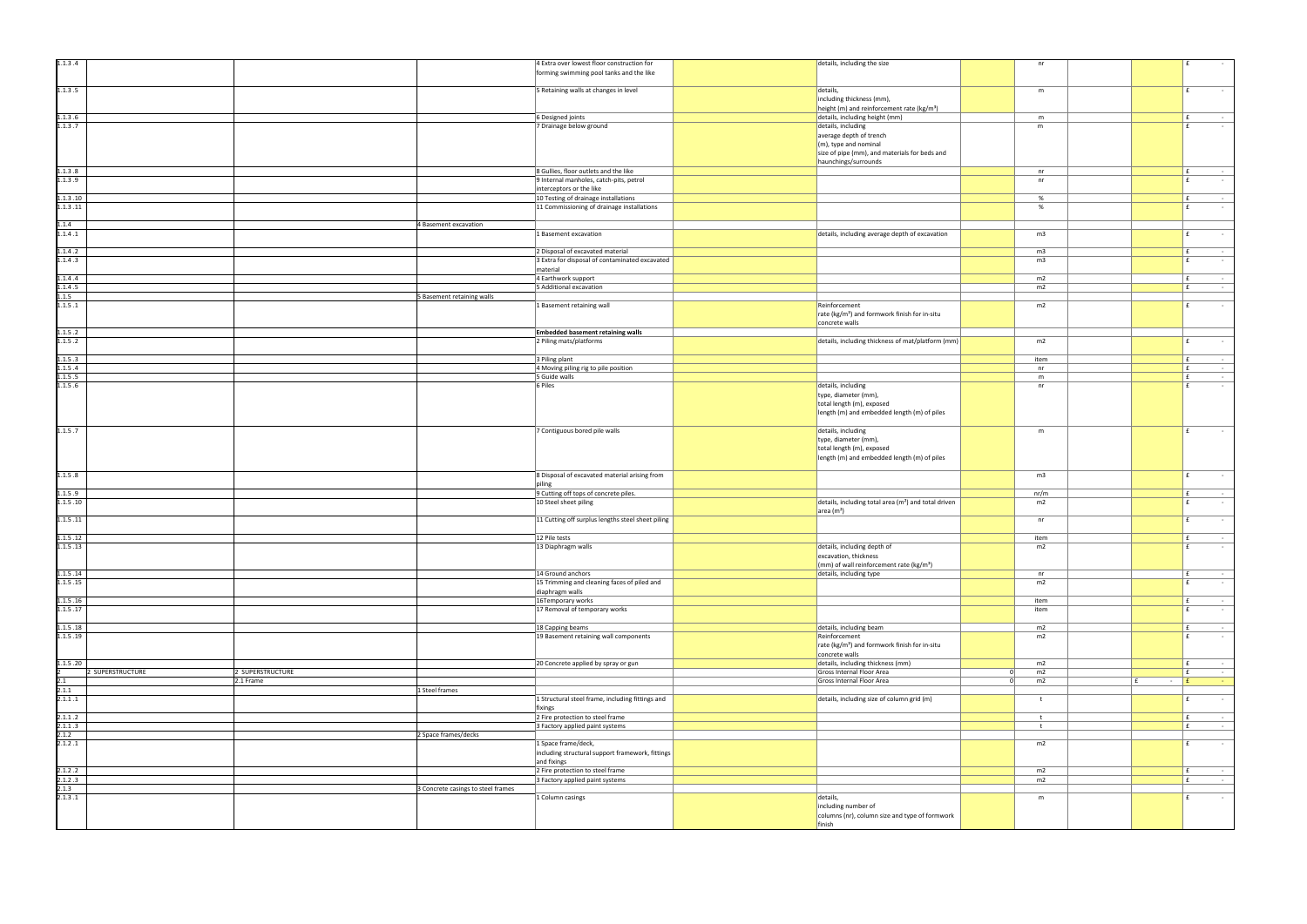|           | m             |                               | £<br>÷,                                   |
|-----------|---------------|-------------------------------|-------------------------------------------|
|           |               |                               |                                           |
|           |               |                               |                                           |
|           |               |                               |                                           |
|           |               |                               |                                           |
|           |               |                               |                                           |
|           |               |                               |                                           |
|           | ${\sf m}$     |                               | £                                         |
|           |               |                               |                                           |
|           |               |                               |                                           |
|           |               |                               |                                           |
|           |               |                               |                                           |
|           |               |                               |                                           |
|           |               |                               |                                           |
|           |               |                               |                                           |
|           | ${\sf m}$     |                               | £                                         |
|           |               |                               |                                           |
|           |               |                               |                                           |
|           |               |                               |                                           |
|           |               |                               |                                           |
|           |               |                               |                                           |
|           | m2            |                               | £<br>÷,                                   |
|           |               |                               |                                           |
|           |               |                               |                                           |
|           |               |                               |                                           |
|           | nr            |                               | £                                         |
|           |               |                               |                                           |
|           |               |                               |                                           |
|           |               |                               |                                           |
|           | m             |                               | £<br>$\overline{\phantom{a}}$             |
|           |               |                               |                                           |
|           |               |                               |                                           |
|           | m2            |                               | £<br>$\overline{\phantom{a}}$             |
|           |               |                               |                                           |
|           |               |                               |                                           |
|           | m2            |                               | £<br>$\overline{\phantom{a}}$             |
| 0         | m2            | £<br>$\blacksquare$           | £<br>Ξ                                    |
|           |               |                               |                                           |
|           |               |                               |                                           |
|           | m2            |                               | £<br>÷,                                   |
|           |               |                               |                                           |
|           |               |                               |                                           |
|           |               |                               |                                           |
|           |               |                               |                                           |
|           | ${\sf m}$     |                               | £<br>÷,                                   |
|           | ${\sf m}$     |                               | £<br>÷                                    |
|           |               |                               |                                           |
|           | m2            |                               | £<br>÷,                                   |
|           |               |                               |                                           |
|           |               |                               |                                           |
|           |               |                               |                                           |
|           | m2            |                               | £<br>÷,                                   |
|           |               |                               |                                           |
|           | m2            |                               | £<br>$\overline{\phantom{a}}$             |
|           |               |                               |                                           |
|           |               |                               |                                           |
|           | m2            |                               | £<br>$\overline{\phantom{a}}$             |
|           |               |                               |                                           |
|           |               |                               |                                           |
|           |               |                               |                                           |
|           |               |                               |                                           |
|           |               |                               |                                           |
|           |               |                               |                                           |
|           | nr            |                               | £<br>÷,                                   |
|           |               |                               |                                           |
|           | m             |                               | £<br>÷,                                   |
|           | $\mathsf{nr}$ |                               | $\overline{\mathbf{f}}$<br>$\blacksquare$ |
|           |               |                               |                                           |
| 0         | m2            | £<br>$\overline{\phantom{m}}$ | £<br>۳                                    |
|           |               |                               |                                           |
|           | m2            |                               | £<br>$\overline{\phantom{a}}$             |
|           |               |                               |                                           |
|           |               |                               |                                           |
|           |               |                               |                                           |
|           | m2            |                               | £<br>$\overline{\phantom{m}}$             |
|           |               |                               |                                           |
|           |               |                               |                                           |
|           | m2            |                               | £<br>÷,                                   |
|           |               |                               |                                           |
|           |               |                               |                                           |
|           |               |                               |                                           |
|           | m2            |                               | $\mathbf f$<br>$\overline{\phantom{a}}$   |
|           |               |                               |                                           |
|           |               |                               |                                           |
|           |               |                               | $\blacksquare$                            |
|           | m2            |                               | $\pmb{\mathsf{f}}$                        |
|           |               |                               |                                           |
|           |               |                               |                                           |
|           | m             |                               | $\mathbf f$<br>÷                          |
|           |               |                               |                                           |
|           | ${\sf m}$     |                               | $\pmb{\mathsf{f}}$<br>$\blacksquare$      |
|           | ${\sf m}$     |                               | $\pmb{\mathsf{f}}$<br>÷                   |
|           |               |                               |                                           |
|           | m2            |                               | $\mathbf f$<br>$\blacksquare$             |
|           |               |                               |                                           |
|           |               |                               |                                           |
|           | ${\sf m}$     |                               | $\pmb{\mathsf{f}}$<br>$\frac{1}{2}$       |
|           | ${\sf m}$     |                               | $\pmb{\mathsf{f}}$<br>÷,                  |
|           |               |                               |                                           |
|           |               |                               |                                           |
|           | nr/m2         |                               | £<br>÷                                    |
|           |               |                               |                                           |
|           |               |                               |                                           |
|           | $\mathsf{nr}$ |                               | £<br>÷                                    |
| $\pmb{0}$ | ${\sf m}$     | £<br>$\overline{\phantom{a}}$ | $\pmb{\mathsf{f}}$<br>÷                   |
|           |               |                               |                                           |
|           |               |                               |                                           |
|           | nr            |                               | £<br>÷                                    |
|           | $\sf{nr}$     |                               | $\overline{f}$<br>÷.                      |
|           |               |                               |                                           |
|           | $\sf{nr}$     |                               | $\overline{f}$<br>$\frac{1}{2}$           |
|           |               |                               |                                           |
|           | nr            |                               | $\pmb{\mathsf{f}}$<br>÷                   |
|           |               |                               |                                           |
|           |               |                               |                                           |
|           | nr            |                               | £<br>÷                                    |
|           |               |                               |                                           |

| 2.1.3.2            |                               | 2 Beam casings                                   | details,                                                                                    | m                    | E                       |                |
|--------------------|-------------------------------|--------------------------------------------------|---------------------------------------------------------------------------------------------|----------------------|-------------------------|----------------|
|                    |                               |                                                  | including number of                                                                         |                      |                         |                |
|                    |                               |                                                  | beams (nr), beam size and type of formwork                                                  |                      |                         |                |
|                    |                               |                                                  | finish                                                                                      |                      |                         |                |
| 2.1.4<br>2.1.4.1   | 4 Concrete frames             | 1 Columns                                        | details,                                                                                    | m                    | l £                     |                |
|                    |                               |                                                  | including number (nr) of                                                                    |                      |                         |                |
|                    |                               |                                                  | columns, column size                                                                        |                      |                         |                |
|                    |                               |                                                  | (mm), concrete grade,                                                                       |                      |                         |                |
|                    |                               |                                                  | reinforcement rate (kg/m <sup>3</sup> ) and type of formwork                                |                      |                         |                |
|                    |                               |                                                  | finish                                                                                      |                      |                         |                |
| 2.1.4.2            |                               | 2 Beams                                          | details, including                                                                          | m                    | £                       |                |
|                    |                               |                                                  | number (nr) of beams,                                                                       |                      |                         |                |
|                    |                               |                                                  | beam size (mm),                                                                             |                      |                         |                |
|                    |                               |                                                  | reinforcement rate (kg/m <sup>3</sup> ) and type of formwork                                |                      |                         |                |
|                    |                               |                                                  | finish                                                                                      |                      |                         |                |
| 2.1.4.3            |                               | 3 Walls                                          | details, including thickness of wall (mm), concrete                                         | m2                   |                         |                |
|                    |                               |                                                  | $\frac{1}{2}$ grade, reinforcement rate (kg/m <sup>3</sup> ) and type of<br>formwork finish |                      |                         |                |
| 2.1.4.4            |                               | 4 Extra over walls for forming openings in walls | details, including thickness of wall (mm), overall                                          | nr                   | f                       |                |
|                    |                               | for doors, windows, screens and the like         | size of opening (m) and type of formwork finish                                             |                      |                         |                |
|                    |                               |                                                  |                                                                                             |                      |                         |                |
| 2.1.4.5            |                               | 5 Designed joints                                |                                                                                             | m                    | f                       |                |
| 2.1.5              | 5 Timber frames               |                                                  |                                                                                             |                      |                         |                |
| 2.1.5.1            |                               | 1 Timber frames                                  |                                                                                             | m2                   | l £                     |                |
| 2.1.6              | 6 Specialist frames           |                                                  |                                                                                             |                      |                         |                |
| 2.1.6.1            |                               | 1 Specialist frame                               |                                                                                             | m2                   | l £                     |                |
| 2.2                | 2.2 Upper Floors              |                                                  |                                                                                             | m2<br>- 01           | $ E$<br>£               |                |
| 2.2.1              | 1 Concrete floors             |                                                  |                                                                                             |                      |                         |                |
| 2.2.1.1            |                               | 1 Suspended floor slabs                          | details, including thickness                                                                | m2                   | E                       |                |
|                    |                               |                                                  | $\vert$ (mm); concrete strength                                                             |                      |                         |                |
|                    |                               |                                                  | $(N/mm2)$ , reinforcement rate (kg/m <sup>3</sup> ) and type of                             |                      |                         |                |
|                    |                               |                                                  | formwork finish<br>details of formwork finish                                               |                      | l £                     |                |
| 2.2.1.2<br>2.2.1.3 |                               | 2 Edge formwork<br>3 Designed joints             |                                                                                             | m<br>m               | E.                      |                |
| 2.2.1.4            |                               | 4 Surface treatments                             |                                                                                             | m2                   | l £                     |                |
| 2.2.2              |                               | 2 Precast/composite decking systems              |                                                                                             |                      |                         |                |
|                    |                               |                                                  |                                                                                             |                      |                         |                |
| 2.2.2.1            |                               | 1 Suspended floor slab                           |                                                                                             | m2                   | l £                     |                |
| 2.2.3              | 3 Timber floors               |                                                  |                                                                                             |                      |                         |                |
| 2.2.3.7i           |                               | Timber floors                                    |                                                                                             | m2                   | $\mathbf{f}$            |                |
| 2.2.4              | 4 Structural screeds          |                                                  |                                                                                             |                      |                         |                |
| 2.2.4.1            |                               | 1 Structural screed                              | details, including thickness                                                                | m2                   | f                       |                |
|                    |                               |                                                  | $\vert$ (mm), reinforcement rate (kg/m <sup>3</sup> ) and surface                           |                      |                         |                |
|                    |                               |                                                  | treatments                                                                                  |                      |                         |                |
|                    |                               |                                                  |                                                                                             |                      |                         |                |
| 2.2.5              | 5 Balconies                   |                                                  |                                                                                             |                      |                         |                |
| 2.2.5.1            |                               | 1 Balconies                                      | details, including floor area (m <sup>2</sup> ) of balcony                                  | nr                   | Ι£                      |                |
| 2.2.6              | 6 Drainage to balconies       |                                                  |                                                                                             |                      |                         |                |
| 2.2.6.1            |                               | 1 Rainwater pipes                                |                                                                                             | m                    | Ι£                      |                |
| 2.2.6.2<br>2.3     |                               | 2 Floor outlets                                  |                                                                                             | nr<br>m2<br>$\Omega$ | E.<br>E<br>Ι£<br>$\sim$ |                |
| 2.3.1              | 2.3 Roofs<br>1 Roof structure |                                                  |                                                                                             |                      |                         |                |
|                    |                               | 1 Roof structure - pitched roofs                 | details,                                                                                    | m2                   |                         |                |
| 2.3.1.1            |                               |                                                  | including design loads (kN/m <sup>2</sup> ), spans (m) and                                  |                      |                         |                |
|                    |                               |                                                  | angle of pitch (°)                                                                          |                      |                         |                |
| 2.3.1.2            |                               | 2 Extra over roof structure - pitched roofs for  |                                                                                             | m2                   | l £                     |                |
|                    |                               | forming dormer                                   |                                                                                             |                      |                         |                |
| 2.3.1.3            |                               | 3 Roof structure - flat roofs                    | details, including design loads (kN/m <sup>2</sup> ) and spans                              | m2                   | $\mathbf{f}$            |                |
|                    |                               |                                                  | (m)                                                                                         |                      |                         |                |
| 2.3.2              | 2 Roof coverings              |                                                  |                                                                                             |                      |                         |                |
| 2.3.2.1            |                               | 1 Roof coverings, non-structural screeds,        |                                                                                             | m2                   | f                       |                |
|                    |                               | thermal insulation, and surface treatments       |                                                                                             |                      |                         |                |
|                    |                               |                                                  |                                                                                             |                      | l £                     |                |
| 2.3.2.2            |                               | 2 Extra over roof coverings for coverings to     |                                                                                             | m2                   |                         |                |
|                    |                               | dormers, including cladding to dormer cheeks.    |                                                                                             |                      |                         |                |
| 2.3.2.3            |                               | 3 Eaves, verge treatment to pitched roofs        |                                                                                             | m                    | E.                      |                |
| 2.3.2.4            |                               | 4 Edge treatment to flat roofs                   |                                                                                             | m                    | E.                      |                |
| 2.3.2.5            |                               | 5 Flashings                                      |                                                                                             | m                    | $\mathbf{f}$            |                |
| 2.3.3              | 3 Glazed roofs                |                                                  |                                                                                             |                      |                         |                |
| 2.3.3.1            |                               | 1 Glazed roof                                    |                                                                                             | m2                   | l £                     |                |
| 2.3.4              | 4 Roof drainage               |                                                  |                                                                                             |                      |                         |                |
| 2.3.4.1            |                               | 1 Gutters                                        |                                                                                             | m                    | l £                     |                |
| 2.3.4.2            |                               | 2 Rainwater pipes                                |                                                                                             | m                    | E.                      |                |
| 2.3.5              |                               | 5 Rooflights, skylights and openings             |                                                                                             |                      |                         |                |
| 2.3.5.1            | 6 Roof features               | 1 Rooflights, skylights and openings             |                                                                                             | nr/m2                | l £                     |                |
| 2.3.6<br>2.3.6.1   |                               | 1 Roof features                                  |                                                                                             | nr                   | Ι£                      |                |
| 2.4                | 2.4 Stairs and Ramps          |                                                  |                                                                                             | m<br>$\Omega$        | f.<br>E<br>$\sim$       |                |
| 2.4.1              | 1 Stair/ramp structures       |                                                  |                                                                                             |                      |                         |                |
| 2.4.1.1            |                               | 1 Stair structures                               | details, including vertical rise of staircase                                               | nr                   | l £                     |                |
| 2.4.1.2            |                               | 2 Ramp structures                                | details, including vertical rise of ramp                                                    | n r                  | $\mathbf{f}$            |                |
| 2.4.2              | 2 Stair/ramp finishes         |                                                  |                                                                                             |                      |                         |                |
| 2.4.2.1            |                               | 1 Stair finishes                                 | details, including vertical rise of staircase                                               | nr                   | E.                      |                |
| 2.4.2.2            |                               | 2 Ramp finishes                                  | details, including vertical rise of ramp                                                    | nr                   | l £                     |                |
| 2.4.3              |                               | 3 Stair/ramp balustrades and handrails           |                                                                                             |                      |                         | <b>College</b> |
|                    |                               |                                                  |                                                                                             |                      |                         |                |
| 2.4.3.1            |                               | 1 Wall handrails                                 | $\vert$ details, including vertical rise of staircase or ramp                               | nr                   | l £                     |                |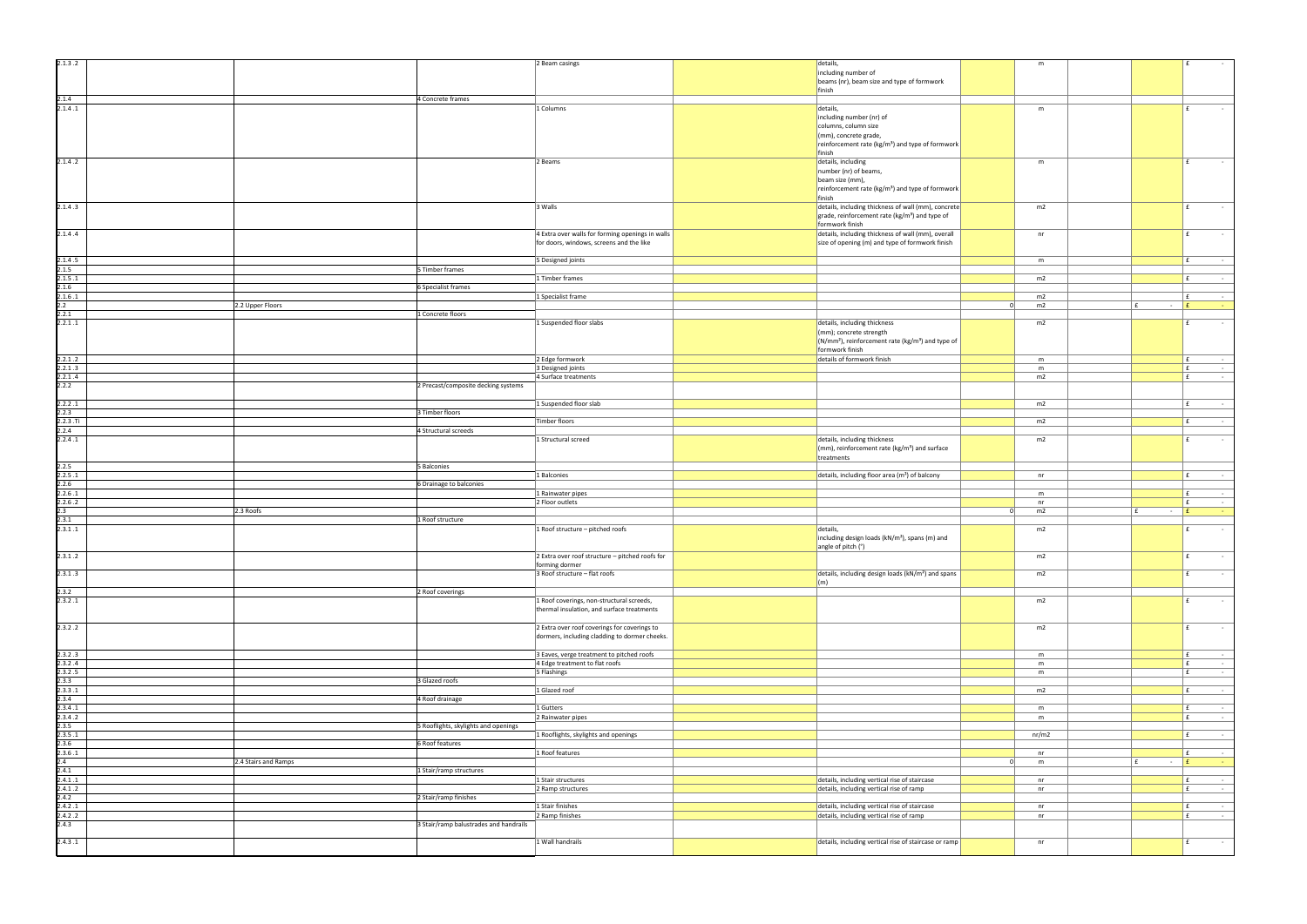| 2.4.3.2          |                                   |                                           | 2 Combined balustrades and handrails                          | details, including vertical rise of staircase or ramp       |          | nr       |   |        | l £          |
|------------------|-----------------------------------|-------------------------------------------|---------------------------------------------------------------|-------------------------------------------------------------|----------|----------|---|--------|--------------|
| 2.4.4            |                                   | 4 Ladders/chutes/slides                   |                                                               |                                                             |          |          |   |        |              |
| 2.4.4.1          |                                   |                                           | 1 Ladders                                                     |                                                             |          | nr       |   |        | l £          |
| 2.4.4.2          |                                   |                                           | 2 Chutes                                                      |                                                             |          | nr       |   |        | l £          |
| 2.4.4.3          |                                   |                                           | 3 Slides                                                      |                                                             |          | nr       |   |        | E.           |
| $2.5\,$          | 2.5 External Walls                |                                           |                                                               |                                                             |          | m2       |   | $\sim$ | $\mathbf{f}$ |
| 2.5.1            |                                   | 1 External walls above ground floor level |                                                               |                                                             |          |          |   |        |              |
|                  |                                   |                                           |                                                               |                                                             |          |          |   |        |              |
| 2.5.1.1          |                                   |                                           | 1 External walls                                              | Reinforcement                                               |          | m2       |   |        | f            |
|                  |                                   |                                           |                                                               | rate (kg/m <sup>3</sup> ) and formwork finish for in-situ   |          |          |   |        |              |
|                  |                                   |                                           |                                                               | concrete walls                                              |          |          |   |        |              |
| 2.5.1.2          |                                   |                                           | 2 Extra over external                                         |                                                             |          | m        |   |        | f            |
|                  |                                   |                                           | walls for plinths, cornices, ornamental bands                 |                                                             |          |          |   |        |              |
|                  |                                   |                                           | and the like                                                  |                                                             |          |          |   |        |              |
| 2.5.1.3          |                                   |                                           | 3 Extra over external walls for quoins                        |                                                             |          | m        |   |        | Ι£           |
| 2.5.1.4          |                                   |                                           | 4 Extra over external walls for forming                       | details, including overall size of opening (mm)             |          | nr       |   |        | f            |
|                  |                                   |                                           | openings for windows                                          |                                                             |          |          |   |        |              |
| 2.5.1.5          |                                   |                                           | 5 Extra over external                                         | details, including overall size of opening (mm)             |          | nr       |   |        | f            |
|                  |                                   |                                           | walls for forming openings for external doors                 |                                                             |          |          |   |        |              |
|                  |                                   |                                           |                                                               |                                                             |          |          |   |        |              |
| 2.5.1.6          |                                   |                                           | 6 Finishes applied to external walls                          |                                                             |          | m2       |   |        | l £          |
| 2.5.2            |                                   | 2 External walls below ground level       |                                                               |                                                             |          |          |   |        |              |
| 2.5.2.1          |                                   |                                           | 1 External walls                                              | Reinforcement rate (kg/m <sup>3</sup> ) and formwork finish |          | m2       |   |        | $\mathbf{f}$ |
|                  |                                   |                                           |                                                               | for in-situ concrete walls                                  |          |          |   |        |              |
| 2.5.2.2          |                                   |                                           | 2 Extra over external                                         |                                                             |          | m2       |   |        | f            |
|                  |                                   |                                           | walls for plinths, cornices, ornamental bands<br>and the like |                                                             |          |          |   |        |              |
| 2.5.2.3          |                                   |                                           | 3 Extra over external walls for quoins                        |                                                             |          | m2       |   |        | l £          |
| 2.5.2.4          |                                   |                                           | 4 Extra over external walls for forming                       | details, including overall size of opening (mm)             |          | nr       |   |        | f            |
|                  |                                   |                                           | openings for windows                                          |                                                             |          |          |   |        |              |
| 2.5.2.5          |                                   |                                           | 5 Extra over external walls for forming                       | details, including                                          |          | nr       |   |        | f            |
|                  |                                   |                                           | openings for external doors                                   | overall size of opening                                     |          |          |   |        |              |
|                  |                                   |                                           |                                                               | $\vert$ (mm)                                                |          |          |   |        |              |
| 2.5.2.6          |                                   |                                           | 6 Finishes to external walls                                  |                                                             |          | m2       |   |        | Ι£           |
| 2.5.3            |                                   | 3 Solar/rainscreen cladding               |                                                               |                                                             |          |          |   |        |              |
| 2.5.3.1          |                                   |                                           | 1 Vertical solar/rainscreen cladding                          |                                                             |          | m2       |   |        | Ι£           |
| 2.5.3.2          |                                   |                                           | 2 Horizontal solar/rainscreen cladding                        |                                                             |          | m        |   |        | l £          |
| 2.5.4            |                                   | 4 External soffits                        |                                                               |                                                             |          |          |   |        |              |
| 2.5.4.1          |                                   |                                           | 1 External soffit                                             |                                                             |          | m2       |   |        | E.           |
| 2.5.4.2          |                                   |                                           | 2 Cornices, covings and the like                              |                                                             |          | m        |   |        | E.           |
| 2.5.4.3          |                                   |                                           | 3 Shadow gaps and the like                                    |                                                             |          | m        |   |        | $\mathbf{f}$ |
| 2.5.4.4          |                                   |                                           | 4 Access hatches and the like                                 |                                                             |          | nr       |   |        | E            |
| 2.5.4.5          |                                   |                                           | 5 Finishes applied to external soffits                        |                                                             |          | m2       |   |        | Ι£           |
| 2.5.5            |                                   | 5 Subsidiary walls, balustrades,          |                                                               |                                                             |          |          |   |        |              |
|                  |                                   | handrails, railings and proprietary       |                                                               |                                                             |          |          |   |        |              |
|                  |                                   | balconies                                 |                                                               |                                                             |          |          |   |        |              |
| 2.5.5.1          |                                   |                                           | 1 Walls                                                       |                                                             |          | m        |   |        | Ι£           |
| 2.5.5.2          |                                   |                                           | 2 Walls forming planters                                      |                                                             |          | m        |   |        | E            |
| 2.5.5.3          |                                   |                                           | 3 Combined balustrades and handrails                          |                                                             |          | m        |   |        | $\mathbf{f}$ |
| 2.5.5.4          |                                   |                                           | 4 Wall mounted handrails                                      |                                                             |          | m        |   |        | E.           |
| 2.5.5.5          |                                   |                                           | 5 Parapet railings:                                           |                                                             |          | m        |   |        | $\mathbf{f}$ |
| 2.5.5.6          |                                   |                                           | 6 Proprietary bolt-on balconies                               |                                                             |          | nr       |   |        | $\mathbf{f}$ |
| 2.5.5.7          |                                   |                                           | 7 Rainwater pipes                                             |                                                             |          | nr/m     |   |        | l £          |
| 2.5.5.8          |                                   |                                           | 8 Floor outlets                                               |                                                             |          | nr       |   |        | l £          |
| 2.5.6<br>2.5.6.1 |                                   | 6 Facade access/cleaning systems          |                                                               |                                                             |          |          |   |        | Ι£           |
| 2.6              | 2.6 Windows and External Doors    |                                           | 1 Facade cleaning systems                                     |                                                             | $\Omega$ | nr<br>m2 |   | $\sim$ | l £          |
| 2.6.1            |                                   | 1 External windows                        |                                                               |                                                             |          |          |   |        |              |
| 2.6.1.1          |                                   |                                           | 1 Windows                                                     | details, including overall size of opening (mm)             |          | m2       |   |        | l £          |
|                  |                                   |                                           |                                                               |                                                             |          |          |   |        |              |
| 2.6.1.2          |                                   |                                           | 2 Shop fronts                                                 | details, including overall size of opening (mm)             |          | m2       |   |        | Ι£           |
|                  |                                   |                                           |                                                               |                                                             |          |          |   |        |              |
| 2.6.1.3          |                                   |                                           | 3 Roller shutters, sliding shutters, grilles and              | details, including overall size of opening (mm)             |          | nr       |   |        | f            |
|                  |                                   |                                           | the like to window openings                                   |                                                             |          |          |   |        |              |
| 2.6.2            |                                   | 2 External doors                          |                                                               |                                                             |          |          |   |        |              |
| 2.6.2.1          |                                   |                                           | 1 External doors                                              | details, including type, number of door leaves              |          | nr       |   |        | l £          |
|                  |                                   |                                           |                                                               | $(nr)$ , size of each door leaf (mm) and overall size       |          |          |   |        |              |
|                  |                                   |                                           |                                                               | $\sigma$ of opening (mm)                                    |          |          |   |        |              |
| 2.6.2.2          |                                   |                                           | 2 Revolving doors                                             | details, including overall size of opening (mm)             |          | nr       |   |        | f            |
|                  |                                   |                                           |                                                               |                                                             |          |          |   |        |              |
| 2.6.2.3          |                                   |                                           | 3 Shop front doors                                            | details, including type, number of door leaves              |          | nr       |   |        | l £          |
|                  |                                   |                                           |                                                               | (nr), size of each door leaf (mm) and overall size          |          |          |   |        |              |
|                  |                                   |                                           |                                                               | of opening (mm)                                             |          |          |   |        | f            |
| 2.6.2.4          |                                   |                                           | 4 Roller shutters, sliding shutters and the like              | details, including overall size of opening (mm)             |          | nr       |   |        |              |
|                  |                                   |                                           | to external door openings                                     |                                                             |          |          |   |        | l £          |
| 2.6.2.5          |                                   |                                           | 5 Garage doors                                                | details, including overall size of opening (mm)             |          | nr       |   |        |              |
| 2.6.2.6          |                                   |                                           | 6 Canopies                                                    |                                                             |          | nr       |   |        | l £          |
| 2.6.2.7          |                                   |                                           | 7 Grilles                                                     | details, including overall size of opening (mm)             |          | nr       |   |        | Ι£           |
|                  |                                   |                                           |                                                               |                                                             |          |          |   |        |              |
| 2.6.2.8          |                                   |                                           | 8 Architraves                                                 |                                                             |          | m        |   |        | Ι£           |
| 2.7              | 2.7 Internal Walls and Partitions |                                           |                                                               |                                                             | $\Omega$ | m2       | E | $\sim$ | E            |
|                  |                                   | 1 Walls and partitions                    |                                                               |                                                             |          |          |   |        |              |
| 2.7.1            |                                   |                                           |                                                               |                                                             |          |          |   |        | Ι£           |
| 2.7.1.1          |                                   |                                           | 1 Internal walls                                              | details, including thickness                                |          | m2       |   |        |              |
| 2.7.1.2          |                                   |                                           | 2 Extra over internal walls for forming openings              | $\vert$ details, including overall size of opening (mm)     |          | nr       |   |        | $\mathbf{f}$ |
|                  |                                   |                                           | in walls for internal doors and the like                      |                                                             |          |          |   |        |              |
| 2.7.1.3          |                                   |                                           | 3 Fixed partitions                                            | details, including thickness                                |          | m2       |   |        | l £          |

| details, including vertical rise of staircase or ramp                                                |                  | nr              |                               | £<br>$\overline{\phantom{a}}$                        |
|------------------------------------------------------------------------------------------------------|------------------|-----------------|-------------------------------|------------------------------------------------------|
|                                                                                                      |                  |                 |                               |                                                      |
|                                                                                                      |                  |                 |                               |                                                      |
|                                                                                                      |                  | nr              |                               | £<br>£<br>$\overline{\phantom{a}}$                   |
|                                                                                                      |                  | nr<br>nr        |                               | £                                                    |
|                                                                                                      | 0                | m2              | £<br>$\sim$                   | £<br>÷                                               |
|                                                                                                      |                  |                 |                               |                                                      |
|                                                                                                      |                  |                 |                               |                                                      |
| Reinforcement                                                                                        |                  | m2              |                               | £                                                    |
| rate (kg/m <sup>3</sup> ) and formwork finish for in-situ                                            |                  |                 |                               |                                                      |
| concrete walls                                                                                       |                  |                 |                               |                                                      |
|                                                                                                      |                  | m               |                               | £                                                    |
|                                                                                                      |                  |                 |                               |                                                      |
|                                                                                                      |                  | m               |                               | £                                                    |
| details, including overall size of opening (mm)                                                      |                  | nr              |                               | £                                                    |
|                                                                                                      |                  |                 |                               |                                                      |
| details, including overall size of opening (mm)                                                      |                  | nr              |                               | £                                                    |
|                                                                                                      |                  |                 |                               |                                                      |
|                                                                                                      |                  |                 |                               |                                                      |
|                                                                                                      |                  | m2              |                               | £<br>$\overline{\phantom{a}}$                        |
| Reinforcement rate (kg/m <sup>3</sup> ) and formwork finish                                          |                  | m2              |                               | £                                                    |
| for in-situ concrete walls                                                                           |                  |                 |                               |                                                      |
|                                                                                                      |                  | m2              |                               | £                                                    |
|                                                                                                      |                  |                 |                               |                                                      |
|                                                                                                      |                  |                 |                               |                                                      |
|                                                                                                      |                  | m2              |                               | £                                                    |
| details, including overall size of opening (mm)                                                      |                  | nr              |                               | £<br>$\overline{\phantom{a}}$                        |
| details, including                                                                                   |                  | nr              |                               | £<br>$\overline{\phantom{a}}$                        |
| overall size of opening                                                                              |                  |                 |                               |                                                      |
| (mm)                                                                                                 |                  |                 |                               |                                                      |
|                                                                                                      |                  | m2              |                               | £<br>$\blacksquare$                                  |
|                                                                                                      |                  |                 |                               |                                                      |
|                                                                                                      |                  | m2              |                               | £<br>$\overline{\phantom{a}}$                        |
|                                                                                                      |                  | m               |                               | £<br>$\overline{\phantom{a}}$                        |
|                                                                                                      |                  |                 |                               |                                                      |
|                                                                                                      |                  | m2<br>${\sf m}$ |                               | £<br>$\blacksquare$<br>£<br>$\overline{\phantom{a}}$ |
|                                                                                                      |                  | m               |                               | £                                                    |
|                                                                                                      |                  | nr              |                               | £<br>$\blacksquare$                                  |
|                                                                                                      |                  | m2              |                               | £<br>$\overline{\phantom{a}}$                        |
|                                                                                                      |                  |                 |                               |                                                      |
|                                                                                                      |                  |                 |                               |                                                      |
|                                                                                                      |                  |                 |                               |                                                      |
|                                                                                                      |                  | m               |                               | £<br>$\overline{\phantom{a}}$<br>£<br>÷              |
|                                                                                                      |                  | m<br>m          |                               | £<br>$\overline{\phantom{a}}$                        |
|                                                                                                      |                  | m               |                               | £<br>$\overline{\phantom{a}}$                        |
|                                                                                                      |                  | m               |                               | £<br>$\overline{\phantom{a}}$                        |
|                                                                                                      |                  | nr              |                               | £                                                    |
|                                                                                                      |                  | nr/m            |                               | £<br>$\blacksquare$                                  |
|                                                                                                      |                  | nr              |                               | £                                                    |
|                                                                                                      |                  |                 |                               |                                                      |
|                                                                                                      |                  | nr              |                               | £<br>$\bar{a}$                                       |
|                                                                                                      | $\boldsymbol{0}$ | m2              | £<br>$\overline{\phantom{a}}$ | $\pmb{\mathsf{f}}$                                   |
| details, including overall size of opening (mm)                                                      |                  | m2              |                               | £<br>$\overline{\phantom{a}}$                        |
|                                                                                                      |                  |                 |                               |                                                      |
| details, including overall size of opening (mm)                                                      |                  | m2              |                               | £                                                    |
|                                                                                                      |                  |                 |                               |                                                      |
| details, including overall size of opening (mm)                                                      |                  | nr              |                               | £<br>$\bar{a}$                                       |
|                                                                                                      |                  |                 |                               |                                                      |
|                                                                                                      |                  |                 |                               |                                                      |
| details, including type, number of door leaves<br>(nr), size of each door leaf (mm) and overall size |                  | nr              |                               | £                                                    |
| of opening (mm)                                                                                      |                  |                 |                               |                                                      |
| details, including overall size of opening (mm)                                                      |                  | nr              |                               | £                                                    |
|                                                                                                      |                  |                 |                               |                                                      |
| details, including type, number of door leaves                                                       |                  | nr              |                               | £                                                    |
| (nr), size of each door leaf (mm) and overall size                                                   |                  |                 |                               |                                                      |
| of opening (mm)                                                                                      |                  |                 |                               |                                                      |
| details, including overall size of opening (mm)                                                      |                  | nr              |                               | £<br>$\bar{a}$                                       |
| details, including overall size of opening (mm)                                                      |                  | nr              |                               | £                                                    |
|                                                                                                      |                  |                 |                               |                                                      |
|                                                                                                      |                  | nr              |                               | £                                                    |
| details, including overall size of opening (mm)                                                      |                  | nr              |                               | £                                                    |
|                                                                                                      |                  |                 |                               |                                                      |
|                                                                                                      |                  | m               |                               | £<br>÷,                                              |
|                                                                                                      | $\pmb{0}$        | m2              | £<br>$\overline{\phantom{a}}$ | £<br>$\overline{\phantom{a}}$                        |
|                                                                                                      |                  |                 |                               |                                                      |
| details, including thickness<br>details, including overall size of opening (mm)                      |                  | m2<br>nr        |                               | £<br>£<br>$\sim$                                     |
|                                                                                                      |                  |                 |                               |                                                      |
|                                                                                                      |                  |                 |                               |                                                      |
| details, including thickness                                                                         |                  | m2              |                               | £<br>ä,                                              |
|                                                                                                      |                  |                 |                               |                                                      |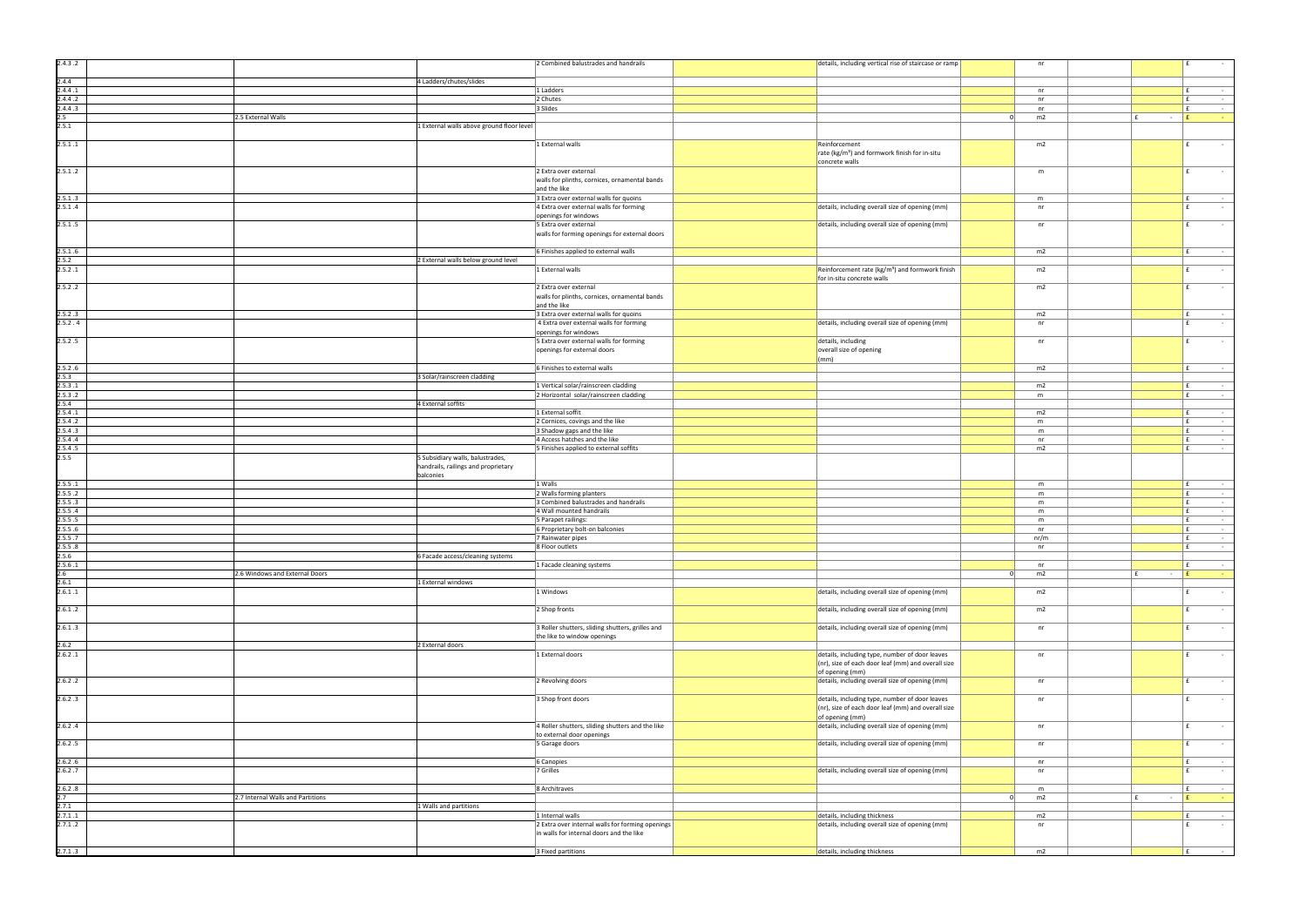| details, including overall size of opening (mm)                                                                                               |                | nr             |                               | £                                                                          |  |
|-----------------------------------------------------------------------------------------------------------------------------------------------|----------------|----------------|-------------------------------|----------------------------------------------------------------------------|--|
|                                                                                                                                               |                |                |                               |                                                                            |  |
|                                                                                                                                               |                |                |                               |                                                                            |  |
|                                                                                                                                               |                | ${\sf m}$      |                               | £<br>÷                                                                     |  |
|                                                                                                                                               |                | ${\sf m}$      |                               | £<br>$\overline{\phantom{a}}$                                              |  |
|                                                                                                                                               |                |                |                               |                                                                            |  |
|                                                                                                                                               |                | m2             |                               | £<br>$\overline{\phantom{m}}$                                              |  |
|                                                                                                                                               |                |                |                               |                                                                            |  |
|                                                                                                                                               | $\pmb{0}$      | nr             | £<br>$\overline{\phantom{a}}$ | £<br>٠<br>$\pmb{\mathsf{f}}$<br>٠                                          |  |
|                                                                                                                                               |                | ${\sf m}$      |                               |                                                                            |  |
| details, including type, number of door leaves<br>(nr), size of each door leaf (mm), and overall size<br>of opening (mm)                      |                | nr             |                               | £<br>$\blacksquare$                                                        |  |
| details, including type, number of door leaves<br>(nr), fire rating (hours), size of each door leaf<br>(mm), and overall size of opening (mm) |                | nr             |                               | £<br>÷,                                                                    |  |
| details, including type, number of door leaves                                                                                                |                | nr             |                               | £<br>÷,                                                                    |  |
| (nr), size of each door leaf (mm), and overall size<br>of opening (mm)<br>details, including type, number of door leaves                      |                | nr             |                               | $\pmb{\mathsf{f}}$                                                         |  |
| (nr), size of each door leaf (mm), and overall size<br>of opening (mm)                                                                        |                |                |                               |                                                                            |  |
| details, including overall size of opening (mm)                                                                                               |                | nr             |                               | £                                                                          |  |
| Gross Internal Floor Area                                                                                                                     | $\pmb{0}$      | m2             |                               | £<br>$\overline{\phantom{a}}$<br>£<br>$\overline{\phantom{a}}$             |  |
|                                                                                                                                               | $\pmb{0}$      | m2             | £<br>$\blacksquare$           | $\pmb{\mathsf{f}}$<br>۰                                                    |  |
|                                                                                                                                               |                |                |                               |                                                                            |  |
|                                                                                                                                               |                | m2             |                               | £<br>$\overline{\phantom{a}}$                                              |  |
|                                                                                                                                               |                | m2             |                               | £<br>$\overline{\phantom{m}}$                                              |  |
|                                                                                                                                               |                | nr/m           |                               | £<br>÷,                                                                    |  |
|                                                                                                                                               | $\pmb{0}$      | m2             | £<br>$\blacksquare$           | $\pmb{\mathsf{f}}$                                                         |  |
|                                                                                                                                               |                | m <sub>2</sub> |                               | £<br>$\overline{\phantom{a}}$                                              |  |
|                                                                                                                                               |                | m2             |                               | $\pmb{\mathtt{f}}$<br>$\qquad \qquad \blacksquare$                         |  |
|                                                                                                                                               |                | ${\sf m}$      |                               | £<br>$\blacksquare$                                                        |  |
|                                                                                                                                               |                | nr             |                               | £<br>$\blacksquare$                                                        |  |
|                                                                                                                                               |                | m2             |                               | £<br>$\overline{\phantom{a}}$                                              |  |
|                                                                                                                                               |                | ${\sf m}$      |                               | £<br>$\overline{\phantom{a}}$                                              |  |
|                                                                                                                                               |                | nr             |                               | £<br>$\overline{\phantom{m}}$                                              |  |
|                                                                                                                                               |                | m2             |                               | £<br>÷,                                                                    |  |
|                                                                                                                                               |                | m2             |                               | £<br>$\blacksquare$                                                        |  |
|                                                                                                                                               | $\overline{0}$ | m2             | £<br>$\overline{\phantom{a}}$ | $\pmb{\mathsf{f}}$                                                         |  |
|                                                                                                                                               |                |                |                               |                                                                            |  |
|                                                                                                                                               |                | m2             |                               | £<br>$\blacksquare$                                                        |  |
|                                                                                                                                               |                | ${\sf m}$      |                               | £<br>$\overline{\phantom{a}}$                                              |  |
|                                                                                                                                               |                |                |                               |                                                                            |  |
|                                                                                                                                               |                |                |                               |                                                                            |  |
|                                                                                                                                               |                | m2             |                               | $\pmb{\mathsf{f}}$<br>ä,                                                   |  |
|                                                                                                                                               |                | ${\sf m}$      |                               | £<br>$\blacksquare$<br>$\blacksquare$                                      |  |
|                                                                                                                                               |                | nr             |                               | $\pmb{\mathsf{f}}$                                                         |  |
|                                                                                                                                               |                | m2             |                               | £<br>$\overline{\phantom{a}}$                                              |  |
|                                                                                                                                               |                | ${\sf m}$      |                               | $\pmb{\mathsf{f}}$<br>$\overline{\phantom{a}}$                             |  |
|                                                                                                                                               |                | nr             |                               | £<br>$\sim$                                                                |  |
| Gross Internal Floor Area                                                                                                                     | $\pmb{0}$      | m2             |                               | £<br>$\overline{\phantom{a}}$                                              |  |
|                                                                                                                                               | $\overline{0}$ | m2             | £<br>$\overline{\phantom{a}}$ | £<br>÷,                                                                    |  |
|                                                                                                                                               |                | nr             |                               | £<br>ä,                                                                    |  |
|                                                                                                                                               |                | nr             |                               | $\pmb{\mathtt{f}}$<br>$\overline{\phantom{a}}$                             |  |
|                                                                                                                                               |                | nr             |                               | £<br>$\overline{\phantom{a}}$                                              |  |
|                                                                                                                                               |                |                |                               |                                                                            |  |
|                                                                                                                                               |                | nr             |                               | £<br>$\overline{\phantom{a}}$                                              |  |
|                                                                                                                                               |                | nr<br>nr       |                               | $\pmb{\mathsf{f}}$<br>$\overline{\phantom{a}}$<br>$\pmb{\mathsf{f}}$<br>ä, |  |
|                                                                                                                                               |                |                |                               |                                                                            |  |
|                                                                                                                                               |                | nr             |                               | £<br>$\overline{\phantom{a}}$                                              |  |
|                                                                                                                                               |                | nr             |                               | £<br>$\overline{\phantom{a}}$                                              |  |
|                                                                                                                                               |                | nr             |                               | £<br>$\overline{\phantom{a}}$                                              |  |
|                                                                                                                                               |                |                |                               |                                                                            |  |
|                                                                                                                                               |                | nr             |                               | £<br>$\overline{\phantom{a}}$                                              |  |
|                                                                                                                                               |                | nr             |                               | £<br>$\sim$                                                                |  |
|                                                                                                                                               | $\pmb{0}$      | m2             | £<br>$\overline{\phantom{a}}$ | £<br>Ξ                                                                     |  |
|                                                                                                                                               |                |                |                               |                                                                            |  |
|                                                                                                                                               | $\pmb{0}$      | nr<br>m2       | £<br>$\overline{\phantom{a}}$ | £<br>$\overline{\phantom{a}}$<br>$\pmb{\mathsf{f}}$<br>$\sim$              |  |

| 2.7.1.4                    |                                                 |                                         | 4 Extra over fixed partitions for forming                    | details, including overall size of opening (mm)                    |          | nr   |               | f            |
|----------------------------|-------------------------------------------------|-----------------------------------------|--------------------------------------------------------------|--------------------------------------------------------------------|----------|------|---------------|--------------|
|                            |                                                 |                                         | openings in partitions for internal doors and                |                                                                    |          |      |               |              |
|                            |                                                 |                                         | the like                                                     |                                                                    |          |      |               |              |
| 2.7.2                      |                                                 | 2 Balustrades and handrails             |                                                              |                                                                    |          |      |               |              |
| 2.7.2.1                    |                                                 |                                         | 1 Combined balustrades and handrails                         |                                                                    |          | m    |               | Ι£           |
| 2.7.2.2                    |                                                 |                                         | 2 Wall mounted handrails                                     |                                                                    |          | m    |               | l £          |
| 2.7.3                      |                                                 | 3 Moveable room dividers                |                                                              |                                                                    |          |      |               |              |
| 2.7.3.1                    |                                                 |                                         | 1 Moveable room dividers and partitions                      |                                                                    |          | m2   |               | E.           |
| 2.7.4                      |                                                 | 4 Cubicles                              |                                                              |                                                                    |          |      |               |              |
| 2.7.4.1                    |                                                 |                                         | 1 Cubicles                                                   |                                                                    |          | nr   |               | l £          |
| 2.8                        | 2.8 Internal Doors                              |                                         |                                                              |                                                                    | -01      | m    | f<br>$\sim$   | E            |
| 2.8.1                      |                                                 | 1 Internal doors                        |                                                              |                                                                    |          |      |               |              |
| 2.8.1.1                    |                                                 |                                         | 1 Internal doors                                             | details, including type, number of door leaves                     |          | nr   |               | l £          |
|                            |                                                 |                                         |                                                              | (nr), size of each door leaf (mm), and overall size                |          |      |               |              |
|                            |                                                 |                                         |                                                              | of opening (mm)                                                    |          |      |               |              |
| 2.8.1.2                    |                                                 |                                         | 2 Fire resisting doors                                       | details, including type, number of door leaves                     |          | nr   |               | f            |
|                            |                                                 |                                         |                                                              | (nr), fire rating (hours), size of each door leaf                  |          |      |               |              |
|                            |                                                 |                                         |                                                              | (mm), and overall size of opening (mm)                             |          |      |               |              |
|                            |                                                 |                                         |                                                              |                                                                    |          |      |               |              |
| 2.8.1.3                    |                                                 |                                         | 3 Door sets                                                  | details, including type, number of door leaves                     |          | nr   |               | l £          |
|                            |                                                 |                                         |                                                              | (nr), size of each door leaf (mm), and overall size                |          |      |               |              |
|                            |                                                 |                                         |                                                              | of opening (mm)                                                    |          |      |               |              |
| 2.8.1.4                    |                                                 |                                         | 4 Composite door and sidelights/over panel                   | details, including type, number of door leaves                     |          | nr   |               | f            |
|                            |                                                 |                                         | units                                                        | (nr), size of each door leaf (mm), and overall size                |          |      |               |              |
|                            |                                                 |                                         |                                                              | of opening (mm)<br>details, including overall size of opening (mm) |          |      |               | f            |
| 2.8.1.5                    |                                                 |                                         | 5 Roller shutters, sliding shutters, grilles and<br>the like |                                                                    |          | nr   |               |              |
| 2.8.1.6                    |                                                 |                                         | 6 Architraves                                                |                                                                    |          |      |               | Ι£           |
| 3 INTERNAL FINISHES        | 3 INTERNAL FINISHES                             |                                         |                                                              | Gross Internal Floor Area                                          | - 01     | m2   |               | Ι£           |
| 3.1                        | 3.1 Wall Finishes                               |                                         |                                                              |                                                                    | 0        | m2   | E<br>$\sim$   | E            |
| 3.1.1                      |                                                 | 1 Finishes to walls                     |                                                              |                                                                    |          |      |               |              |
| 3.1.1.1                    |                                                 |                                         | 1 Finishes to walls and columns                              |                                                                    |          | m2   |               | l £          |
| 3.1.1.2                    |                                                 |                                         | 2 Picture rails, dado rails and the like                     |                                                                    |          | m2   |               | E.           |
| 3.1.1.3                    |                                                 |                                         | 3 Proprietary impact and                                     |                                                                    |          | nr/m |               | f            |
|                            |                                                 |                                         | bumper guards, protection strips, corner                     |                                                                    |          |      |               |              |
|                            |                                                 |                                         | protectors and the like                                      |                                                                    |          |      |               |              |
| 3.2                        | 3.2 Floor Finishes                              |                                         |                                                              |                                                                    | 0        | m2   | l £<br>$\sim$ | E            |
| 3.2.1                      |                                                 | 1 Finishes to floors                    |                                                              |                                                                    |          |      |               |              |
| 3.2.1.1                    |                                                 |                                         | 1 Finishes to floors                                         |                                                                    |          | m2   |               | Ι£           |
| 3.2.1.2                    |                                                 |                                         | 2 Specialist flooring systems                                |                                                                    |          | m2   |               | $\mathbf{f}$ |
| 3.2.1.3                    |                                                 |                                         | 3 Skirtings and the like                                     |                                                                    |          | m    |               | $\mathbf{f}$ |
| 3.2.1.4                    |                                                 |                                         | 4 Mat wells and mats                                         |                                                                    |          | nr   |               | E.           |
| 3.2.1.5                    |                                                 |                                         | 5 Finishes to swimming pool tanks, including                 |                                                                    |          | m2   |               | E            |
|                            |                                                 |                                         | tank linings                                                 |                                                                    |          |      |               |              |
| 3.2.1.6                    |                                                 |                                         | 6 Line markings                                              |                                                                    |          | m    |               | E            |
| 3.2.1.7                    |                                                 |                                         | 7 Numeral and symbols                                        |                                                                    |          | nr   |               | Ι£           |
| 3.2.2                      |                                                 | 2 Raised access floors                  |                                                              |                                                                    |          |      |               |              |
| 3.2.2.1                    |                                                 |                                         | 1 Raised access floor systems                                |                                                                    |          | m2   |               | l £          |
| 3.2.2.2                    |                                                 |                                         | 2 Skirtings and the like                                     |                                                                    |          | m2   |               | E.           |
| 3.3                        | 3.3 Ceiling Finishes                            |                                         |                                                              |                                                                    | -01      | m2   | ∣ f<br>$\sim$ | E            |
| 3.3.1                      |                                                 | 1 Finishes to ceilings                  |                                                              |                                                                    |          |      |               |              |
| 3.3.1.1                    |                                                 |                                         | 1 Finishes to ceilings                                       |                                                                    |          | m2   |               | E.           |
| 3.3.1.2                    |                                                 |                                         | 2 Cornices, covings and the like                             |                                                                    |          | m    |               | l £          |
| 3.3.2                      |                                                 | 2 False ceilings                        |                                                              |                                                                    |          |      |               |              |
| 3.3.2.1                    |                                                 |                                         | 1 False ceilings                                             |                                                                    |          | m2   |               | f            |
| 3.3.2.2                    |                                                 |                                         | 2 Cornices, covings and the like                             |                                                                    |          | m    |               | E            |
| 3.3.2.3                    |                                                 |                                         | 3 Access hatches and the like                                |                                                                    |          | nr   |               | Ι£           |
| 3.3.3                      |                                                 | 3 Demountable suspended ceilings        |                                                              |                                                                    |          |      |               |              |
| 3.3.3.1                    |                                                 |                                         | 1 Demountable suspended ceilings                             |                                                                    |          | m2   |               | E.           |
| 3.3.3.2                    |                                                 |                                         | 2 Shadow gaps and the like                                   |                                                                    |          | m    |               | E.           |
| 3.3.3.3                    |                                                 |                                         | 3 Access hatches and the like                                |                                                                    |          | nr   |               | l £          |
| 4 FITTINGS AND FURNISHINGS | 4 FITTINGS AND FURNISHINGS                      |                                         |                                                              | Gross Internal Floor Area                                          |          | m2   |               | l £          |
| 4.1                        | 4.1 General fittings, furnishings and equipment |                                         |                                                              |                                                                    | $\Omega$ | m2   | $\sim$        | l f          |
| 4.1.1                      |                                                 | 1 General fittings, furnishings and     |                                                              |                                                                    |          |      |               |              |
|                            |                                                 | equipment                               |                                                              |                                                                    |          |      |               |              |
| 4.1.1.1<br>4.1.1.2         |                                                 |                                         | 1 Fittings                                                   |                                                                    |          | nr   |               | l £<br>l £   |
|                            |                                                 |                                         | 2 Furnishings                                                |                                                                    |          | nr   |               |              |
| 4.1.1.3<br>4.1.2           |                                                 | 2 Domestic kitchen fittings and         | 3 Equipment                                                  |                                                                    |          | nr   |               | Ι£           |
|                            |                                                 |                                         |                                                              |                                                                    |          |      |               |              |
| 4.1.2.1                    |                                                 | equipment                               | 1 Kitchen units                                              |                                                                    |          | nr   |               | E.           |
| 4.1.2.2                    |                                                 |                                         | 2 Kitchen appliances                                         |                                                                    |          | nr   |               | l £          |
| 4.1.2.3                    |                                                 |                                         | 3 Waste bins, towel rails, storage racks and                 |                                                                    |          | nr   |               | l £          |
|                            |                                                 |                                         | other accessories                                            |                                                                    |          |      |               |              |
| 4.1.3                      |                                                 | 3 Signs/notices                         |                                                              |                                                                    |          |      |               |              |
| 4.1.3.1                    |                                                 |                                         | 1 Component                                                  |                                                                    |          | nr   |               | $\mathbf{f}$ |
| 4.1.4                      |                                                 | 4 Works of art                          |                                                              |                                                                    |          |      |               |              |
| 4.1.4.1                    |                                                 |                                         | 1 Objects d'art and other ornamental features                |                                                                    |          | nr   |               | Ι£           |
|                            |                                                 |                                         |                                                              |                                                                    |          |      |               |              |
| 4.1.4.2                    |                                                 |                                         | 2 Decorative features and panels                             |                                                                    |          | nr   |               | f            |
| 4.1.5                      |                                                 | 5 Equipment                             |                                                              |                                                                    |          |      |               |              |
| 4.1.5.1                    |                                                 |                                         | 1 Equipment                                                  |                                                                    |          | n r  |               | Ι£           |
| 4.1.5.2                    |                                                 |                                         | 2 Removable ladders and the like                             |                                                                    |          | nr   |               | l £          |
| 4.2                        | 4.2 Special fittings, furnishings and equipment |                                         |                                                              |                                                                    | $\Omega$ | m2   | $\sim$        | l f          |
| 4.2.1                      |                                                 | 1 Special purpose fittings, furnishings |                                                              |                                                                    |          |      |               |              |
|                            |                                                 | and equipment                           |                                                              |                                                                    |          |      |               |              |
| 4.2.1.1                    |                                                 |                                         | 1 Fittings, furnishings and equipment                        |                                                                    |          | nr   |               | Ι£           |
| 4.3                        | 4.3 Internal planting                           |                                         |                                                              |                                                                    | -01      | m2   | ∣ f<br>$\sim$ | E            |
| 4.3.1                      |                                                 | 1 Internal planting                     |                                                              |                                                                    |          |      |               |              |
|                            |                                                 |                                         |                                                              |                                                                    |          |      |               |              |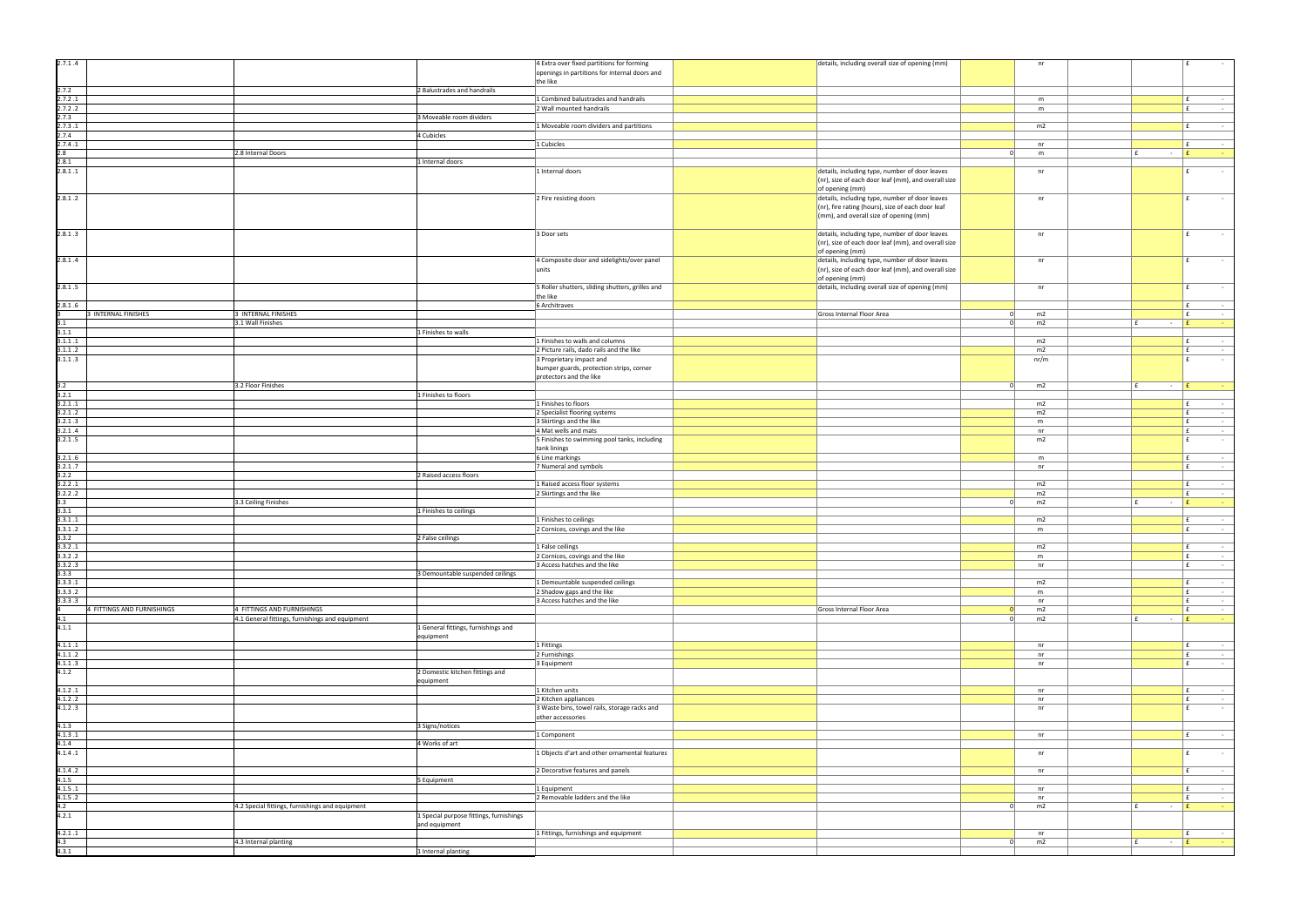| 4.3.1.1            |                    |                                          | 1 Plant and shrub beds                                |                                                              |          | m2       |                        | E                  |
|--------------------|--------------------|------------------------------------------|-------------------------------------------------------|--------------------------------------------------------------|----------|----------|------------------------|--------------------|
| 4.3.1.2            |                    |                                          | 2 Trees                                               |                                                              |          | nr       |                        | Ι£                 |
| 4.4                |                    | 4.4: Bird and vermin control             |                                                       |                                                              | 0        | m2       | E<br>$\sim$            | E                  |
| 4.4.1              |                    | 1 Bird and vermin control                |                                                       |                                                              |          |          |                        |                    |
| 4.4.1.1            |                    |                                          | 1 Wires, nets, traps and the like                     |                                                              |          | nr       |                        | l £                |
| 4.4.1.2            |                    |                                          | 2 Electronic and sonic system                         |                                                              |          | nr       |                        | Ι£                 |
| 4.4.1.3            | 5 M&E INSTALLATION | 5 M&E INSTALLATION                       | 3 Bird repellent coatings                             | Gross Internal Floor Area                                    | n        | m2<br>m2 |                        | l £<br>E           |
| 5.1                |                    | 5.1 Sanitary installations               |                                                       |                                                              | $\Omega$ | nr       | E<br>$\sim$            | l £                |
| 5.1.1              |                    | 1 Sanitary appliances                    |                                                       |                                                              |          |          |                        |                    |
| 5.1.1.1            |                    |                                          | 1 Sanitary appliance                                  |                                                              |          | nr       |                        | Ι£                 |
| 5.1.2              |                    | 2 Pods                                   |                                                       |                                                              |          |          |                        |                    |
| 5.1.2.1            |                    |                                          | 1 Bathroom pods                                       |                                                              |          | nr       |                        | Ι£                 |
| 5.1.2.2            |                    |                                          | 2 Toilet pods                                         |                                                              |          | nr       |                        | E.                 |
| 5.1.2.3            |                    |                                          | 3 Shower room pods                                    |                                                              |          | nr       |                        | E.                 |
| 5.1.3              |                    | 3 Sanitary fittings                      |                                                       |                                                              |          |          |                        |                    |
| 5.1.3.1            |                    |                                          | 1 Fittings                                            |                                                              |          | nr       |                        | Ι£                 |
| 5.2                |                    | 5.2 Services equipment                   |                                                       |                                                              | $\Omega$ | m        | $\mathbf{f}$<br>$\sim$ | $\cdot$ $\epsilon$ |
| 5.2.1              |                    | 1 Services equipment                     |                                                       |                                                              |          |          |                        |                    |
| 5.2.1.1<br>5.3     |                    | 5.3 Disposal installations               | 1 Services equipment                                  |                                                              | $\Omega$ | nr<br>nr | f<br>$\sim$            | Ι£<br>E            |
| 5.3.1              |                    | 1 Foul drainage above                    |                                                       |                                                              |          |          |                        |                    |
| 5.3.1.1            |                    |                                          | 1 Drainage to sanitary appliance                      |                                                              |          | nr       |                        | l £                |
| 5.3.1.2            |                    |                                          | 2 Drainage to services equipment                      |                                                              |          | nr       |                        | £                  |
| 5.3.2              |                    | 2 Laboratory and industrial liquid waste |                                                       |                                                              |          |          |                        |                    |
|                    |                    | drainage                                 |                                                       |                                                              |          |          |                        |                    |
| 5.3.2.1            |                    |                                          | 1 Drainage to appliance or equipment:                 |                                                              |          | nr       |                        | l £                |
| 5.3.3              |                    | 3 Refuse disposal                        |                                                       |                                                              |          |          |                        |                    |
| 5.3.3.1            |                    |                                          | 1 Refuse disposal installation                        |                                                              |          | nr       |                        | Ι£                 |
| 5.4                |                    | 5.4 Water installations                  |                                                       |                                                              | 0        | nr       | ∣ f<br>$\sim$          | l f                |
| 5.4.1              |                    | 1 Mains water supply                     |                                                       |                                                              |          |          |                        |                    |
| 5.4.1.1            |                    |                                          | 1 Mains water supply                                  | details, including the number of draw-off points<br>$(nr)$ , |          | nr/m2    |                        | Ι£                 |
| 5.4.2              |                    | 2 Cold water distribution                |                                                       |                                                              |          |          |                        |                    |
| 5.4.2.1            |                    |                                          | 1 Cold water distribution                             | details, including the number of draw-off points             |          | nr/m2    |                        | f                  |
|                    |                    |                                          |                                                       | $ $ (nr)                                                     |          |          |                        |                    |
| 5.4.3              |                    | 3 Hot water distribution                 |                                                       |                                                              |          |          |                        |                    |
| 5.4.3.1            |                    |                                          | 1 Hot water distribution                              | details, including the number of draw-off points             |          | nr/m2    |                        | l £                |
|                    |                    |                                          |                                                       | $ $ (nr)                                                     |          |          |                        |                    |
| 5.4.4              |                    | 4 Local hot water distribution           |                                                       |                                                              |          |          |                        |                    |
| 5.4.4.1            |                    |                                          | 1 Water heaters                                       |                                                              |          | nr       |                        | l £                |
| 5.4.5              |                    | 5 Steam and condensate distribution      |                                                       |                                                              |          |          |                        |                    |
|                    |                    |                                          |                                                       |                                                              |          |          |                        | $\mathbf{f}$       |
| 5.4.5.1            |                    |                                          | 1 Steam and condensate distribution                   | details, including number of draw-off points (nr)            |          | nr/m2    |                        |                    |
| 5.5                |                    | 5.5 Heat source                          |                                                       |                                                              | 0        | m2       | E<br>$\sim$            | E                  |
| 5.5.1              |                    | 1 Heat source                            |                                                       |                                                              |          |          |                        |                    |
| 5.5.1.1            |                    |                                          | 1 Heat source (nr)                                    | details, including output of heat source (kW)                |          | nr       |                        | l £                |
|                    |                    |                                          |                                                       |                                                              |          |          |                        |                    |
| 5.6                |                    | 5.6 Space heating and air conditioning   |                                                       |                                                              | 0        | m2       | f <br>$\sim 10^{-11}$  | E                  |
| 5.6.1              |                    | 1 Central heating                        |                                                       |                                                              |          |          |                        |                    |
| 5.6.1.1            |                    |                                          | 1 Central heating systems                             |                                                              |          | m2       |                        | Ι£                 |
| 5.6.2              |                    | 2 Local heating                          |                                                       |                                                              |          |          |                        |                    |
| 5.6.2.1            |                    |                                          | 1 Heaters                                             |                                                              |          | nr       |                        | Ι£                 |
| 5.6.3              |                    | 3 Central cooling                        |                                                       |                                                              |          |          |                        |                    |
| 5.6.3.1<br>5.6.4   |                    | 4 Local cooling                          | 1 Central cooling systems                             |                                                              |          | m2       |                        | Ι£                 |
| 5.6.4.1            |                    |                                          | 1 Cooling units                                       |                                                              |          | nr       |                        | E                  |
| 5.6.5              |                    | 5 Central heating and cooling            |                                                       |                                                              |          |          |                        |                    |
| 5.6.5.1            |                    |                                          | 1 Combined central heating and cooling                |                                                              |          | m2       |                        | E                  |
|                    |                    |                                          | systems                                               |                                                              |          |          |                        |                    |
| 5.6.6              |                    | 6 Local heating and cooling              |                                                       |                                                              |          |          |                        |                    |
| 5.6.6.1            |                    |                                          | 1 Local heating and cooling units                     |                                                              |          | nr       |                        | Ι£                 |
| 5.6.7              |                    | 7 Central air conditioning               |                                                       |                                                              |          |          |                        |                    |
| 5.6.7.1            |                    |                                          | 1 Central air conditioning system                     |                                                              |          | m2       |                        | l £                |
| 5.6.8              |                    | 8 Local air conditioning                 |                                                       |                                                              |          |          |                        |                    |
| 5.6.8.1<br>5.6.8.2 |                    |                                          | 1 Self-contained air conditioning units               |                                                              |          | nr<br>nr |                        | l £<br>Ι£          |
| 5.7                |                    | 5.7 Ventilation                          | 2 Other local air conditioning systems                |                                                              | $\Omega$ | m2       | $\sim$                 | l f                |
| 5.7.1              |                    | 1 Central ventilation                    |                                                       |                                                              |          |          |                        |                    |
| 5.7.1.1            |                    |                                          | 1 Central ventilation systems                         |                                                              |          | m2       |                        | l £                |
| 5.7.2              |                    | 2 Local and special ventilation          |                                                       |                                                              |          |          |                        |                    |
| 5.7.2.1            |                    |                                          | 1 Toilet/bathroom ventilation units                   |                                                              |          | nr       |                        | l £                |
| 5.7.2.2            |                    |                                          | 2 Kitchen ventilation units                           |                                                              |          | nr       |                        | Ι£                 |
| 5.7.2.3            |                    |                                          | 3 Safety cabinet and fume cupboard extracts           |                                                              |          | nr       |                        | f                  |
|                    |                    |                                          |                                                       |                                                              |          |          |                        |                    |
| 5.7.2.4            |                    |                                          | 4 Fume extracts                                       |                                                              |          | nr       |                        | E.                 |
| 5.7.2.5<br>5.7.2.6 |                    |                                          | 5 Dust collection units<br>6 Anaesthetic gas extracts |                                                              |          | nr<br>nr |                        | E.<br>$\mathbf{f}$ |
| 5.7.2.7            |                    |                                          | 7 Cyclone systems                                     |                                                              |          | nr       |                        | E.                 |
| 5.7.2.8            |                    |                                          | 8 Unit extract fans                                   |                                                              |          | nr       |                        | E.                 |
| 5.7.2 .9           |                    |                                          | 9 Rotating ventilators                                |                                                              |          | nr       |                        | $\mathbf{f}$       |
| 5.7.2.10           |                    |                                          | 10 Roof mounted ventilation units                     |                                                              |          | nr       |                        | E.                 |
| 5.7.2.11           |                    |                                          | 11 Car parking ventilation                            |                                                              |          | nr       |                        | Ι£                 |
| 5.7.2.12           |                    |                                          | 12 Other local and special ventilation systems        |                                                              |          | nr       |                        | f                  |
|                    |                    |                                          |                                                       |                                                              |          |          |                        |                    |
| 5.7.3              |                    | 3 Smoke extract/control                  |                                                       |                                                              |          |          |                        |                    |
|                    |                    |                                          |                                                       |                                                              |          |          |                        |                    |
| 5.7.3.1<br>5.8     |                    | 5.8 Electrical installations             | 1 Smoke extract/control systems                       |                                                              | 0        | m2<br>m2 | $ E$<br>∣£.            | Ι£                 |

|          | m2        |                               | £<br>÷                                   |
|----------|-----------|-------------------------------|------------------------------------------|
|          | $\sf{nr}$ |                               | £<br>÷,                                  |
| 0        | m2        | £<br>÷                        | £                                        |
|          |           |                               | ÷                                        |
|          |           |                               |                                          |
|          | $\sf{nr}$ |                               | £<br>÷                                   |
|          |           |                               | £                                        |
|          | $\sf{nr}$ |                               | ÷                                        |
|          | m2        |                               | £<br>÷,                                  |
| $\bf{0}$ | m2        |                               | £<br>÷,                                  |
| 0        | $\sf{nr}$ | £<br>-                        | £<br>÷                                   |
|          |           |                               |                                          |
|          |           |                               |                                          |
|          | $\sf{nr}$ |                               | £<br>÷                                   |
|          |           |                               |                                          |
|          |           |                               |                                          |
|          | nr        |                               | £<br>÷                                   |
|          | $\sf{nr}$ |                               | £<br>÷,                                  |
|          | nr        |                               | £<br>÷                                   |
|          |           |                               |                                          |
|          |           |                               |                                          |
|          | nr        |                               | £<br>÷,                                  |
| 0        | m         | £<br>÷,                       | £<br>÷                                   |
|          |           |                               |                                          |
|          |           |                               |                                          |
|          | $\sf{nr}$ |                               | £<br>÷                                   |
| 0        | nr        | £<br>÷                        | £<br>÷                                   |
|          |           |                               |                                          |
|          |           |                               |                                          |
|          | $\sf{nr}$ |                               | £<br>÷                                   |
|          | nr        |                               | £<br>÷,                                  |
|          |           |                               |                                          |
|          |           |                               |                                          |
|          |           |                               |                                          |
|          | $\sf{nr}$ |                               | £<br>$\overline{\phantom{a}}$            |
|          |           |                               |                                          |
|          | $\sf{nr}$ |                               | £<br>÷,                                  |
| $\bf{0}$ |           |                               | £                                        |
|          | $\sf{nr}$ | £<br>÷,                       | ÷                                        |
|          |           |                               |                                          |
|          | nr/m2     |                               | £<br>$\blacksquare$                      |
|          |           |                               |                                          |
|          |           |                               |                                          |
|          |           |                               |                                          |
|          | nr/m2     |                               | £<br>L,                                  |
|          |           |                               |                                          |
|          |           |                               |                                          |
|          | nr/m2     |                               | £<br>÷                                   |
|          |           |                               |                                          |
|          |           |                               |                                          |
|          |           |                               |                                          |
|          | $\sf{nr}$ |                               | £<br>÷                                   |
|          |           |                               |                                          |
|          |           |                               |                                          |
|          |           |                               |                                          |
|          | nr/m2     |                               | £<br>÷,                                  |
|          |           |                               |                                          |
|          |           |                               |                                          |
|          |           | ÷,                            |                                          |
| 0        | m2        | £                             | £<br>÷                                   |
|          |           |                               |                                          |
|          | $\sf{nr}$ |                               | £<br>÷                                   |
|          |           |                               |                                          |
| 0        | m2        | £<br>÷,                       | £<br>÷                                   |
|          |           |                               |                                          |
|          |           |                               |                                          |
|          | m2        |                               | £<br>÷                                   |
|          |           |                               |                                          |
|          | $\sf{nr}$ |                               | £<br>÷,                                  |
|          |           |                               |                                          |
|          | m2        |                               | $\overline{\phantom{a}}$                 |
|          |           |                               | £                                        |
|          |           |                               |                                          |
|          | nr        |                               | £<br>$\overline{\phantom{a}}$            |
|          |           |                               |                                          |
|          | m2        |                               | £<br>÷,                                  |
|          |           |                               |                                          |
|          |           |                               |                                          |
|          |           |                               |                                          |
|          | nr        |                               | £<br>÷                                   |
|          |           |                               |                                          |
|          | m2        |                               | £<br>÷                                   |
|          |           |                               |                                          |
|          | nr        |                               | £<br>÷                                   |
|          |           |                               |                                          |
|          | $\sf{nr}$ |                               | £<br>$\blacksquare$                      |
| 0        | m2        | £<br>$\overline{\phantom{a}}$ | £<br>÷                                   |
|          |           |                               |                                          |
|          | m2        |                               | £<br>÷                                   |
|          |           |                               |                                          |
|          |           |                               |                                          |
|          | nr        |                               | £<br>$\overline{\phantom{m}}$            |
|          | nr        |                               | £<br>$\overline{\phantom{a}}$            |
|          | nr        |                               | £<br>$\blacksquare$                      |
|          |           |                               |                                          |
|          |           |                               | £                                        |
|          | $\sf{nr}$ |                               | $\overline{\phantom{m}}$                 |
|          | nr        |                               | £<br>÷,                                  |
|          | nr        |                               | £<br>÷,                                  |
|          | nr        |                               | £<br>÷,                                  |
|          | nr        |                               | £<br>÷                                   |
|          |           |                               |                                          |
|          | nr        |                               | £<br>÷                                   |
|          | nr        |                               | £<br>÷,                                  |
|          | $\sf{nr}$ |                               | £<br>$\frac{1}{2}$                       |
|          | nr        |                               | L,<br>£                                  |
|          |           |                               |                                          |
|          |           |                               |                                          |
|          |           |                               |                                          |
| 0        | m2<br>m2  | £<br>÷,                       | £<br>$\overline{\phantom{a}}$<br>£<br>ä, |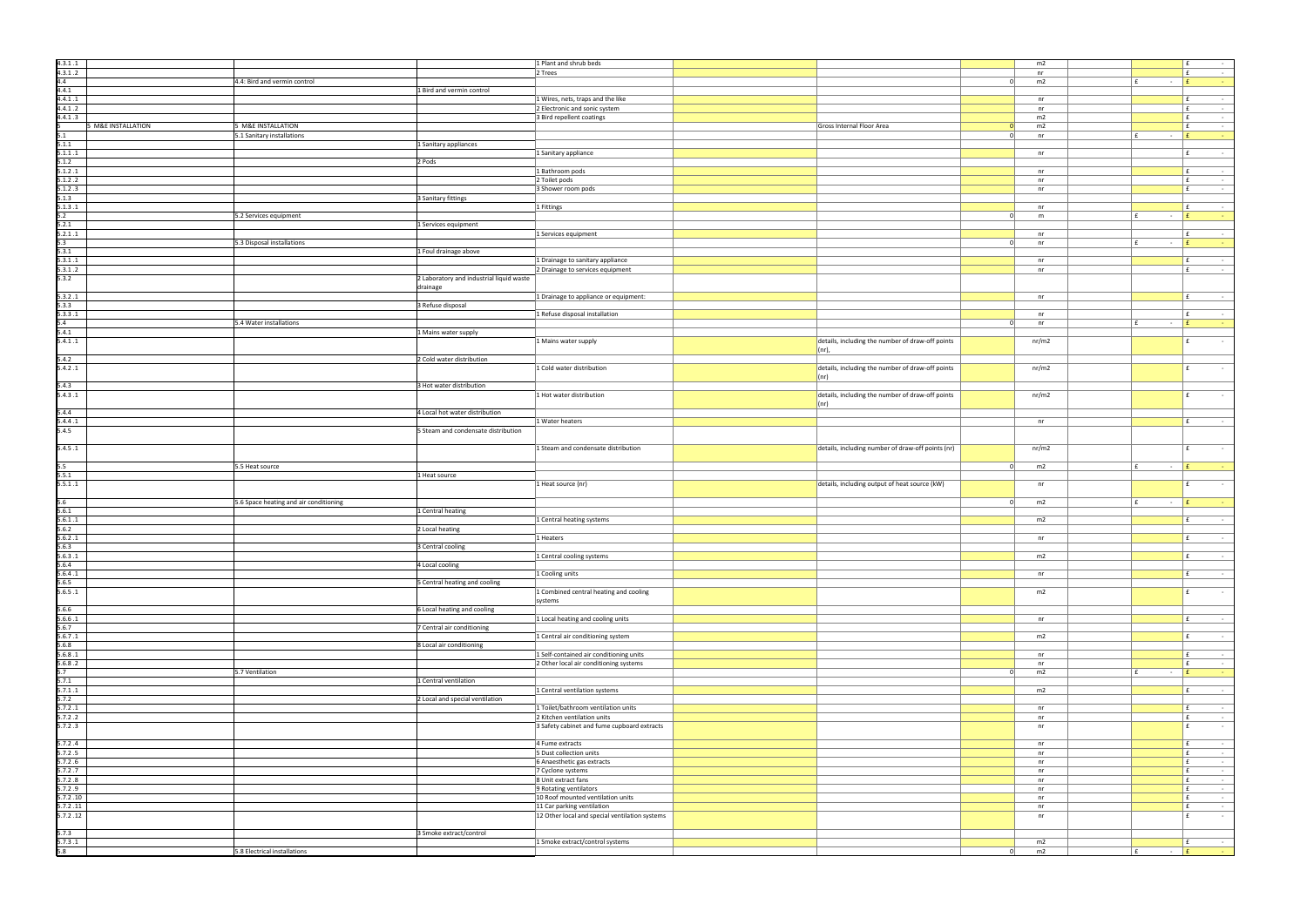| 5.8.1                |                                      | 1 Electrical mains and sub-mains                              |                                                                      |                                                                                                      |                  |                                                             |
|----------------------|--------------------------------------|---------------------------------------------------------------|----------------------------------------------------------------------|------------------------------------------------------------------------------------------------------|------------------|-------------------------------------------------------------|
| 5.8.1.1              |                                      | distribution                                                  | 1 Electrical mains and sub-mains distribution                        |                                                                                                      | m2               | $\sim 100$<br>f                                             |
| 5.8.2                |                                      | 2 Power installations                                         |                                                                      |                                                                                                      |                  |                                                             |
| 5.8.2.1              |                                      |                                                               | 1 Power installation                                                 |                                                                                                      | m2               | l £<br>$\sim 10^{-11}$                                      |
| 5.8.3<br>5.8.3.1     |                                      | 3 Lighting installations                                      | 1 Lighting installation                                              |                                                                                                      | m2               | £<br>$\sim$                                                 |
| 5.8.4                |                                      | 4 Specialist lighting installations                           |                                                                      |                                                                                                      |                  |                                                             |
| 5.8.4.1<br>5.8.5     |                                      | 5 Local electricity generation systems                        | 1 Specialist lighting installation                                   |                                                                                                      | nr/m2            | l £<br>$\sim$ $-$                                           |
| 5.8.5.1              |                                      |                                                               | 1 Electricity generation systems                                     |                                                                                                      | nr               | l £<br>$\sim$ $-$                                           |
| 5.8.6                |                                      | 6 Transformation devices                                      |                                                                      |                                                                                                      |                  |                                                             |
| 5.8.6.1<br>5.8.6.2   |                                      |                                                               | 1 Wind turbines<br>2 Photovoltaic devices                            | details, including surface area of units (m <sup>2</sup> ) and                                       | nr<br>nr         | f.<br>$\sim$<br>$\sim$                                      |
|                      |                                      |                                                               |                                                                      | output (kW)                                                                                          |                  |                                                             |
| 5.8.6.3<br>5.8.7     |                                      | 7 Earthing and bonding systems                                | 3 Other transformation devices                                       | details, including output (kW)                                                                       | nr               | $\sim 10^{-1}$                                              |
| 5.8.7.1<br>5.9       | 5.9 Fuel installations               |                                                               | 1 Earthing and bonding systems                                       |                                                                                                      | m2<br>m2<br>- 01 | l £<br>$\sim$<br>£<br>l f<br>$\sim$<br>- 1                  |
| 5.9.1                |                                      | 1 Gas distribution                                            |                                                                      |                                                                                                      |                  |                                                             |
| 5.9.1.1<br>5.9.2     |                                      | 2 Fuel storage and piped distribution                         | 1 Gas mains and sub-mains distribution                               |                                                                                                      | m2               | $\sim$                                                      |
|                      |                                      | systems                                                       |                                                                      |                                                                                                      |                  |                                                             |
| 5.9.2.1<br>5.9.2.2   |                                      |                                                               | 1 Fuel storage<br>2 Piped distribution systems                       |                                                                                                      | nr<br>m2         | $\sim 10^{-1}$<br>$\mathbf{f}$<br>$\sim$                    |
| 5.1                  | 5.10 Lift and conveyor installations | 1 Lifts                                                       |                                                                      |                                                                                                      | - 01<br>nr       | Ι£<br>$ E$<br><b>Contract</b>                               |
| 5.1.1<br>5.1.1.1     |                                      |                                                               | 1 Passenger lifts                                                    | details, including capacity (i.e. number of                                                          | nr               | $\sim$<br>f                                                 |
|                      |                                      |                                                               |                                                                      | persons), speed (in m/sec), number of doors (nr),<br>door heights and number of levels serviced (nr) |                  |                                                             |
|                      |                                      |                                                               |                                                                      |                                                                                                      |                  |                                                             |
| 5.1.1.2              |                                      |                                                               | 2 Wall climbing lifts                                                | details, including capacity (in kg), number of<br>persons), speed (in m/sec) and number of levels    | nr               | $\sim$                                                      |
|                      |                                      |                                                               |                                                                      | serviced (nr)                                                                                        |                  |                                                             |
| 5.1.1.3              |                                      |                                                               | 3 Goods lifts                                                        | details, including capacity (in kg), number of<br>doors, door heights and number of levels serviced  | nr               | $\sim$                                                      |
|                      |                                      |                                                               |                                                                      | (nr)                                                                                                 |                  |                                                             |
| 5.1.2<br>5.1.2.1     |                                      | 2 Enclosed hoists                                             | 1 Enclosed hoists                                                    | details, including capacity (in kg) and number of                                                    | nr               | f.<br>$\sim$                                                |
| 5.1.3                |                                      | 3 Escalators                                                  |                                                                      | levels (nr) serviced                                                                                 |                  |                                                             |
| 5.1.3.1              |                                      |                                                               | 1 Escalators                                                         | details, including, number of flights served (nr),                                                   | nr               | f<br>$\sim$                                                 |
|                      |                                      |                                                               |                                                                      | angle of rise (in degrees), rise (m) and step width<br>$\vert$ (mm)                                  |                  |                                                             |
| 5.1.4                |                                      | 4 Moving pavements                                            |                                                                      |                                                                                                      |                  |                                                             |
| 5.1.4.1              |                                      |                                                               | 1 Moving pavements                                                   | details, including, length (m) and width (mm)                                                        | nr               | f<br>$\sim$                                                 |
| 5.1.5<br>5.1.5.1     |                                      | 5 Powered stairlifts                                          | 1 Powered stairlifts                                                 |                                                                                                      | nr               | ∣ f<br>$\sim$                                               |
| 5.1.6                |                                      | 6 Conveyors                                                   |                                                                      |                                                                                                      |                  |                                                             |
| 5.1.6.1              |                                      |                                                               | 1 People conveyors                                                   | details, including, length (m) and width (mm)                                                        | nr               | £<br>$\sim$                                                 |
| 5.1.6.2              |                                      |                                                               | 2 Goods conveyors                                                    | details, including, length (m) and width (mm)                                                        | nr               | E                                                           |
| 5.1.7                |                                      | 7 Dock levellers and scissor lifts                            |                                                                      |                                                                                                      |                  |                                                             |
| 5.1.7.1<br>5.1.8     |                                      | 8 Cranes and unenclosed hoists                                | 1 Dock levellers and scissor lifts                                   | details, including total rise (m)                                                                    | nr               | f <br>$\mathcal{L}_{\rm{max}}$ and $\mathcal{L}_{\rm{max}}$ |
| 5.1.8.1              |                                      |                                                               | 1 Cranes                                                             | details including design load (kN) and total rise                                                    | nr               | f<br>$\sim$                                                 |
| 5.1.8.2              |                                      |                                                               | 2 Travelling cranes                                                  | $\vert$ (m)<br>details, including design load (kN)                                                   | nr               | $\sim 100$<br>E.                                            |
| 5.1.8.3              |                                      |                                                               | 3 Unenclosed hoists                                                  | details, including total rise (m)                                                                    | nr               | $\sim 10^{-1}$<br>f                                         |
| 5.1.9                |                                      | 9 Car lifts, car stacking systems,<br>turntables and the like |                                                                      |                                                                                                      |                  |                                                             |
| 5.1.9.1              |                                      |                                                               | 1 Car lifts                                                          | details, including number of floors served (nr)                                                      | nr               | E.<br>$\sim$                                                |
| 5.1.9.2              |                                      |                                                               | 2 Car stacking systems                                               | details, including capacity (i.e. number of cars -                                                   | nr               | E<br>$\sim 10^{-11}$                                        |
| 5.1.9.3              |                                      |                                                               | 3 Vehicle turntables                                                 | $ nr\rangle$                                                                                         | nr               | $\sim 10^{-1}$                                              |
| 5.1.10               |                                      | 10 Document handling systems                                  |                                                                      |                                                                                                      |                  |                                                             |
| 5.1.10.1<br>5.1.10.2 |                                      |                                                               | 1 Document handling/ delivery systems<br>2 Warehouse picking systems |                                                                                                      | nr<br>nr         | £<br>$\sim 10^{-1}$<br>£<br>$\sim 10^{-1}$                  |
| 5.1.10.3             |                                      |                                                               | 3 Other systems                                                      |                                                                                                      | nr               | E<br>$\sim 10^{-11}$                                        |
| 5.1.11               |                                      | 11 Other lift and conveyor installations                      |                                                                      |                                                                                                      |                  |                                                             |
| 5.1.11.1<br>5.1      | 5.11 Fire and lightning protection   |                                                               | 1 Other lift and conveyor installations                              |                                                                                                      | nr<br>m2<br>- 0  | E<br>$\sim 100$<br>l £<br>$ E$                              |
| 5.1.1                |                                      | 1 Fire fighting systems                                       |                                                                      |                                                                                                      |                  | $\sim 10^{-1}$                                              |
| 5.1.1.1<br>5.1.1.2   |                                      |                                                               | 1 Sprinklers<br>2 Deluge systems                                     | details of each type of system<br>details of each type of system                                     | m2<br>m2         | l £<br>$\sim$<br>l £<br>$\sim$ $-$                          |
| 5.1.1.3              |                                      |                                                               | 3 Gas fire fighting systems                                          | details of each type of system                                                                       | m2               | Ι£<br>$\sim$ $ \sim$                                        |
| 5.1.1 .4<br>5.1.1.5  |                                      |                                                               | 4 Foam fire fighting systems<br>5 Fire hose reels                    | details of each type of system<br>details of each type of system                                     | m2<br>nr         | $\sim 10^{-1}$<br>l £<br>l £<br>$\sim$ $-$                  |
| 5.1.1.6              |                                      |                                                               | 6 Dry risers                                                         |                                                                                                      | nr               | l £<br>$\sim 10^{-1}$                                       |
| 5.1.1.7              |                                      |                                                               | 7 Wet risers                                                         |                                                                                                      | nr               | f<br>$\sim 10^{-11}$                                        |
| 5.1.1.8<br>5.1.2     |                                      | 2 Lightning protection                                        | 8 Other fire fighting systems                                        | details of each type of system                                                                       | nr/m2            | f <br>$\sim 10^{-1}$                                        |
| 5.1.2.1              |                                      |                                                               | 1 Lightning protection installations $(m2)$                          | details of each type of system                                                                       | m2               | $\mathbf{f}$<br>$\sim 100$                                  |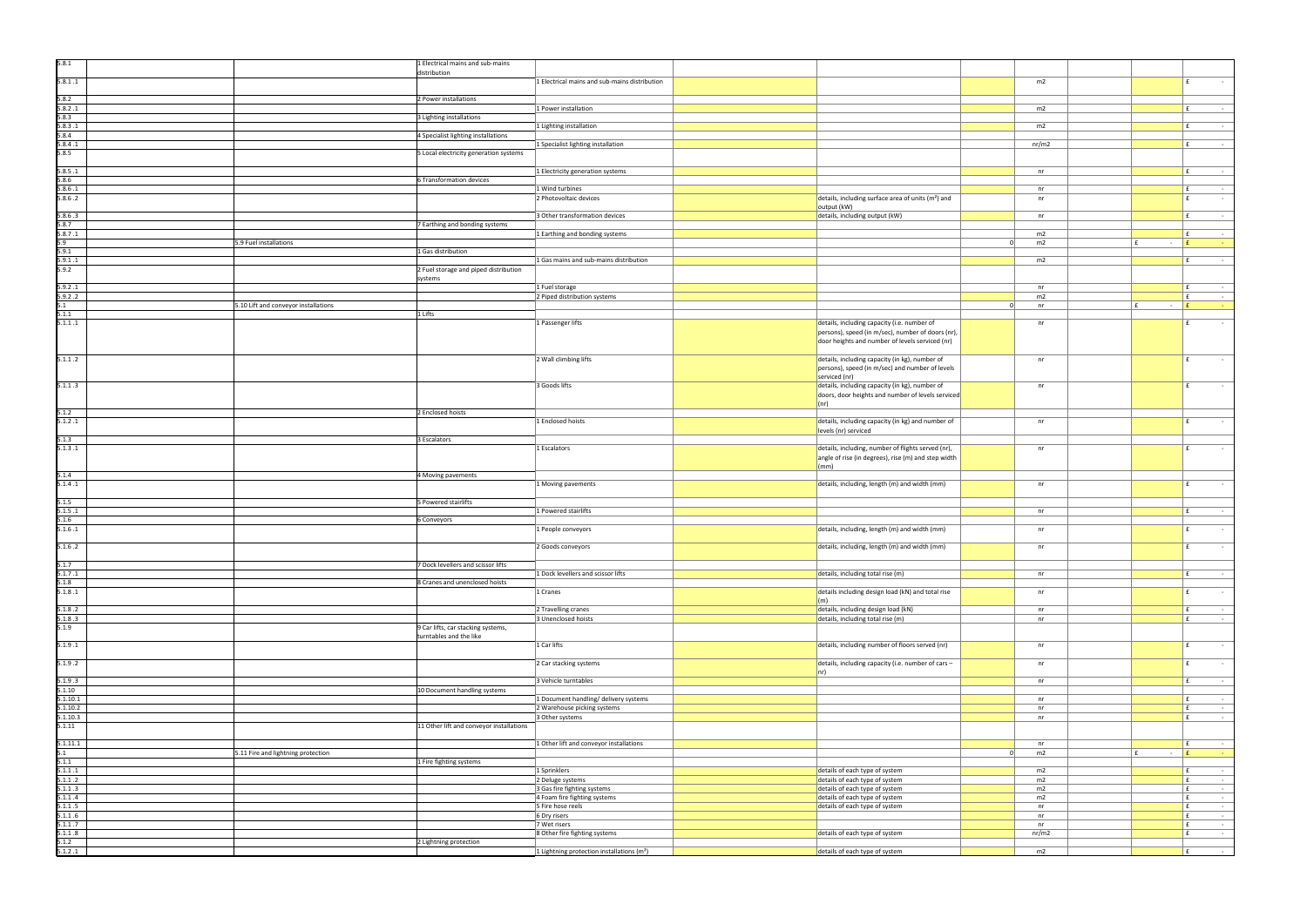| 5.1                                   | 5.12 Communication, security and control systems     |                                                 |                                                    | 0        | m2           | l £<br>$\sim$          |              |
|---------------------------------------|------------------------------------------------------|-------------------------------------------------|----------------------------------------------------|----------|--------------|------------------------|--------------|
| 5.1.1                                 | 1 Communication systems                              |                                                 |                                                    |          |              |                        |              |
| 5.1.1.1                               |                                                      | 1 Telecommunication systems                     | details of each type of system                     |          | m2           |                        | Ι£           |
| 5.1.1.2                               |                                                      | 2 Data transmission systems                     | details of each type of system                     |          | m2           |                        | E.           |
| 5.1.1.3                               |                                                      | 3 Paging and emergency call systems             | details of each type of system                     |          | m2           |                        | E.           |
|                                       |                                                      |                                                 |                                                    |          |              |                        | l £          |
| 5.1.1.4                               |                                                      | 4 Public address and conference audio systems   | details of each type of system                     |          | m2           |                        |              |
|                                       |                                                      |                                                 |                                                    |          |              |                        |              |
| 5.1.1.5                               |                                                      | 5 Radio systems                                 | details of each type of system                     |          | m2           |                        | Ι£           |
| 5.1.1.6                               |                                                      | 6 Projection systems                            | details of each type of system                     |          | nr           |                        | E            |
| 5.1.1.7                               |                                                      | 7 Fire detection and alarm systems              | details of each type of system                     |          | m2           |                        | E.           |
| 5.1.1.8                               |                                                      | 8 Liquid detection systems                      | details of each type of system                     |          | m2           |                        | E.           |
| 5.1.1.9                               |                                                      | 9 Burglar and security alarms                   | details of each type of system                     |          | m2           |                        | E.           |
| 5.1.1.10                              |                                                      | 10 Clocks, card clocks, flexitime installations | details of each type of system                     |          | nr           |                        | E            |
|                                       |                                                      |                                                 |                                                    |          |              |                        |              |
| 5.1.1.11                              |                                                      | 11 Door entry, systems                          | details of each type of system                     |          | m2           |                        | Ι£           |
| 5.1.1.12                              |                                                      | 12 Radio(s)                                     | details of each type of system                     |          | m2           |                        | $\mathbf{f}$ |
| 5.1.1.13                              |                                                      | 13 Television systems                           | details of each type of system                     |          | nr           |                        | E.           |
| 5.1.1.14                              |                                                      | 14 TV monitors                                  | details of each type of system                     |          | nr           |                        | E.           |
| 5.1.1.15                              |                                                      | 15 Pneumatic or mechanical message systems      | details of each type of system                     |          | m2           |                        | f            |
|                                       |                                                      |                                                 |                                                    |          |              |                        |              |
| 5.1.1.16                              |                                                      | 16 Other communication systems                  | details of each type of system                     |          | nr/m2        |                        | Ι£           |
| 5.1.2                                 | 2 Security systems                                   |                                                 |                                                    |          |              |                        |              |
| 5.1.2.1                               |                                                      | 1 Surveillance equipment                        | details of each type of system                     |          | nr/m2        |                        | Ι£           |
| 5.1.2.2                               |                                                      | 2 Security detection equipment                  | details of each type of system                     |          | nr/m2        |                        | l £          |
| 5.1.2.3                               |                                                      | 3 Security alarm equipment                      | details of each type of system                     |          | nr/m2        |                        | E.           |
| 5.1.2.4                               |                                                      |                                                 |                                                    |          | nr/m2        |                        |              |
|                                       |                                                      | 4 Access control systems                        | details of each type of system                     |          |              |                        | $\mathbf{f}$ |
| 5.1.2.5                               |                                                      | 5 Burglar and security alarms                   | details of each type of system                     |          | nr/m2        |                        | $\mathbf{f}$ |
| 5.1.2.6                               |                                                      | 6 Door entry systems                            | details of each type of system                     |          | nr           |                        | l £          |
| 5.1.2.7                               |                                                      | 7 Security lights and lighting systems)         | details of each type of system                     |          | nr/m2        |                        | E.           |
| 5.1.2.8                               |                                                      | 8 Other security systems                        | details of each type of system                     |          | nr/m2        |                        | E            |
| 5.1.3                                 | 3 Central control/building management                |                                                 |                                                    |          |              |                        |              |
|                                       | systems                                              |                                                 |                                                    |          |              |                        |              |
| 5.1.3.1                               |                                                      | 1 Central control/building management           | details of each type of system                     |          | m2           |                        | f            |
|                                       |                                                      | systems                                         |                                                    |          |              |                        |              |
| 5.1                                   | 5.13 Specialist installations                        |                                                 |                                                    | - 01     | m2           | $\sim$                 | ∣ f          |
| 5.1.1                                 | 1 Specialist piped supply systems                    |                                                 |                                                    |          |              |                        |              |
| 5.1.1.1                               |                                                      | 1 Medical and laboratory gas supply systems     | details of each type of system                     |          | nr/m2        |                        | f            |
|                                       |                                                      |                                                 |                                                    |          |              |                        |              |
| 5.1.1.2                               |                                                      | 2 Centralised vacuum cleaning systems           | details of each type of system                     |          | nr/m2        |                        | Ι£           |
| 5.1.1.3                               |                                                      | 3 Treated water systems                         | details of each type of system                     |          | nr/m2        |                        | l £          |
| 5.1.1.4                               |                                                      | 4 Swimming pool water treatment systems         | details of each type of system                     |          | nr/m2        |                        | f            |
|                                       |                                                      |                                                 |                                                    |          |              |                        |              |
| 5.1.1.5                               |                                                      | 5 Compressed air systems                        | details of each type of system                     |          | nr/m2        |                        | E.           |
| 5.1.1.6                               |                                                      | 6 Vacuum systems                                | details of each type of system                     |          | nr/m2        |                        | $\mathbf{f}$ |
| 5.1.1.7                               |                                                      | 7 Other specialist piped supply systems         | details of each type of system                     |          | nr/m2        |                        | l £          |
| 5.1.2                                 | 2 Radio and television studios                       |                                                 |                                                    |          |              |                        |              |
| 5.1.2.1                               |                                                      | 1 Radio and television studios                  |                                                    |          | nr           |                        | f            |
| 5.1.3                                 | 3 Specialist refrigeration systems                   |                                                 |                                                    |          |              |                        |              |
| 5.1.3.1                               |                                                      | 1 Cold rooms                                    | details of each type of system                     |          | nr/m2        |                        | l £          |
| 5.1.3.2                               |                                                      | 2 Ice pads                                      |                                                    |          | nr/m2        |                        | E.           |
| 5.1.3.3                               |                                                      | 3 Other specialist refrigeration systems        |                                                    |          | nr/m2        |                        | l £          |
| 5.1.4                                 |                                                      |                                                 | details of each type of system                     |          |              |                        |              |
|                                       | 4 Water features                                     |                                                 |                                                    |          |              |                        |              |
| 5.1.4.1                               |                                                      | 1 Water feature                                 |                                                    |          | nr           |                        | Ι£           |
| 5.1.5                                 | 5 Other specialist installations                     |                                                 |                                                    |          |              |                        |              |
| 5.1.5.1                               |                                                      | 1 Other specialist installations                | details of each type of system                     |          | nr/m2        |                        | E            |
| 5.1                                   | 5.14 Builders' work in connection with services      |                                                 |                                                    | 0        | m2           | f <br>$\sim$           | $\mathsf{F}$ |
| 5.1.1                                 | l General builder's work                             |                                                 |                                                    |          |              |                        |              |
| 5.1.1.1                               |                                                      | 1 Builder's work in general areas               |                                                    |          | m2           |                        | l £          |
| 5.1.1.2                               |                                                      | 2 Builder's work to landlord areas              |                                                    |          | m2           |                        | E            |
| 5.1.1.3                               |                                                      | 3 Builder's work to plant rooms                 |                                                    |          | m2           |                        | l £          |
| 5.1.1.4                               |                                                      | 4 Fuel bunds                                    |                                                    |          | nr           |                        | l £          |
| 6 COMPLETE BUILDINGS & BUILDING UNITS | 6 COMPLETE BUILDINGS & BUILDING UNITS                |                                                 | Gross Internal Floor Area                          |          | m2           |                        | Ι£           |
|                                       |                                                      |                                                 |                                                    | $\Omega$ | m2           | $\mathbf{f}$<br>$\sim$ | l f          |
| 6.1                                   | 1 Complete buildings                                 |                                                 |                                                    |          |              |                        |              |
| 6.1.1                                 |                                                      | 1 Complete buildings                            |                                                    |          | m2           |                        | l £          |
| 6.2                                   | 2 Building units                                     |                                                 |                                                    |          |              |                        |              |
| 6.2.1                                 |                                                      | 1 Building units                                | details, including number (nr) of identical units, |          | m2           |                        | Ι£           |
|                                       |                                                      |                                                 |                                                    |          |              |                        |              |
| 7 WORK TO EXISTING BUILDINGS          | 7 WORK TO EXISTING BUILDINGS                         |                                                 | Gross Internal Floor Area                          |          | m2           |                        | f            |
| 7.1                                   | 7.1 Minor demolition works and alteration works      |                                                 |                                                    | n        | m2           | $\sim$                 | l £          |
| 7.1.1                                 | 1 Minor demolition works and alteration              |                                                 |                                                    |          |              |                        |              |
|                                       | works                                                |                                                 |                                                    |          |              |                        |              |
| 7.1.1.1                               |                                                      | 1 Spot items                                    |                                                    |          | item         |                        | Ι£           |
| 7.1.1.2                               |                                                      | 2 Minor demolition works                        |                                                    |          | nr/m/m2      |                        | E            |
|                                       |                                                      |                                                 |                                                    |          |              |                        | Ι£           |
| 7.1.1.3                               |                                                      | 3 Removal                                       |                                                    |          | item/nr/m/m2 |                        |              |
| 7.1.1.4                               |                                                      | 4 Alteration works                              |                                                    |          | item/nr/m/m2 |                        | Ι£           |
| 7.2                                   | 7.2 Repairs to existing services                     |                                                 |                                                    | $\Omega$ | m2           | $\sim$                 | l £          |
| 7.2.1                                 | 1 Existing services                                  |                                                 |                                                    |          |              |                        |              |
| 7.2.1.1                               |                                                      | 1 Equipment/plant repairs                       |                                                    |          | nr           |                        | Ι£           |
| 7.2.1.2                               |                                                      | 2 Overhauling services installations/systems    |                                                    |          | m2           |                        | $\mathbf{f}$ |
|                                       |                                                      |                                                 |                                                    |          |              |                        |              |
| 7.3                                   | 7.3 Damp-proof courses/fungus and beetle eradication |                                                 |                                                    | $\Omega$ | m2           | f<br>$\sim$            | ۱£           |
|                                       |                                                      |                                                 |                                                    |          |              |                        |              |
| 7.3.1                                 | 1 Damp-proof courses                                 |                                                 |                                                    |          |              |                        | f            |
| 7.3.1.1                               |                                                      | 1 Damp-proof courses                            |                                                    |          | m2           |                        |              |
| 7.3.2                                 | 2 Fungus/beetle eradication                          |                                                 |                                                    |          |              |                        |              |
| 7.3.2.1                               |                                                      | 1 Eradication treatment:                        |                                                    | $\Omega$ | m2           | $\mathbf{f}$           | £            |
| 7.4<br>7.4.1                          | 7.4 Facade retention<br>1 Facade retention           |                                                 |                                                    |          | m2           | $\sim$                 | l £          |

|                                      | 0         | m2           | £<br>$\overline{\phantom{a}}$ | £                  | ٠                        |
|--------------------------------------|-----------|--------------|-------------------------------|--------------------|--------------------------|
|                                      |           |              |                               |                    |                          |
| h type of system                     |           | m2           |                               | £                  | $\overline{\phantom{a}}$ |
|                                      |           | m2           |                               | $\pmb{\mathtt{f}}$ |                          |
| h type of system                     |           |              |                               |                    | $\overline{\phantom{a}}$ |
| h type of system                     |           | m2           |                               | £                  | $\overline{\phantom{a}}$ |
| h type of system                     |           | m2           |                               | £                  | $\blacksquare$           |
|                                      |           |              |                               |                    |                          |
| h type of system                     |           | m2           |                               | £                  | $\overline{\phantom{a}}$ |
| h type of system                     |           | nr           |                               | £                  | ÷,                       |
| h type of system                     |           | m2           |                               | $\pmb{\mathsf{f}}$ | $\blacksquare$           |
| h type of system                     |           | m2           |                               | £                  | $\overline{\phantom{a}}$ |
|                                      |           |              |                               |                    |                          |
| h type of system                     |           | m2           |                               | £                  |                          |
| h type of system                     |           | nr           |                               | $\pmb{\mathsf{f}}$ | $\overline{\phantom{a}}$ |
|                                      |           |              |                               |                    |                          |
| h type of system                     |           | m2           |                               | £                  | ٠                        |
| h type of system                     |           | m2           |                               | £                  | $\blacksquare$           |
| h type of system                     |           | nr           |                               | £                  | $\overline{\phantom{a}}$ |
| h type of system                     |           | nr           |                               | £                  | $\overline{\phantom{a}}$ |
|                                      |           |              |                               | £                  | ÷                        |
| h type of system                     |           | m2           |                               |                    |                          |
|                                      |           |              |                               |                    |                          |
| h type of system                     |           | nr/m2        |                               | £                  | $\overline{\phantom{a}}$ |
|                                      |           |              |                               |                    |                          |
| h type of system                     |           | nr/m2        |                               | £                  | $\blacksquare$           |
| h type of system                     |           | nr/m2        |                               | $\pmb{\mathsf{f}}$ | $\blacksquare$           |
| h type of system                     |           | nr/m2        |                               | £                  | $\overline{\phantom{a}}$ |
|                                      |           | nr/m2        |                               | £                  |                          |
| h type of system                     |           |              |                               |                    | $\overline{a}$           |
| h type of system                     |           | nr/m2        |                               | £                  | $\blacksquare$           |
| h type of system                     |           | nr           |                               | £                  | $\overline{\phantom{a}}$ |
| h type of system                     |           | nr/m2        |                               | £                  | $\overline{\phantom{a}}$ |
| h type of system                     |           | nr/m2        |                               | £                  | ÷,                       |
|                                      |           |              |                               |                    |                          |
|                                      |           |              |                               |                    |                          |
| h type of system                     |           |              |                               | £                  | $\blacksquare$           |
|                                      |           | m2           |                               |                    |                          |
|                                      |           |              |                               |                    |                          |
|                                      | $\pmb{0}$ | m2           | £<br>$\overline{\phantom{a}}$ | £                  |                          |
|                                      |           |              |                               |                    |                          |
| h type of system                     |           | nr/m2        |                               | £                  | $\overline{\phantom{a}}$ |
|                                      |           |              |                               |                    |                          |
| h type of system                     |           | nr/m2        |                               | £                  | $\overline{\phantom{a}}$ |
|                                      |           |              |                               |                    |                          |
| h type of system                     |           | nr/m2        |                               | £                  | $\overline{\phantom{a}}$ |
| h type of system                     |           | nr/m2        |                               | £                  | ä,                       |
|                                      |           |              |                               |                    |                          |
| h type of system                     |           | nr/m2        |                               | £                  | $\overline{\phantom{a}}$ |
| h type of system                     |           | nr/m2        |                               | £                  | $\overline{\phantom{a}}$ |
| h type of system                     |           | nr/m2        |                               | £                  | $\blacksquare$           |
|                                      |           |              |                               |                    |                          |
|                                      |           | nr           |                               | £                  |                          |
|                                      |           |              |                               |                    | $\overline{\phantom{a}}$ |
|                                      |           |              |                               |                    |                          |
| h type of system                     |           | nr/m2        |                               | £                  | $\blacksquare$           |
|                                      |           | nr/m2        |                               | £                  | $\overline{\phantom{a}}$ |
| h type of system                     |           | nr/m2        |                               | £                  | $\overline{\phantom{a}}$ |
|                                      |           |              |                               |                    |                          |
|                                      |           | nr           |                               | £                  | $\overline{\phantom{a}}$ |
|                                      |           |              |                               |                    |                          |
|                                      |           |              |                               |                    |                          |
| h type of system                     |           | nr/m2        |                               | £                  | ÷,                       |
|                                      | 0         | m2           | £<br>$\blacksquare$           | £                  | $\overline{\phantom{a}}$ |
|                                      |           |              |                               |                    |                          |
|                                      |           | m2           |                               | £                  | $\overline{\phantom{a}}$ |
|                                      |           | m2           |                               | £                  | $\blacksquare$           |
|                                      |           | m2           |                               | $\pmb{\mathtt{f}}$ | $\overline{\phantom{a}}$ |
|                                      |           |              |                               |                    |                          |
| I Floor Area                         |           | $\sf{nr}$    |                               | £                  | $\sim$                   |
|                                      | $\bf{0}$  | m2           |                               | £                  | $\overline{\phantom{a}}$ |
|                                      | 0         | m2           | £<br>$\blacksquare$           | $\pmb{\mathsf{f}}$ | ÷,                       |
|                                      |           |              |                               |                    |                          |
|                                      |           | m2           |                               | £                  | $\overline{\phantom{a}}$ |
|                                      |           |              |                               |                    |                          |
| ling number (nr) of identical units, |           | m2           |                               | £                  | $\blacksquare$           |
|                                      |           |              |                               |                    |                          |
| I Floor Area                         |           |              |                               |                    |                          |
|                                      | 0         | m2           |                               | £                  | $\overline{\phantom{a}}$ |
|                                      | 0         | m2           | £<br>$\blacksquare$           | £                  | $\blacksquare$           |
|                                      |           |              |                               |                    |                          |
|                                      |           |              |                               |                    |                          |
|                                      |           | item         |                               | £                  | $\overline{\phantom{a}}$ |
|                                      |           | nr/m/m2      |                               | £                  | $\overline{\phantom{a}}$ |
|                                      |           | item/nr/m/m2 |                               | £                  | $\sim$                   |
|                                      |           |              |                               |                    |                          |
|                                      |           | item/nr/m/m2 |                               | £                  | $\blacksquare$           |
|                                      | 0         | m2           | £<br>$\blacksquare$           | £                  | ۳                        |
|                                      |           |              |                               |                    |                          |
|                                      |           | nr           |                               | £                  | $\overline{\phantom{a}}$ |
|                                      |           | m2           |                               | £                  | $\blacksquare$           |
|                                      |           |              |                               |                    |                          |
|                                      | 0         | m2           | £<br>$\overline{\phantom{a}}$ | £                  | -                        |
|                                      |           |              |                               |                    |                          |
|                                      |           |              |                               |                    |                          |
|                                      |           | m2           |                               | £                  | $\blacksquare$           |
|                                      |           |              |                               |                    |                          |
|                                      |           | m2           |                               | £                  | $\overline{\phantom{a}}$ |
|                                      | 0         | m2           | £<br>$\overline{\phantom{m}}$ | £                  | ٠                        |
|                                      |           |              |                               |                    |                          |
|                                      |           | nr           |                               | £                  | $\overline{\phantom{a}}$ |
|                                      |           |              |                               |                    |                          |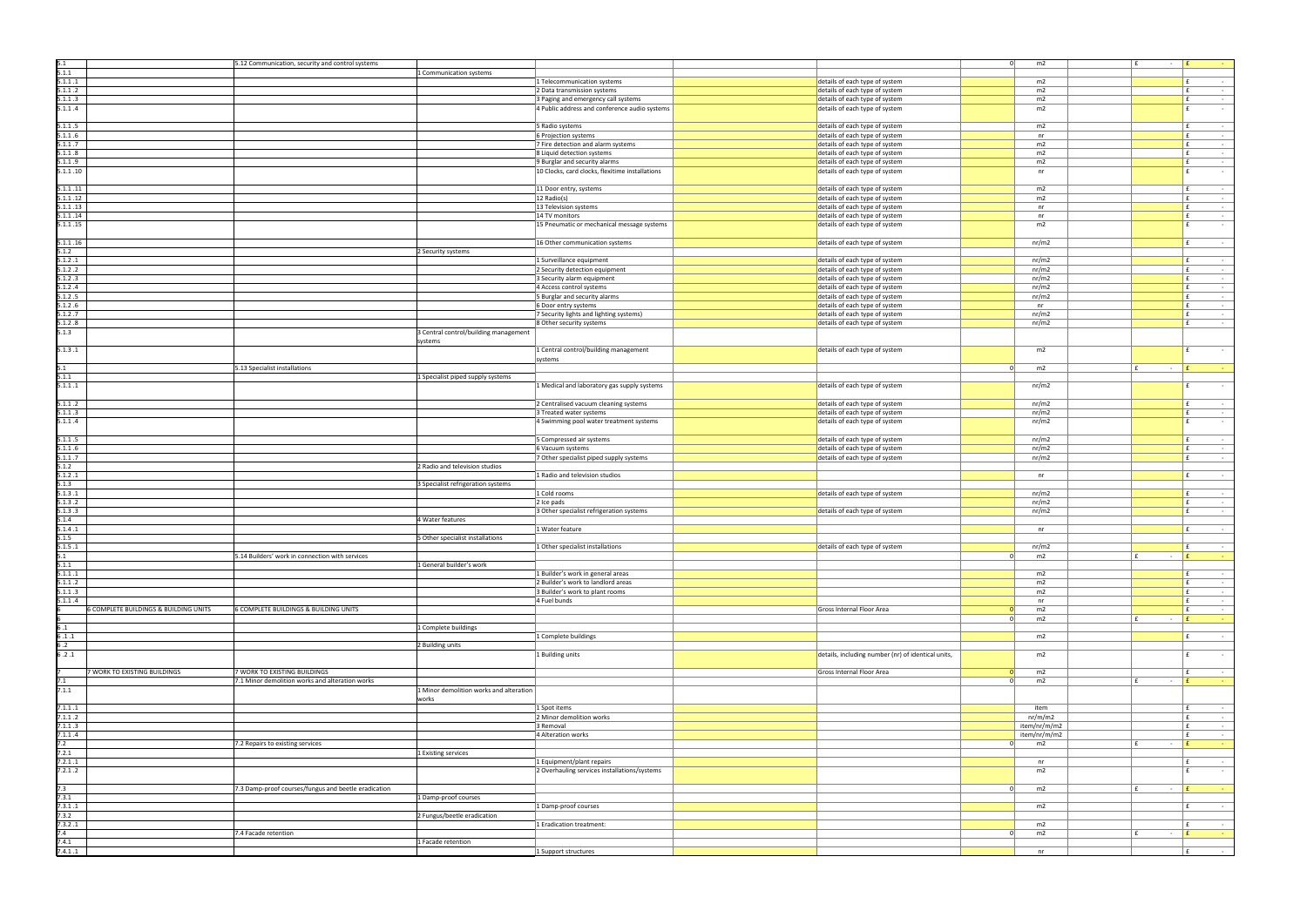| 7.5<br>7.5.1        |                  | 7.5 Cleaning existing surfaces<br>1 Cleaning existing surfaces |                                                 |                                                                                           | 0                     | m2      |    | l £<br>$ E$ |              |
|---------------------|------------------|----------------------------------------------------------------|-------------------------------------------------|-------------------------------------------------------------------------------------------|-----------------------|---------|----|-------------|--------------|
| 7.5.1.1             |                  |                                                                | 1 Cleaning existing surfaces                    |                                                                                           |                       | m2      |    |             | l £          |
| 7.5.2               |                  | 2 Protective coatings to existing surfaces                     |                                                 |                                                                                           |                       |         |    |             |              |
|                     |                  |                                                                |                                                 |                                                                                           |                       |         |    |             |              |
| 7.5.2.1             |                  |                                                                | 1 Protective coatings to existing surfaces      |                                                                                           |                       | m2      |    |             | l £          |
| 7.6                 |                  | 7.6 Renovation works                                           |                                                 |                                                                                           | $\Omega$              | m2      |    | E<br>$\sim$ | l £          |
| 7.6.1               |                  | 1 Masonry repairs                                              |                                                 |                                                                                           |                       |         |    |             |              |
| 7.6.1 .1            |                  |                                                                | 1 Masonry repairs                               |                                                                                           |                       | nr/m/m2 |    |             | f            |
| 7.6.2               |                  | 2 Concrete repairs                                             |                                                 |                                                                                           |                       |         |    |             |              |
| 7.6.2.1             |                  |                                                                | 1 Concrete repairs                              |                                                                                           |                       | nr/m/m2 |    |             | l £          |
| 7.6.3               |                  | 3 Metal repairs                                                |                                                 |                                                                                           |                       |         |    |             |              |
| 7.6.3 .1            |                  |                                                                | 1 Metal repairs                                 |                                                                                           |                       | nr/m/m2 |    |             | Ι£           |
| 7.6.4               |                  | 4 Timber repairs                                               |                                                 |                                                                                           |                       |         |    |             |              |
| 7.6.4.1             |                  |                                                                | 1 Timber repairs                                |                                                                                           |                       | nr/m/m2 |    |             | Ι£           |
| 7.6.5               |                  | 5 Plastics repairs                                             |                                                 |                                                                                           |                       |         |    |             |              |
| 7.6.5.1             |                  |                                                                | 1 Plastics repairs                              |                                                                                           |                       | nr/m/m2 |    |             | E            |
|                     | 8 EXTERNAL WORKS | 8 EXTERNAL WORKS                                               |                                                 | Site Area                                                                                 |                       | m2      |    |             | l £          |
| 8.1                 |                  | 8.1 Site preparation works                                     |                                                 |                                                                                           | $\Omega$              | m2      |    | f<br>$\sim$ | E            |
| 8.1.1               |                  | 1 Site clearance                                               |                                                 |                                                                                           |                       |         |    |             |              |
| 8.1.1.1             |                  |                                                                | 1 Clearing vegetation                           |                                                                                           | m <sub>2</sub>        |         |    |             | l £          |
| 8.1.1.2             |                  |                                                                | 2 Taking down trees                             |                                                                                           |                       | nr      |    |             | Ι£           |
| 8.1.1.3             |                  |                                                                | 3 Removing tree stumps and roots                |                                                                                           |                       | nr      |    |             | E.           |
| 8.1.1.4             |                  |                                                                | 4 Tree protection                               |                                                                                           |                       | item    |    |             | E.           |
| 8.1.1.5             |                  |                                                                | 5 Minor demolition works                        |                                                                                           |                       | item/nr |    |             | l £          |
| 8.1.1.6             |                  |                                                                | 6 Applying herbicides                           |                                                                                           |                       | m2      |    |             | Ι£           |
| 3.1.2               |                  | 2 Preparatory groundworks                                      |                                                 |                                                                                           |                       |         |    |             |              |
| 8.1.2.1             |                  |                                                                | 1 Forming new site contours and adjusting       |                                                                                           |                       | m2      |    |             | f            |
|                     |                  |                                                                | existing site levels                            |                                                                                           |                       |         |    |             |              |
| 8.1.2.2             |                  |                                                                | 2 Breaking out existing substructures           |                                                                                           |                       | m2      |    |             | l £          |
| 8.1.2.3             |                  |                                                                | 3 Breaking out existing hard pavings            |                                                                                           |                       | m2      |    |             | E            |
| 8.1.2.4             |                  |                                                                | 4 Grubbing up old drainage pipelines            |                                                                                           |                       | m       |    |             | E            |
| 8.1.2.5             |                  |                                                                | 5 Grubbing up old manholes and the like         |                                                                                           |                       | nr      |    |             | Ι£           |
| 8.1.2.6             |                  |                                                                | 6 Filling disused manholes and the like         |                                                                                           |                       | nr      |    |             | E.           |
| 8.1.2.7             |                  |                                                                | 7 Removing existing underground storage         |                                                                                           |                       | nr      |    |             | l £          |
|                     |                  |                                                                | tanks, including disposal                       |                                                                                           |                       |         |    |             |              |
| 8.2                 |                  | 8.2 Roads, paths and pavings                                   |                                                 |                                                                                           | - 01                  | m2      | E  | $\sim$      | $\mathbf{f}$ |
| 8.2.1               |                  | 1 Roads, paths and pavings                                     |                                                 |                                                                                           |                       |         |    |             |              |
| 8.2.1.1             |                  |                                                                | 1 Roads                                         | details, including width                                                                  |                       | m       |    |             | E            |
| 8.2.1.2             |                  |                                                                | 2 Paths                                         | details, including width                                                                  |                       | m       |    |             | Ι£           |
| 8.2.1.3             |                  |                                                                | 3 Paved areas, hardstandings and the like       |                                                                                           |                       | m2      |    |             | E.           |
| 8.2.1.3             |                  |                                                                | 3 Roundabouts                                   |                                                                                           |                       | nr      |    |             | E            |
| 8.2.1.4             |                  |                                                                | 4 Road crossings                                |                                                                                           |                       | nr      |    |             | l £          |
| 8.2.1.5             |                  |                                                                | 5 Steps                                         |                                                                                           |                       | nr      |    |             | E            |
| 8.2.1.6             |                  |                                                                | 6 Ramps                                         |                                                                                           |                       | nr      |    |             | E            |
| 8.2.1.7             |                  |                                                                | 7 Traffic calming accessories                   |                                                                                           |                       | nr/m    |    |             | E.           |
| 8.2.1.8             |                  |                                                                | 8 Tree grilles                                  |                                                                                           |                       | nr      |    |             | l £          |
| 8.2.1.9             |                  |                                                                | 9 Vehicle protection barriers                   |                                                                                           |                       | m       |    |             | l £          |
| 8.2.1.10            |                  |                                                                | 10 Bumpers                                      |                                                                                           |                       | m       |    |             | E            |
| 8.2.1.11            |                  |                                                                | 11 Pavement markings                            |                                                                                           |                       | nr/m    |    |             | E            |
| 8.2.1.12            |                  |                                                                | 12 Repairs to existing roads, paths and pavings |                                                                                           |                       | nr/m/m2 |    |             | l £          |
|                     |                  |                                                                |                                                 |                                                                                           |                       |         |    |             |              |
| 8.2.2               |                  | 2 Special surfacings and pavings                               |                                                 |                                                                                           |                       |         |    |             |              |
| 8.2.2.1             |                  |                                                                | 1 Surfacings and pavings                        |                                                                                           |                       | m2      |    |             | l £          |
| $\frac{8.3}{8.3.1}$ |                  | 8.3 Soft landscapes, planting and irrigation systems           |                                                 |                                                                                           | 0                     | m2      | Ι£ |             | E            |
|                     |                  | 1 Seeding and turfing                                          |                                                 |                                                                                           |                       |         |    |             |              |
| 8.3.1.1             |                  |                                                                | 1 Grassed areas                                 |                                                                                           | m2                    |         |    |             | $\mathbf{f}$ |
| 8.3.1.2             |                  |                                                                | 2 Reinforced grass proprietary systems          |                                                                                           | m2                    |         |    |             | E.           |
| 8.3.1.3             |                  |                                                                | 3 Marking out of grass sports pitches           |                                                                                           | nr                    |         |    |             | $\mathbf{f}$ |
| 8.3.1.4             |                  |                                                                | 4 Work to existing grassed areas                |                                                                                           | m2                    |         |    |             | $\mathbf{f}$ |
| 8.3.1.5             |                  |                                                                | 5 Maintenance of grassed areas                  | details, including time period (weeks)                                                    | m2                    |         |    |             | E.           |
| 8.3.2               |                  | 2 External planting                                            |                                                 |                                                                                           |                       |         |    |             |              |
| 8.3.2.1             |                  |                                                                | 1 Planting                                      |                                                                                           | m2                    |         |    |             | f            |
| 8.3.2.2             |                  |                                                                | 2 Planting reed beds                            |                                                                                           | m2                    |         |    |             | $\mathbf{f}$ |
| 8.3.2.3             |                  |                                                                | 3 Hedges                                        |                                                                                           | $\mathsf{m}$          |         |    |             | E.           |
| 8.3.2.4             |                  |                                                                | 4 Trees                                         |                                                                                           | nr                    |         |    |             | $\mathbf{f}$ |
| 8.3.2.5             |                  |                                                                | 5 Woodland planting                             |                                                                                           | $\mid$ m <sub>2</sub> |         |    |             | $\mathbf{f}$ |
| 8.3.2.6             |                  |                                                                | 6 Tree surgery, thinning and pruning            |                                                                                           | n r                   |         |    |             | E.<br>E      |
| 8.3.2.7             |                  |                                                                | 7 Maintenance work to plants and shrubs and     |                                                                                           |                       |         |    |             |              |
| 8.3.2.8             |                  |                                                                | planting beds                                   | details, including time period (weeks)<br>details, including number of occasions and time | m <sub>2</sub>        |         |    |             | l £          |
|                     |                  |                                                                | 8 Maintenance work to trees                     | period (weeks)                                                                            | Inr                   |         |    |             |              |
| 8.3.2.9             |                  |                                                                | 9 Maintenance work to hedges                    | details, including time period (weeks)                                                    | $\mathsf{Im}$         |         |    |             | E.           |
| 8.4                 |                  | 8.4 Fencing, railings and walls                                |                                                 |                                                                                           | 0                     | m       |    | £<br>$\sim$ | E            |
| 8.4.1               |                  | 1 Fencing and railings                                         |                                                 |                                                                                           |                       |         |    |             |              |
| 8.4.1.1             |                  |                                                                | 1 Fencing                                       | details, including height (m)                                                             | $\mathsf{Im}$         |         |    |             | Ι£           |
| 8.4.1.2             |                  |                                                                | 2 Railings                                      | details, including height (m)                                                             | $\mathsf{m}$          |         |    |             | E.           |
| 8.4.1.3             |                  |                                                                | 3 Gates                                         |                                                                                           | nr                    |         |    |             | $\mathbf{f}$ |
| 8.4.2               |                  | 2 Walls and screens                                            |                                                 |                                                                                           |                       |         |    |             |              |
| 8.4.2.1             |                  |                                                                | 1 Walls                                         | details, including height (m)                                                             | $\mathsf{m}$          |         |    |             | E.           |
| 8.4.2.2             |                  |                                                                | 2 Screens                                       | details, including height (m)                                                             | $\mathsf{m}$          |         |    |             | $\mathbf{f}$ |
| 8.4.2.3             |                  |                                                                | 3 Gates                                         |                                                                                           | nr                    |         |    |             | E            |
| 8.4.3               |                  | 3 Retaining walls                                              |                                                 |                                                                                           |                       |         |    |             |              |
| 8.4.3.1             |                  |                                                                | 1 Retaining walls                               | details, including height (m) above ground                                                | $\mathsf{m}$          |         |    |             | E.           |
| 8.4.3.2             |                  |                                                                | 2 Temporary works                               |                                                                                           | litem                 |         |    |             | E            |
| 8.4.4               |                  | 4 Barriers and guardrails                                      |                                                 |                                                                                           |                       |         |    |             |              |
| 8.4.4.1             |                  |                                                                | 1 Vehicle restraint systems                     |                                                                                           | $\mathsf{m}$          |         |    |             | E.           |
| 8.4.4.2             |                  |                                                                | 2 Pedestrian restraint systems                  |                                                                                           | $\mathsf{Im}$         |         |    |             | f            |
|                     |                  |                                                                |                                                 |                                                                                           |                       |         |    |             |              |

| 0 | m2             | £<br>÷              | £<br>f                        |
|---|----------------|---------------------|-------------------------------|
|   |                |                     |                               |
|   |                |                     |                               |
|   | m2             |                     | £<br>÷                        |
|   |                |                     |                               |
|   |                |                     |                               |
|   | m2             |                     | £<br>÷,                       |
| 0 | m2             | £<br>÷              | £<br>÷                        |
|   |                |                     |                               |
|   |                |                     |                               |
|   | nr/m/m2        |                     | £<br>÷,                       |
|   |                |                     |                               |
|   | nr/m/m2        |                     | £<br>$\frac{1}{2}$            |
|   |                |                     |                               |
|   | nr/m/m2        |                     | £<br>÷,                       |
|   |                |                     |                               |
|   |                |                     |                               |
|   | nr/m/m2        |                     | £<br>÷                        |
|   |                |                     |                               |
|   | nr/m/m2        |                     | £<br>÷,                       |
|   | m2             |                     | £<br>$\overline{\phantom{a}}$ |
| 0 | m2             | £<br>÷              | £<br>÷                        |
|   |                |                     |                               |
|   |                |                     |                               |
|   | m2             |                     | £<br>÷                        |
|   | $\sf{nr}$      |                     | £<br>$\overline{\phantom{a}}$ |
|   | n <b>r</b>     |                     | £<br>÷                        |
|   | item           |                     | £<br>$\overline{\phantom{a}}$ |
|   | item/nr        |                     | £<br>÷,                       |
|   | m2             |                     | £<br>-                        |
|   |                |                     |                               |
|   |                |                     |                               |
|   | m2             |                     | £<br>÷                        |
|   |                |                     |                               |
|   | m2             |                     | £<br>÷                        |
|   | m2             |                     | £<br>÷,                       |
|   | ${\sf m}$      |                     | £<br>$\overline{\phantom{m}}$ |
|   |                |                     |                               |
|   | nr             |                     | £<br>÷                        |
|   | nr             |                     | £<br>÷,                       |
|   | nr             |                     | £<br>÷                        |
|   |                |                     |                               |
| 0 | m2             | £<br>÷              | £<br>÷                        |
|   |                |                     |                               |
|   | m              |                     | £<br>$\overline{\phantom{a}}$ |
|   |                |                     |                               |
|   | m              |                     | £<br>-                        |
|   | m2             |                     | £<br>÷                        |
|   | nr             |                     | £<br>÷,                       |
|   | nr             |                     | £<br>$\overline{\phantom{m}}$ |
|   | nr             |                     | £<br>÷                        |
|   |                |                     |                               |
|   | $\sf{nr}$      |                     | £<br>÷,                       |
|   | nr/m           |                     | £<br>÷                        |
|   | $\sf{nr}$      |                     | £<br>$\overline{\phantom{a}}$ |
|   | m              |                     | £<br>÷                        |
|   | m              |                     | £<br>÷                        |
|   | nr/m           |                     | £<br>$\overline{\phantom{a}}$ |
|   |                |                     |                               |
|   | nr/m/m2        |                     | £<br>٠                        |
|   |                |                     |                               |
|   |                |                     |                               |
|   | m2             |                     | £<br>÷                        |
| 0 | m2             | £<br>$\overline{a}$ | £<br>÷                        |
|   |                |                     |                               |
|   | m2             |                     | £<br>÷,                       |
|   | m2             |                     | £<br>÷                        |
|   |                |                     |                               |
|   | nr             |                     | £<br>÷,                       |
|   | m <sub>2</sub> |                     | £<br>÷,                       |
|   | m <sub>2</sub> |                     | £<br>÷,                       |
|   |                |                     |                               |
|   | m2             |                     | £<br>$\blacksquare$           |
|   | m <sub>2</sub> |                     | £<br>÷                        |
|   |                |                     |                               |
|   |                |                     |                               |
|   | m              |                     | £<br>٠                        |
|   | nr             |                     | £<br>÷                        |
|   | m <sub>2</sub> |                     | $\mathbf f$<br>÷,             |
|   | nr             |                     | £<br>$\overline{\phantom{m}}$ |
|   |                |                     | £<br>÷                        |
|   | m <sub>2</sub> |                     |                               |
|   |                |                     | £<br>÷                        |
|   |                |                     |                               |
|   | nr             |                     |                               |
|   | m              |                     | £<br>÷,                       |
| 0 | m              | £<br>÷,             | £<br>÷                        |
|   |                |                     |                               |
|   | m              |                     | £<br>÷                        |
|   | m              |                     | £<br>÷                        |
|   | nr             |                     | £<br>÷,                       |
|   |                |                     |                               |
|   |                |                     |                               |
|   | m              |                     | £<br>÷                        |
|   | m              |                     | £<br>÷,                       |
|   | nr             |                     | £<br>÷                        |
|   |                |                     |                               |
|   | m              |                     | £<br>÷,                       |
|   | item           |                     | £<br>÷                        |
|   |                |                     |                               |
|   |                |                     |                               |
|   | m<br>m         |                     | £<br>-<br>£<br>$\blacksquare$ |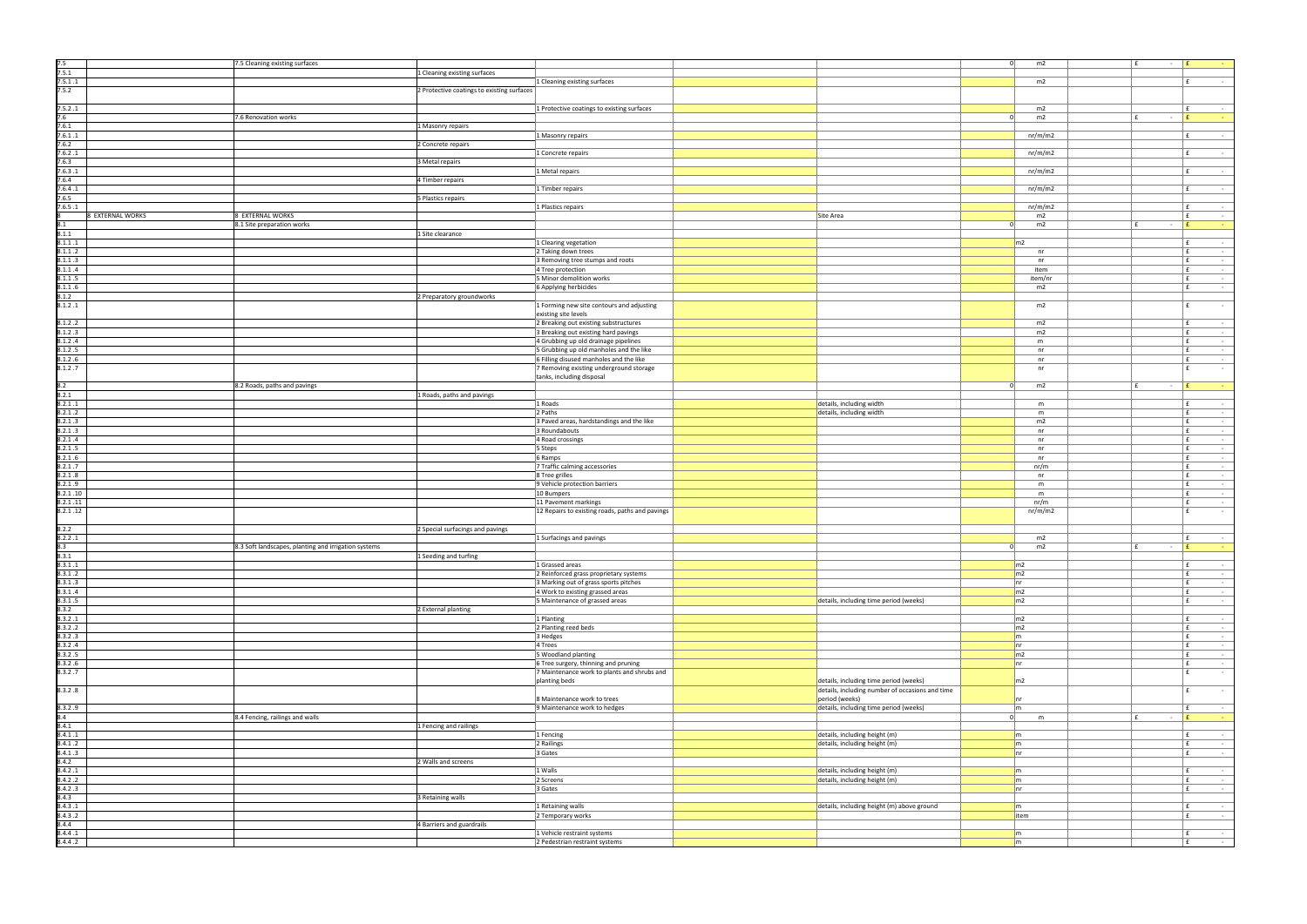| 8.4.4.3            |                                                                    | 3 Vehicle and pedestrian control barriers and                         |                              |                                                            |          |               |             |                     |
|--------------------|--------------------------------------------------------------------|-----------------------------------------------------------------------|------------------------------|------------------------------------------------------------|----------|---------------|-------------|---------------------|
| 8.5                | 8.5 External fixtures                                              | gates                                                                 |                              |                                                            |          | $0 \vert n r$ | $\sim$      |                     |
| 8.5.1              | 1 Site/street furniture and equipment                              |                                                                       |                              |                                                            |          |               |             |                     |
| 8.5.1.1<br>8.5.2   |                                                                    | 1 Component                                                           |                              |                                                            |          | nr            |             | l £                 |
| 8.5.2.1            | 2 Ornamental features                                              | 1 Water features                                                      |                              |                                                            |          | nr            |             | l £                 |
| 8.5.2.2            |                                                                    | 2 Other features                                                      |                              |                                                            |          | Inr           |             | l £                 |
| 8.6                | 8.6 External drainage                                              |                                                                       |                              |                                                            | $\Omega$ | m             | $\sim$      | l £                 |
| 8.6.1              | 1 Surface water and foul water drainage                            |                                                                       |                              |                                                            |          |               |             |                     |
| 8.6.1.1            |                                                                    | 1 Connections to statutory undertaker's sewers                        |                              |                                                            |          | nr            |             | f                   |
|                    |                                                                    |                                                                       |                              |                                                            |          |               |             | f                   |
| 8.6.1.2            |                                                                    | 2 Drainage runs; below ground                                         | nominal size of pipe (mm)    | details, including depth of trench (m) and                 |          | m             |             |                     |
| 8.6.1.3            |                                                                    | 3 Drainage runs; above ground                                         |                              | details, including height above ground (m),                |          | m             |             | $\mathbf{f}$        |
|                    |                                                                    |                                                                       | nominal size of pipe (mm)    |                                                            |          |               |             |                     |
| 8.6.1.4<br>8.6.1.5 |                                                                    | 4 Prefabricated channels<br>5 Manholes and the like                   | details, including depth (m) | details, including nominal size                            |          | m<br>nr       |             | l £<br>E.           |
| 8.6.1.6            |                                                                    | 6 Alterations to existing external drainage                           |                              |                                                            |          | nr            |             | l £                 |
|                    |                                                                    | systems                                                               |                              |                                                            |          |               |             |                     |
| 8.6.1.7<br>8.6.1.8 |                                                                    | 7 Work to existing manholes or the like<br>8 Clearing existing drains |                              |                                                            |          | n r<br>nr/m   |             | l £<br>$\mathbf{f}$ |
| 8.6.1.9            |                                                                    | 9 Sealing redundant drains                                            |                              |                                                            |          | nr/m          |             | E.                  |
| 8.6.1.10           |                                                                    | 10 Filling disused manholes or the like                               |                              |                                                            |          | nr            |             | l £                 |
| 8.6.2<br>8.6.2.1   | 2 Ancillary drainage systems                                       | 1 Pumping stations                                                    |                              |                                                            |          |               |             | E.                  |
| 8.6.2.2            |                                                                    | 2 Ejector stations                                                    |                              |                                                            |          | nr<br>nr      |             | E                   |
| 8.6.2.3            |                                                                    | 3 Storage/retention tanks and vessels                                 |                              |                                                            |          | nr            |             | E.                  |
| 8.6.2.4<br>8.6.2.5 |                                                                    | 4 Sewage treatment systems                                            |                              |                                                            |          | nr            |             | $\mathbf{f}$<br>E   |
| 8.6.3              | 3 External laboratory and industrial                               | 5 Sustainable urban drainage schemes                                  |                              |                                                            |          | m2            |             |                     |
|                    | liquid waste drainage                                              |                                                                       |                              |                                                            |          |               |             |                     |
| 8.6.3.1            |                                                                    | 1 Drainage runs; below ground                                         |                              | details, including depth of trench (m) and                 |          | m             |             |                     |
| 8.6.3.2            |                                                                    | 2 Drainage runs; above ground                                         | nominal size of pipe (mm)    | details, including height above ground (m) and             |          | m             |             | l £                 |
|                    |                                                                    |                                                                       | nominal size of pipe (mm)    |                                                            |          |               |             |                     |
| 8.6.3.3            |                                                                    | 3 Equipment and plant                                                 |                              |                                                            |          | nr            |             | l £                 |
| 8.6.4<br>8.6.4.1   | 4 Land drainage                                                    | 1 Drainage runs; below ground                                         |                              | details, including depth of trench (m) and                 |          | m             |             | $\mathbf{f}$        |
|                    |                                                                    |                                                                       | nominal size of pipe (mm)    |                                                            |          |               |             |                     |
| 8.6.4.2            |                                                                    | 2 Manholes and the like                                               | details, including depth (m) |                                                            |          | nr            |             | E                   |
| 8.6.4.3<br>8.6.4.4 |                                                                    | 3 Drainage blankets:<br>4 Land drainage to parkland                   |                              | details, including centres of main runs (m) and            |          | m2<br>ha      |             | l £<br>f            |
|                    |                                                                    |                                                                       | laterals (m)                 |                                                            |          |               |             |                     |
|                    |                                                                    |                                                                       |                              |                                                            |          |               |             |                     |
| 8.6.5              | 5 Testing and commissioning of external                            |                                                                       |                              |                                                            |          |               |             |                     |
|                    | drainage installations                                             |                                                                       |                              |                                                            |          |               |             |                     |
| 8.6.5.1<br>8.6.5.2 |                                                                    | 1 Testing<br>2 Commissioning                                          |                              |                                                            |          | %<br>%        |             | l £<br>E.           |
| 8.7                | 8.7 External services                                              |                                                                       |                              |                                                            | $\Omega$ | m             | £<br>$\sim$ | E                   |
| 8.7.1              | 1 Water mains supply                                               |                                                                       |                              |                                                            |          |               |             |                     |
| 8.7.1.1            |                                                                    | 1 Connections to statutory undertaker's water<br><i>I</i> main        |                              |                                                            |          | nr            |             | f                   |
| 8.7.1.2            |                                                                    | 2 Connections to external plant and equipment                         |                              |                                                            |          | nr            |             | $\mathbf{f}$        |
|                    |                                                                    |                                                                       |                              |                                                            |          |               |             |                     |
| 8.7.1.3<br>8.7.1.4 |                                                                    | 3 Service runs<br>4 Rainwater harvesting systems                      |                              |                                                            |          | m<br>nr       |             | f <br>l £           |
|                    |                                                                    |                                                                       | $ $ (nr)                     | details, including the number of collection points         |          |               |             |                     |
| 8.7.1.5            |                                                                    | 5 Grey water systems:                                                 |                              | details, including the number of collection points         |          | nr            |             | f                   |
| 8.7.2              | 2 Electricity mains supply                                         |                                                                       | $ $ (nr)                     |                                                            |          |               |             |                     |
| 8.7.2.1            |                                                                    | 1 Connections to statutory undertaker's                               |                              |                                                            |          | nr            |             | £                   |
|                    |                                                                    | electricity main                                                      |                              |                                                            |          |               |             |                     |
| 8.7.2.2<br>8.7.2.3 |                                                                    | 2 Service runs<br>3 Transformer sub-stations                          |                              |                                                            |          | m<br>nr       |             | E<br>Ι£             |
| 8.7.2.4            |                                                                    | 4 External electricity generation installation/                       |                              |                                                            |          | nr            |             | E                   |
|                    |                                                                    | plant                                                                 |                              |                                                            |          |               |             |                     |
| 8.7.3              | 3 External transformation devices                                  |                                                                       |                              |                                                            |          |               |             |                     |
| 8.7.3.1<br>8.7.3.2 |                                                                    | 1 Wind turbines<br>2 Photovoltaic devices                             |                              | details, including surface area of units (m <sup>2</sup> ) |          | nr<br>nr      |             | Ι£<br>E.            |
| 8.7.3.3            |                                                                    | 3 Other transformation devices                                        |                              |                                                            |          | nr            |             | l £                 |
| 8.7.4              | 4 Electricity distribution to external                             |                                                                       |                              |                                                            |          |               |             |                     |
| 8.7.4.1            | plant and equipment                                                | 1 Connections to external plant or equipment                          |                              |                                                            |          | nr            |             | l £                 |
|                    |                                                                    |                                                                       |                              |                                                            |          |               |             |                     |
| 8.7.4.2            |                                                                    | 2 Service runs                                                        |                              |                                                            |          | m             |             | Ι£                  |
| 3.7.5<br>8.7.5.1   | 5 Gas mains supply                                                 | 1 Connections to statutory undertaker's gas                           |                              |                                                            |          | nr            |             | f                   |
|                    |                                                                    | main                                                                  |                              |                                                            |          |               |             |                     |
| 8.7.5.2            |                                                                    | 2 Service runs                                                        |                              |                                                            |          | m             |             | Ι£                  |
| 8.7.5.3<br>8.7.6   |                                                                    | 3 Governing stations                                                  |                              |                                                            |          | nr            |             | E                   |
|                    | 6 Telecommunications and other<br>communication system connections |                                                                       |                              |                                                            |          |               |             |                     |
| 8.7.6.1            |                                                                    | 1 Telecommunication connections                                       |                              |                                                            |          | nr            |             | E.                  |
| 8.7.6.2            |                                                                    | 2 Cable television connections                                        |                              |                                                            |          | nr            |             | E                   |
| 8.7.6.3<br>8.7.6.4 |                                                                    | 3 Other communication connections<br>4 Service runs                   |                              |                                                            |          | nr<br>m       |             | E.<br>l £           |
| 8.7.7              | 7 External fuel storage and pipe<br>distribution systems           |                                                                       |                              |                                                            |          |               |             |                     |

|                |           |                     | £<br>÷                               |
|----------------|-----------|---------------------|--------------------------------------|
|                |           |                     |                                      |
|                | nr        |                     |                                      |
|                | 0 n r     | £<br>$\blacksquare$ | £<br>÷                               |
|                |           |                     |                                      |
|                | nr        |                     | £<br>$\overline{\phantom{a}}$        |
|                |           |                     |                                      |
|                | nr        |                     | £<br>÷,                              |
|                |           |                     |                                      |
|                | nr        |                     | £<br>$\overline{\phantom{a}}$        |
| $\bf{0}$       | m         | £<br>-              | £<br>۳                               |
|                |           |                     |                                      |
|                |           |                     |                                      |
|                | $\sf{nr}$ |                     | £<br>÷                               |
|                |           |                     |                                      |
|                | ${\sf m}$ |                     | £<br>÷,                              |
|                |           |                     |                                      |
|                |           |                     |                                      |
|                | ${\sf m}$ |                     | £<br>÷                               |
|                |           |                     |                                      |
|                | m         |                     | £<br>÷,                              |
|                | $\sf{nr}$ |                     | £<br>÷                               |
|                | $\sf{nr}$ |                     | £<br>÷                               |
|                |           |                     |                                      |
|                | nr        |                     | £<br>÷                               |
|                | nr/m      |                     | £                                    |
|                |           |                     | -                                    |
|                | nr/m      |                     | £<br>$\overline{a}$                  |
|                | $\sf{nr}$ |                     | £<br>J,                              |
|                |           |                     |                                      |
|                | nr        |                     | £<br>÷                               |
|                | $\sf{nr}$ |                     | £<br>$\overline{\phantom{a}}$        |
|                | $\sf{nr}$ |                     | £<br>÷                               |
|                | $\sf{nr}$ |                     | £<br>÷                               |
|                | m2        |                     | £<br>÷,                              |
|                |           |                     |                                      |
|                |           |                     |                                      |
|                |           |                     |                                      |
|                | m         |                     | £<br>÷                               |
|                |           |                     |                                      |
|                | m         |                     | £<br>÷                               |
|                |           |                     |                                      |
|                | $\sf{nr}$ |                     | £<br>÷                               |
|                |           |                     |                                      |
|                | ${\sf m}$ |                     | £<br>÷                               |
|                |           |                     |                                      |
|                |           |                     |                                      |
|                | $\sf{nr}$ |                     | £<br>÷                               |
|                | m2        |                     | £<br>÷,                              |
|                | ha        |                     | £<br>J,                              |
|                |           |                     |                                      |
|                |           |                     |                                      |
|                |           |                     |                                      |
|                |           |                     |                                      |
|                |           |                     |                                      |
|                | $\%$      |                     | £<br>$\overline{\phantom{m}}$        |
|                | %         |                     | £<br>÷                               |
| $\overline{0}$ | m         | £<br>$\blacksquare$ | $\overline{\textbf{f}}$<br>÷         |
|                |           |                     |                                      |
|                | nr        |                     | £<br>÷                               |
|                |           |                     |                                      |
|                | nr        |                     | £<br>÷                               |
|                |           |                     |                                      |
|                | m         |                     | £<br>-                               |
|                | $\sf{nr}$ |                     | £<br>ä,                              |
|                |           |                     |                                      |
|                |           |                     |                                      |
|                | $\sf{nr}$ |                     | £<br>$\overline{\phantom{m}}$        |
|                |           |                     |                                      |
|                |           |                     |                                      |
|                | $\sf{nr}$ |                     | £<br>$\overline{\phantom{m}}$        |
|                |           |                     |                                      |
|                | m         |                     | £<br>÷,                              |
|                | $\sf{nr}$ |                     | £<br>$\overline{\phantom{a}}$        |
|                | $\sf{nr}$ |                     | £<br>÷,                              |
|                |           |                     |                                      |
|                |           |                     |                                      |
|                |           |                     |                                      |
|                | nr        |                     | £<br>$\overline{\phantom{a}}$        |
|                | $\sf{nr}$ |                     | £<br>-                               |
|                | $\sf{nr}$ |                     | £<br>÷,                              |
|                |           |                     |                                      |
|                |           |                     |                                      |
|                | nr        |                     | £<br>÷                               |
|                |           |                     |                                      |
|                | m         |                     | £<br>$\overline{\phantom{a}}$        |
|                |           |                     |                                      |
|                | nr        |                     | £<br>÷,                              |
|                |           |                     |                                      |
|                |           |                     | £                                    |
|                | m         |                     | ÷,<br>÷,                             |
|                | $\sf{nr}$ |                     | £                                    |
|                |           |                     |                                      |
|                |           |                     |                                      |
|                | nr        |                     | £<br>÷                               |
|                | $\sf{nr}$ |                     | £<br>÷,                              |
|                | $\sf{nr}$ |                     | $\pmb{\mathsf{f}}$<br>$\blacksquare$ |
|                | m         |                     | £<br>۰                               |
|                |           |                     |                                      |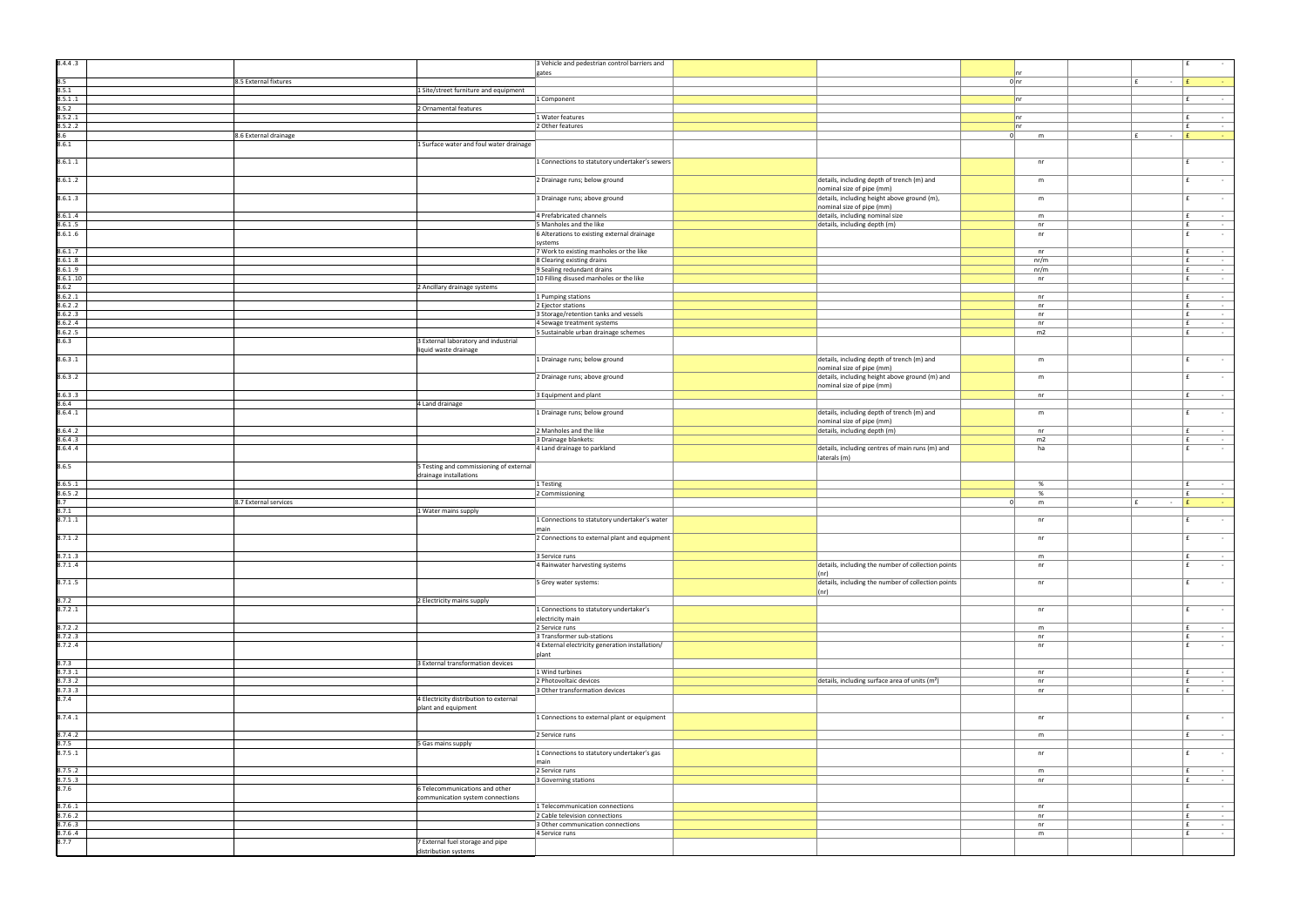|           | nr                     |         | £           | $\overline{\phantom{a}}$      |
|-----------|------------------------|---------|-------------|-------------------------------|
|           | m                      |         | £           | ÷,                            |
|           |                        |         |             |                               |
|           | item/nr<br>item/nr     |         | £<br>£      | ÷<br>$\overline{\phantom{a}}$ |
|           | item/nr                |         | £           | ÷                             |
|           | n r                    |         | £           | ÷                             |
|           | $\sf{nr}$<br>item/nr   |         | £<br>£      | ÷<br>$\blacksquare$           |
|           | item/nr                |         | £           | $\overline{\phantom{0}}$      |
|           | m                      |         | £           | ÷,                            |
|           | nr                     |         | £           | ÷                             |
|           | nr                     |         | £           | ÷                             |
|           | nr                     |         | £           | ÷,                            |
|           | nr                     |         | £           | $\blacksquare$                |
|           | m2                     |         | £           | ÷                             |
|           |                        |         |             |                               |
|           | item/nr                |         | £           | ÷                             |
|           |                        |         |             |                               |
|           | ${\sf m}$<br>${\sf m}$ |         | £<br>£      | ÷<br>$\overline{\phantom{a}}$ |
|           |                        |         |             |                               |
|           |                        |         |             |                               |
|           | nr/m                   |         | £           | -                             |
|           | item/nr                |         | £           | L,                            |
|           | item/nr                |         | £           | ٠                             |
|           |                        |         |             |                               |
|           | item/nr                |         | £           | ÷,                            |
|           |                        |         |             |                               |
|           | item/nr                |         | £           | ÷                             |
|           |                        |         |             |                               |
|           | nr<br>$\%$             |         | £<br>£      | ÷<br>L,                       |
|           |                        |         |             |                               |
|           |                        |         |             |                               |
|           | $\%$                   |         | £           | -                             |
|           | $\%$                   |         | £           | $\blacksquare$                |
| $\pmb{0}$ | m2                     | £<br>÷  | £           | ÷                             |
|           | item/nr                |         | £           | ÷,                            |
|           |                        |         |             |                               |
|           | item/nr                |         | £           | ÷                             |
|           | nr/m                   |         | £           | ÷,                            |
|           |                        |         |             |                               |
|           |                        |         |             |                               |
|           | nr                     |         | f(x)        | $\overline{a}$                |
|           | nr                     |         | £           | $\overline{\phantom{a}}$      |
|           |                        |         |             |                               |
|           |                        |         |             |                               |
|           | m2                     |         | £           | ÷                             |
| $\pmb{0}$ | m2                     |         | $\mathbf f$ | ÷                             |
|           |                        | £<br>÷  | £           | ä,                            |
|           |                        |         |             |                               |
|           |                        |         | £<br>£      | ÷<br>÷,                       |
|           |                        |         | $\mathbf f$ | ÷                             |
|           |                        |         | £           |                               |
|           |                        |         |             | ÷                             |
|           |                        |         |             |                               |
|           |                        |         | £<br>£      | -<br>÷,                       |
|           |                        | £<br>÷, | £           | ÷                             |
|           |                        |         |             |                               |
|           |                        |         | £<br>£      | -<br>Ę                        |
|           |                        |         | £           | $\blacksquare$                |
|           |                        |         | £           | $\frac{1}{2}$                 |
|           |                        |         | £           | ÷,                            |
|           |                        |         | £           | ÷,                            |
|           |                        |         | £           | ÷                             |
|           |                        |         | £           | ÷                             |
|           |                        |         | £           | $\overline{\phantom{a}}$      |
|           |                        |         | £<br>£      | -<br>÷,                       |

| 8.7.7.1                           |                                                  |                                                   | 1 Fuel storage and piped distribution systems                                       |                                                                  | nr                 | l £                         |
|-----------------------------------|--------------------------------------------------|---------------------------------------------------|-------------------------------------------------------------------------------------|------------------------------------------------------------------|--------------------|-----------------------------|
| 8.7.7.2                           |                                                  |                                                   | 2 Service runs                                                                      |                                                                  | m                  | Ι£                          |
| 8.7.8                             |                                                  | 8 External security systems                       |                                                                                     |                                                                  |                    |                             |
| 8.7.8.1                           |                                                  |                                                   | 1 Surveillance equipment                                                            | details of each type of system                                   | item/nr            | Ι£                          |
| 8.7.8.2<br>8.7.8.3                |                                                  |                                                   | 2 Security detection equipment<br>3 Security alarm equipment                        | details of each type of system<br>details of each type of system | item/nr<br>item/nr | E.<br>E                     |
| 8.7.8.4                           |                                                  |                                                   | 4 Gate access control systems                                                       | details of each type of system                                   | nr                 | E.                          |
| 8.7.8.5                           |                                                  |                                                   | 5 Gate entry systems                                                                | details of each type of system                                   | nr                 | E.                          |
| 8.7.8.6                           |                                                  |                                                   | 6 Security lights and lighting systems                                              | details of each type of system                                   | item/nr            | E.                          |
| 8.7.8.7                           |                                                  |                                                   | 7 Other security systems                                                            | details of each type of system                                   | item/nr            | f                           |
| 8.7.8.8                           |                                                  |                                                   | 8 Service runs                                                                      |                                                                  | m                  | l £                         |
| 8.7.9<br>8.7.9.1                  |                                                  | 9 Site/street lighting systems                    | 1 External lighting to pedestrian areas                                             |                                                                  | nr                 | E                           |
| 8.7.9.2                           |                                                  |                                                   | 2 External lighting to paths                                                        |                                                                  | nr                 | Ι£                          |
| 8.7.9.3                           |                                                  |                                                   | 3 External lighting to roads                                                        |                                                                  | nr                 | E.                          |
| 8.7.9.4                           |                                                  |                                                   | 4 Illuminated traffic signs                                                         |                                                                  | nr                 | l £                         |
| 8.7.10                            |                                                  | 10 Irrigation systems                             |                                                                                     |                                                                  |                    |                             |
| 8.7.10.1<br>8.7.11                |                                                  | 11 Local/district heating installations           | 1 Irrigation systems                                                                |                                                                  | m2                 | Ι£                          |
|                                   |                                                  |                                                   |                                                                                     |                                                                  |                    |                             |
| 8.7.11.1                          |                                                  |                                                   | 1 Heat source associated plant and equipment                                        |                                                                  | item/nr            | l £                         |
|                                   |                                                  |                                                   |                                                                                     |                                                                  |                    |                             |
| 8.7.11.2                          |                                                  |                                                   | 2 Service runs                                                                      |                                                                  | m                  | Ι£<br>$\mathbf{f}$          |
| 8.7.11.3                          |                                                  |                                                   | 3 External heating ducts and duct access covers                                     |                                                                  | m                  |                             |
| 8.7.12                            |                                                  | 12 Builder's work in connection with              |                                                                                     |                                                                  |                    |                             |
|                                   |                                                  | external services                                 |                                                                                     |                                                                  |                    |                             |
| 8.7.12.1                          |                                                  |                                                   | 1 Ducts and the like                                                                |                                                                  | nr/m               | l £                         |
| 3.7.12.2                          |                                                  |                                                   | 2 Supports to external storage tanks, vessels                                       |                                                                  | item/nr            | f                           |
| 3.7.12.3                          |                                                  |                                                   | and the like<br>3 Fuel bunds and the like to storage/retention                      |                                                                  |                    | f                           |
|                                   |                                                  |                                                   | tanks and vessels:                                                                  |                                                                  | item/nr            |                             |
| 8.7.12.4                          |                                                  |                                                   | 4 Protective compounds, fencing, storage racks                                      |                                                                  | item/nr            | f                           |
|                                   |                                                  |                                                   | associated with LPG installations and the like                                      |                                                                  |                    |                             |
|                                   |                                                  |                                                   |                                                                                     |                                                                  |                    |                             |
| 8.7.12.5                          |                                                  |                                                   | 5 Protective compounds, connected with                                              |                                                                  | item/nr            | f                           |
| 8.7.12.6                          |                                                  |                                                   | transformer sub-stations and the like<br>6 Bases for services equipment             | details, including size                                          | nr                 | E                           |
| 8.7.12.7                          |                                                  |                                                   | 7 Other builder's work in connection with                                           |                                                                  | %                  | l £                         |
|                                   |                                                  |                                                   | external services                                                                   |                                                                  |                    |                             |
| 8.7.13                            |                                                  | 13 Testing and commissioning of                   |                                                                                     |                                                                  |                    |                             |
|                                   |                                                  | external services                                 |                                                                                     |                                                                  |                    |                             |
| 8.7.13.1<br>3.7.13.2              |                                                  |                                                   | 1 Testing<br>2 Commissioning                                                        |                                                                  | %<br>%             | Ι£<br>Ι£                    |
| 8.8                               | 8.8 Minor building works and ancillary buildings |                                                   |                                                                                     | 0                                                                | m2                 | E<br>l£.<br>$\sim$          |
| 8.8.1                             |                                                  | 1 Minor building works                            |                                                                                     |                                                                  |                    |                             |
| 8.8.1.1                           |                                                  |                                                   | 1 Refurbishment of existing ancillary buildings                                     | details, including GIFA (m <sup>2</sup> )                        | item/nr            | f                           |
|                                   |                                                  |                                                   |                                                                                     |                                                                  |                    |                             |
| 8.8.1.2                           |                                                  |                                                   | 2 Overhauling existing mechanical and                                               |                                                                  | item/nr            | $\mathbf{f}$                |
| 8.8.1.3                           |                                                  |                                                   | electrical plant and equipment<br>3 Repairs to existing fences, railings, walls and |                                                                  | nr/m               | f                           |
|                                   |                                                  |                                                   | screen walls                                                                        |                                                                  |                    |                             |
| 8.8.2                             |                                                  | 2 Ancillary buildings and structures              |                                                                                     |                                                                  |                    |                             |
| 8.8.2.1                           |                                                  |                                                   | 1 Minor ancillary building - built                                                  | details, including GIFA (m <sup>2</sup> )                        | nr                 | Ι£                          |
| 8.8.2.2                           |                                                  |                                                   | 2 Minor ancillary building - prefabricated/                                         |                                                                  | nr                 | £                           |
| 8.8.3                             |                                                  | 3 Underpinning to external site                   | proprietary                                                                         |                                                                  |                    |                             |
|                                   |                                                  | boundary walls                                    |                                                                                     |                                                                  |                    |                             |
| 8.8.3.1                           |                                                  |                                                   |                                                                                     |                                                                  |                    |                             |
|                                   |                                                  |                                                   | 1 Underpinning to external site boundary walls                                      |                                                                  | m2                 | l £                         |
|                                   |                                                  |                                                   | and the like                                                                        |                                                                  |                    |                             |
| 9 MAIN CONTRACTOR'S PRELIMINARIES | 9 MAIN CONTRACTOR'S PRELIMINARIES                |                                                   |                                                                                     | Gross Internal Floor Area<br>$\Omega$                            | m2                 | Ι£                          |
| 9.1                               | 9.1 Employer's requirements                      |                                                   |                                                                                     |                                                                  |                    | E<br>$\sim$                 |
| 9.1.1<br>9.1.1.1                  |                                                  | 1 Site accommodation                              | 1 Site accommodation                                                                |                                                                  |                    | l £                         |
| 9.1.1.2                           |                                                  |                                                   | 2 Furniture and equipment                                                           |                                                                  |                    | l £                         |
| 9.1.1.3                           |                                                  |                                                   | 3 Telecommunication and IT systems                                                  |                                                                  |                    | l £                         |
| 9.1.2                             |                                                  | 2 Site records                                    |                                                                                     |                                                                  |                    |                             |
| 9.1.2.1                           |                                                  |                                                   | 1 Site records                                                                      |                                                                  |                    | Ι£                          |
| 9.1.3                             |                                                  | 3 Completion and post-completion<br>requirements. |                                                                                     |                                                                  |                    |                             |
| 9.1.3.1                           |                                                  |                                                   | 1 Handover requirements                                                             |                                                                  |                    | l £                         |
| 9.1.3.2                           |                                                  |                                                   | 2 Operation and maintenance services                                                |                                                                  |                    | l £                         |
| 9.2                               | 9.2 Main contractor's cost items                 |                                                   |                                                                                     |                                                                  |                    | E<br>$\mathbf{f}$<br>$\sim$ |
| 9.2.1                             |                                                  | 1 Management and staff                            |                                                                                     |                                                                  |                    |                             |
| 9.2.1.1<br>9.2.1.2                |                                                  |                                                   | 1 Project specific management and staff<br>2 Visiting management and staff          |                                                                  |                    | Ι£<br>E.                    |
| 9.2.1.3                           |                                                  |                                                   | 3 Extraordinary support costs                                                       |                                                                  |                    | E.                          |
| 9.2.1.4                           |                                                  |                                                   | 4 Staff travel                                                                      |                                                                  |                    | E.                          |
| 9.2.2                             |                                                  | 2 Site establishment                              |                                                                                     |                                                                  |                    |                             |
| 9.2.2.1                           |                                                  |                                                   | 1 Site accommodation                                                                |                                                                  |                    | Ι£                          |
| 9.2.2.2                           |                                                  |                                                   | 2 Temporary works in connection with site<br>establishment                          |                                                                  |                    | l £                         |
| 9.2.2.3                           |                                                  |                                                   | 3 Furniture and equipment                                                           |                                                                  |                    | Ι£                          |
| 9.2.2.4                           |                                                  |                                                   | 4 IT systems                                                                        |                                                                  |                    | E.                          |
| 9.2.2.5                           |                                                  |                                                   | 5 Consumables and services                                                          |                                                                  |                    | f                           |
| 9.2.2.6                           |                                                  |                                                   | 6 Brought in services                                                               |                                                                  |                    | l £                         |
| 9.2.2.7<br>9.2.3                  |                                                  | 3 Temporary services                              | 7 Sundries                                                                          |                                                                  |                    | E.                          |